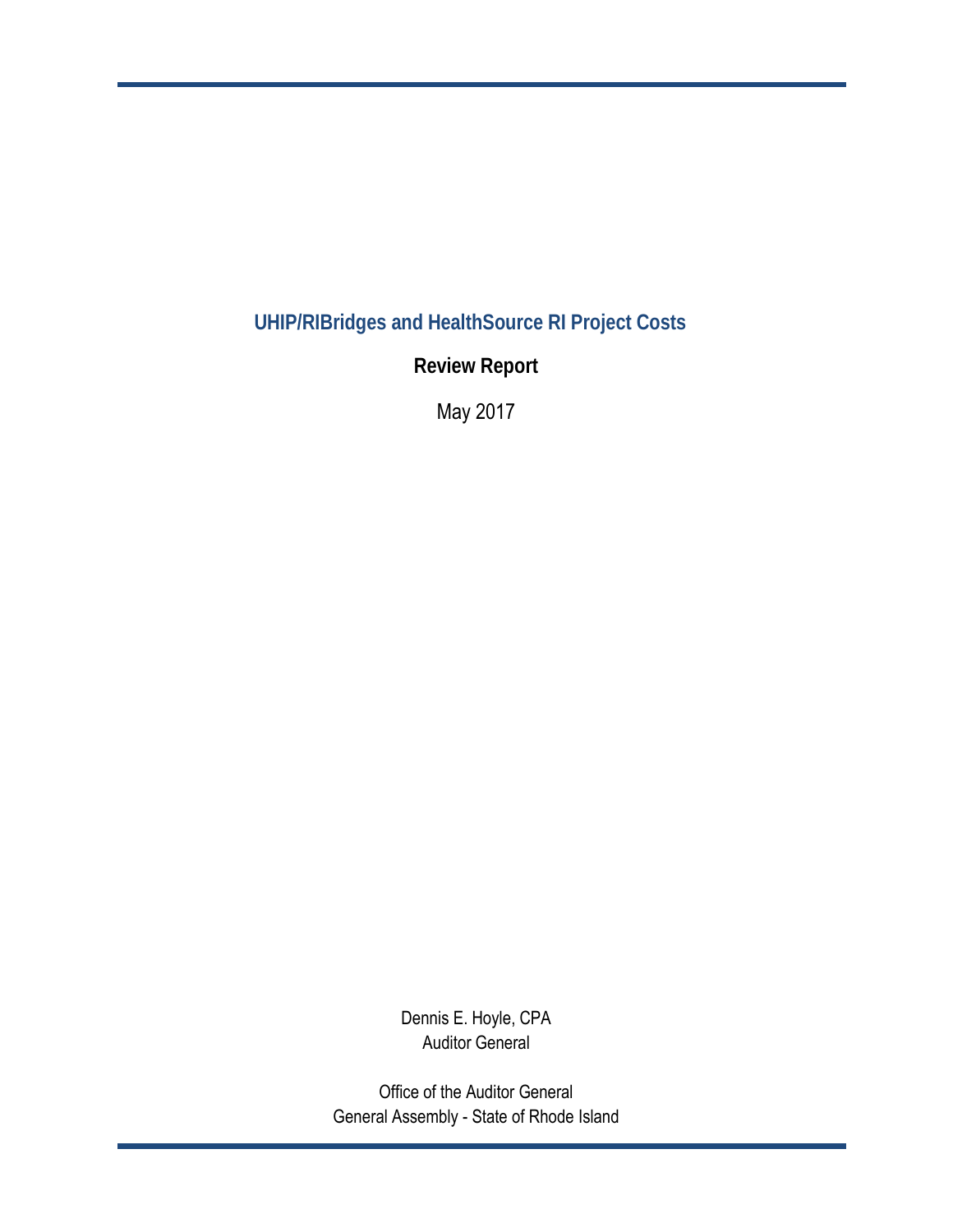

Office of the Auditor General

State of Rhode Island and Providence Plantations - General Assembly **Dennis E. Hoyle, CPA - Auditor General**

 $\bullet$  oag.ri.gov

33 Broad Street • Suite 201 • Providence, RI • 02903-4177 tel: 401.222.2435 · fax: 401.222.2111

May 25, 2017

## JOINT COMMITTEE ON LEGISLATIVE SERVICES:

SPEAKER Nicholas A. Mattiello, Chairman

Senator Dominick J. Ruggerio Senator Dennis L. Algiere Representative K. Joseph Shekarchi Representative Patricia L. Morgan

 The House Oversight Committee requested this office to audit the UHIP/RIBridges project. As part of that overall audit effort we have accumulated and reviewed project costs for both the development of the UHIP/RIBridges project as well as the related development of the State's Health Insurance Exchange - HealthSource RI (Affordable Care Act Exchange).

We have completed our review and our report is contained herein as outlined in the Table of Contents. We have included certain observations related to the State's administration of the project with the UHIP/RIBridges lead system development vendor.

We anticipate other reports to follow as we continue our audit effort with respect to UHIP/RIBridges.

Sincerely,

 Dennis E. Hoyle, CPA Auditor General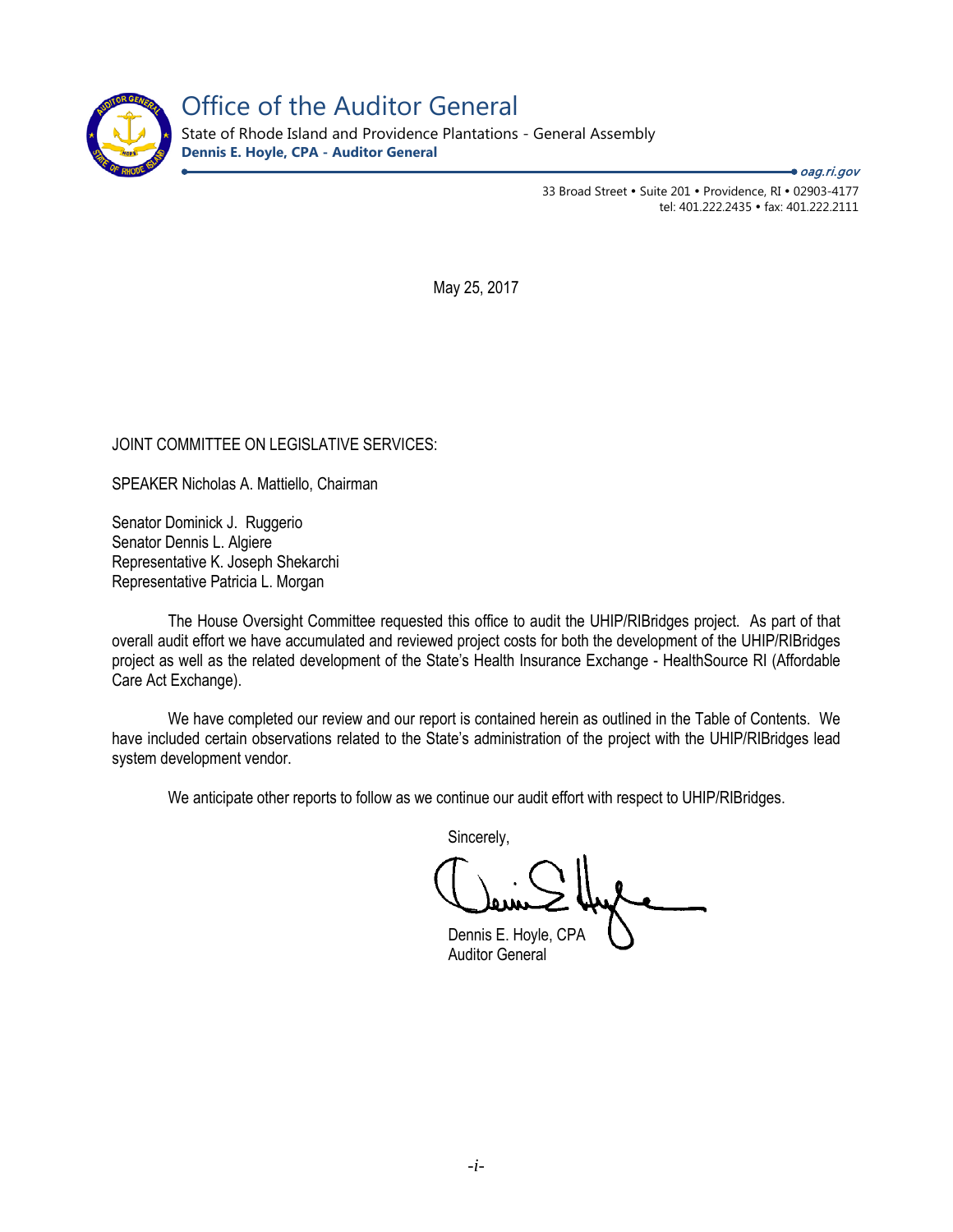# **UHIP/RIBridges and HealthSource RI Project Costs**

# **Review Report**

# **Table of Contents**

 **page** 

|    | <b>Executive Summary</b>                                                                                                                                                                                           | 1              |
|----|--------------------------------------------------------------------------------------------------------------------------------------------------------------------------------------------------------------------|----------------|
|    | Scope and Objective                                                                                                                                                                                                | 3              |
|    | Background                                                                                                                                                                                                         | 3              |
|    | <b>UHIP/RIBridges Project Scope</b>                                                                                                                                                                                | 3              |
|    | <b>Project Funding Sources</b>                                                                                                                                                                                     | 4              |
|    | Combined Project Costs - Interrelationship between<br>HealthSource RI and UHIP/RIBridges development project                                                                                                       | $\overline{4}$ |
|    | Federal Implementation Advanced Planning Document (IAPD) Process                                                                                                                                                   | 5              |
|    | Programs and Functionalities included in UHIP/RIBridges<br><b>Integrated Eligibility System</b>                                                                                                                    | $\overline{7}$ |
|    | <b>UHIP/RIBridges Condensed Project Timeline</b>                                                                                                                                                                   | 8              |
|    | <b>Summary of Project Costs by Funding Source</b>                                                                                                                                                                  | 9              |
|    | Schedule of Project Costs by Funding Source                                                                                                                                                                        | 9              |
|    | Schedule of Project Costs by Funding Source and Fiscal Year                                                                                                                                                        | 10             |
|    | Notes to Schedules of Project Costs by Funding Source                                                                                                                                                              | 11             |
|    | Summary of Project Costs by Vendor / Contractor                                                                                                                                                                    | 12             |
|    | <b>Twenty Largest Project Vendors / Contractors</b>                                                                                                                                                                | 13             |
|    | Project Costs by Vendor / Contractor as of April 30, 2017                                                                                                                                                          | 14             |
|    | Notes to Schedule of Project Costs by Vendor / Contractor                                                                                                                                                          | 25             |
|    | <b>Observations - Contract Administration</b>                                                                                                                                                                      | 28             |
|    | <b>Appendices</b>                                                                                                                                                                                                  |                |
| 1. | Glossary of Terms and Acronyms                                                                                                                                                                                     | 31             |
| 2. | Office of the Auditor General - Summary of previously communicated<br>audit findings related to UHIP/RIBridges and HealthSource RI included<br>in Single Audit Reports - Fiscal Years - 2013, 2014, 2015, and 2016 | 32             |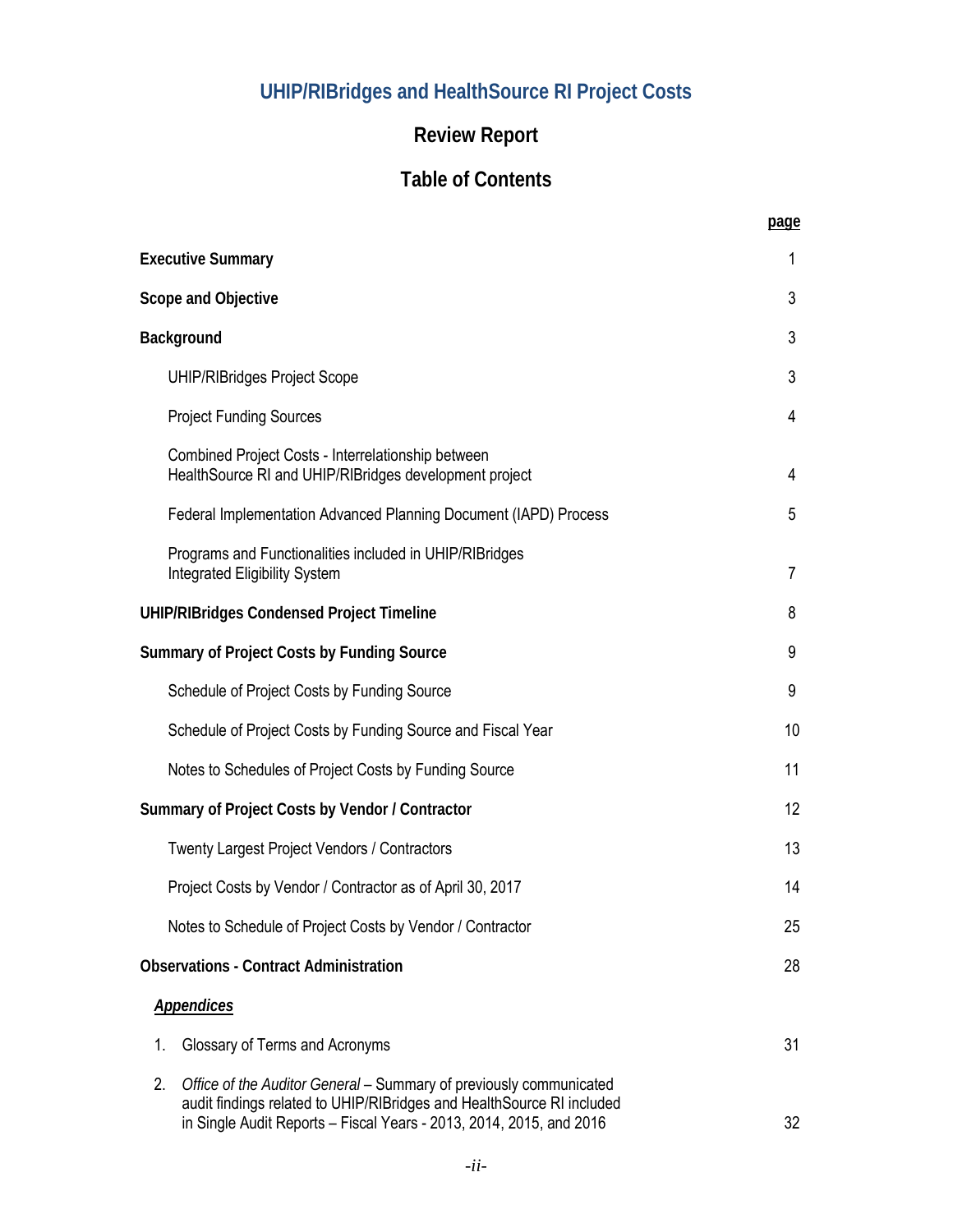# *Executive Summary – Review –* **UHIP/RIBridges and HealthSource RI Project Costs**

Aggregate project costs to develop the integrated eligibility system known as UHIP/RIBridges and the Health Insurance Exchange (Affordable Care Act) known as HealthSource RI totaled \$407.3 million at April 30, 2017. Costs for developing the UHIP/RIBridges technology project include not only payments to the lead systems developer, Deloitte, but also to a large number of other vendors that provided specific oversight and other development and operational support services for what is considered the State's largest information technology project.

Aggregate disbursed project costs (exclusive of retainage, unpaid charges and related credits) as of April 30, 2017 totaled \$402.3 million - \$158.9 million was supported by HealthSource RI funding sources and \$243.4 million for UHIP/RIBridges funding sources. Of the total project outlays – 86.9% was funded from federal grants, 11% from State general revenues, and 2.1% from State restricted revenue sources.

Federal grants totaling approximately \$150 million funded the development and initial operations of HealthSource RI. Other federal funding (primarily Medicaid) also funded development costs of the integrated eligibility system. A federal Implementation Advanced Planning Document (IAPD) detailed the specific project components and proportion in which costs were allocated to the various federal funding sources and programs benefiting from the integrated eligibility system (including HealthSource RI). Of the total disbursed project costs of \$402.3 million at April 30, 2017, approximately \$332.5 million was specified in the IAPD.

Net costs for the contract with the lead systems developer (Deloitte), totaled \$207 million (50.9%) of total project costs at April 30, 2017. Payments to other consultants were \$99.3 million (24.4%) and payments for customer service operations (contact center and premium processing vendors) were \$51.8 million (12.7%) of total project costs. State payroll related to the project totaled \$22.8 million (5.6%). Project costs also included \$8.2 million (2.0%) for the independent verification and validation contractor. Payments to vendors for advertising, marketing and public relations totaled \$7.4 million (1.8%) were made by HealthSource RI primarily to promote the launch of the exchange to consumers.

Approximately \$18.2 million of total project costs were for vendors exclusive to HSRI – the remainder of vendor payments and other project costs were allocated to the various funding sources which include the federal programs (e.g., Medicaid, TANF, SNAP, etc.) utilizing the system to determine eligibility and administer benefits.

While the system is operational, the project is still ongoing - additional costs will be incurred, the allocation of costs to the various funding sources for the project may be adjusted, and additional funding and funding sources will likely be obtained.

Our report also includes certain high-level observations regarding the project management process employed by the State with respect to the lead systems development vendor and other related activities based on our involvement to date.

A large, extended duration contract with significant task complexity such as the contract with Deloitte to build and operate UHIP/RIBridges requires specific controls and processes to ensure contract deliverables are satisfactorily met prior to payment. The State did not have an established and staffed project management function in place to support and facilitate the State's oversight of this large and very complex technology initiative. Without a well-established project management functionality, the State's overall process was not well orchestrated and the connection of monitoring results reported by external parties to decisions made was not always clear.

A single point of contract authority was never clearly defined and varied based on the stage of the project. The process for acceptance of project deliverables was not well defined and consistently observed over the life of the project to date.

There was a likely near term over-emphasis of purported savings that would accrue from the implementation of the UHIP/RIBridges system. Expectations were unrealistic that all the known defects in Phase I of the system were going to be resolved upon implementation of Phase II. This likely resulted in deferred recognition of those system defects and delays in escalating certain known issues to resolution until after the Phase II implementation.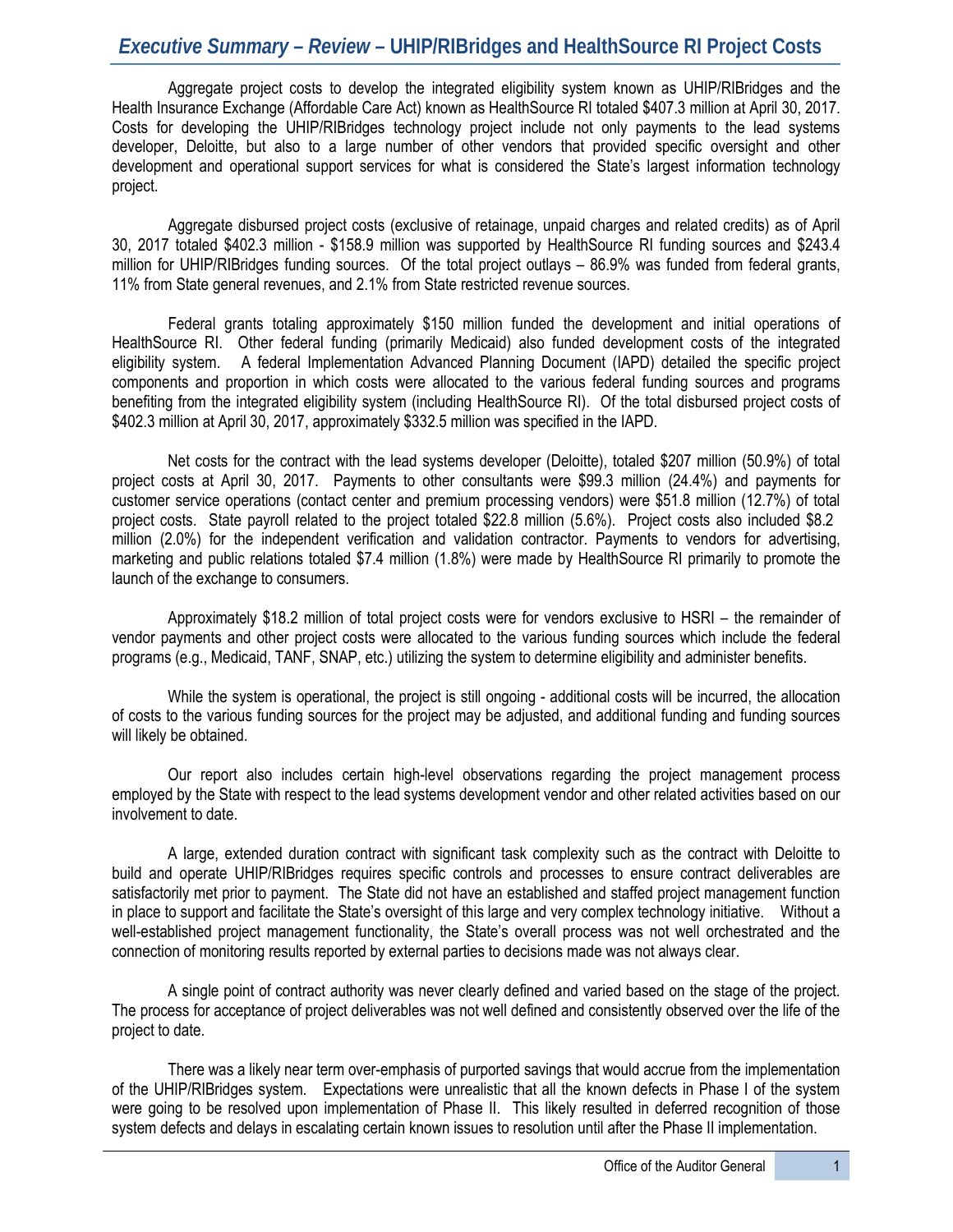The independent verification and validation contractor provided regular reporting of system progress and repeatedly highlighted system deficiencies and warnings of potential problems. As reported in our Single Audit findings for fiscal 2015 and 2016, it was not clear how these issues were addressed/resolved by the prior project leadership team.

User acceptance testing was planned and performed; however, it is unclear how certain system deficiencies, now known, were not highlighted by that testing. The State's contracted independent verification and validation consultant expressed continual concerns relating to user acceptance testing, delays in developing test cases, and the timing and execution of the testing.

Federal regulations and specific ACA provisions required periodic eligibility testing to ensure the systems are determining program eligibility correctly. These sample tests were not performed timely due to challenges with the system and the need for Deloitte to provide additional system data for many cases. This represented a lost opportunity for the State to learn earlier, and with more precision, the specific system functionalities that were not operating as designed.

 There are opportunities for the State to utilize the UHIP/RIBridges experience to assess and improve certain statewide contracting, project management, and information technology outsourcing practices going forward. These areas include contract design, State project management capabilities, IT resources dedicated by the State on outsourced projects, and overall project governance structure. A task force should be assembled to develop information technology project management best practices which could be incorporated into request for proposals, contracts, and the State's standard operational procedures regarding project oversight.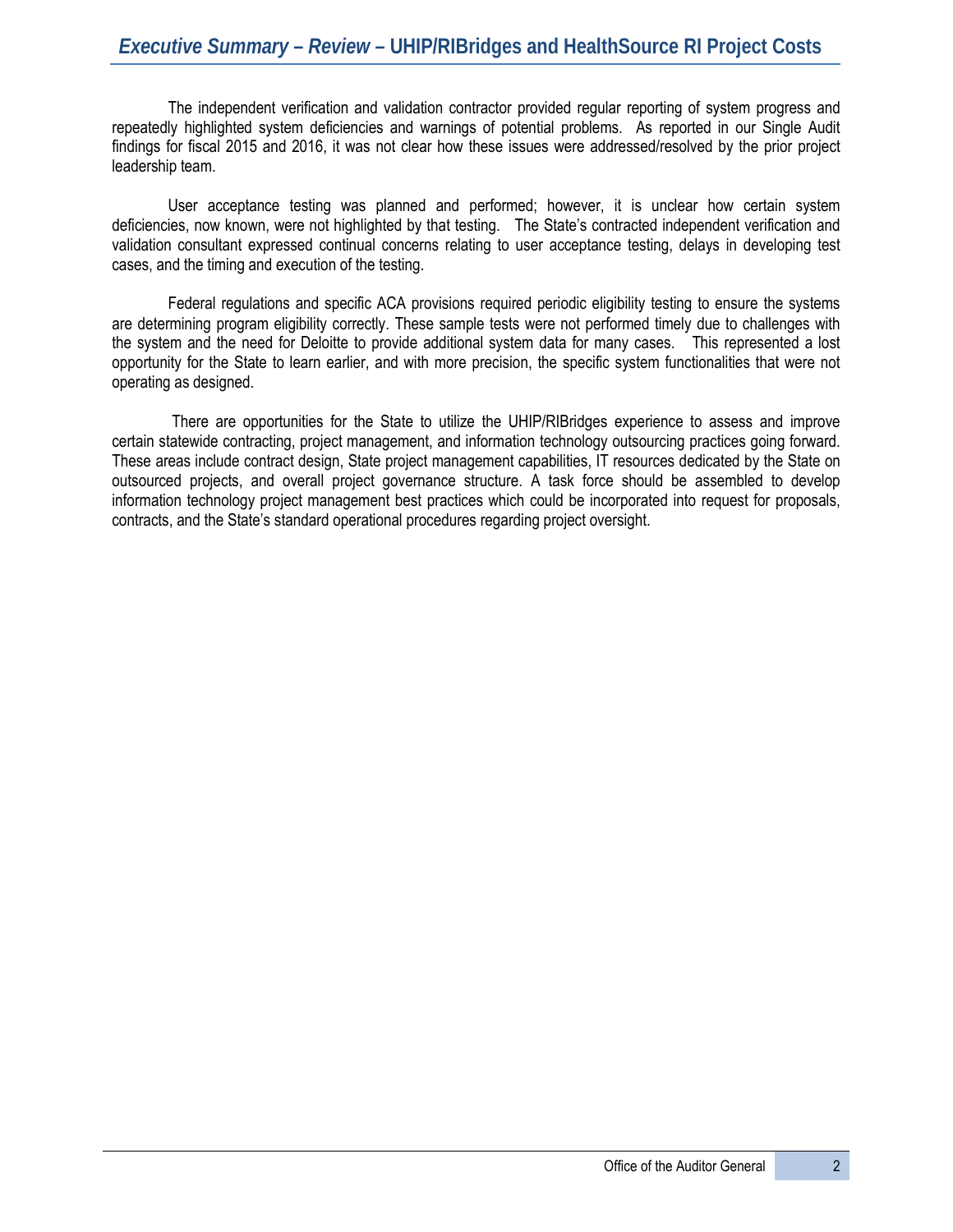#### **SCOPE AND OBJECTIVE**

Our objective was to accumulate all costs related to the overall Unified Health Infrastructure Project (UHIP/ RIBridges) development including the related costs associated with the development and operation of the State's Affordable Care Act (ACA) Exchange (HealthSource RI). The development of the integrated eligibility system known as UHIP/RIBridges and the development of the ACA Exchange known as HealthSource RI were linked in that they utilize the same information technology platform. Consequently, we have included all costs related to the combined project which includes some costs which are operational in nature to HealthSource RI.

Project costs were accumulated from the State's RIFANS accounting system after identifying the various accounts established to account for project costs reflecting the allocation of multiple funding sources. Many vendor/contractor expenditures were allocated to the various funding sources available for the project. Some, specifically those related to the operation of HealthSource RI, were only paid from funding sources available for the development of the exchange.

Detailed project cost information was derived from RIFANS, vendor invoices, purchase orders, and worksheets maintained by the State to track such costs.

Our report reflects the status of total project expenditures as of April 30, 2017. We emphasize that the project is ongoing. Additional costs will be incurred, allocation of costs to the various funding sources for the project may be adjusted, and additional funding and funding sources will likely be obtained.

#### **BACKGROUND**

#### **UHIP/RIBridges Project Scope**

The scope of the UHIP/RIBridges project was to design, develop, and implement a fully integrated technology infrastructure to support the development of Rhode Island's Health Insurance Exchange (HIX) and an integrated eligibility system (IES). This integrated technology system was initially known as the HIX/IES project.

Rhode Island decided to create a state-based Exchange to comply with the ACA mandate (as opposed to joining the federally operated health insurance exchange) that would allow consumers and small employers to access, evaluate, and purchase plans from commercial insurers, and to apply for health insurance subsidy programs that would best meet their needs for coverage. State-based exchanges were required to be operational beginning October 1, 2013 with consumer coverage effective beginning January 1, 2014.

The implementation of RI's HIX/IES was envisioned in two phases. Phase I included a technology infrastructure to support the required HIX functions, plus MAGI-based Medicaid/CHIP and HIX eligibility. RI's approved Establishment Two application (in addition to the federal funding for the HIX implementation) provided the majority of information regarding Medicaid's share of the revised costs of design, development, and implementation of technology support for a fully functioning health insurance exchange.

Phase II included two primary components. The first was the technology infrastructure to fully support eligibility determination and related processes for non-MAGI Medicaid populations/programs (disability, long-term care, and other non-MAGI Medicaid eligibility determination).

The second component of "Phase II" related to the eligibility-related technology components being built for the Exchange and Medicaid being configured to accommodate and support eligibility-related functions in several other federally-funded Human Service Programs operated by the Department of Human Services within the Executive Office of Health and Human Services (EOHHS). These programs included Supplemental Nutrition Assistance Program (SNAP), Rhode Island Works (RI's TANF Program), and Child Care Subsidies (CC). Lastly, the eligibility system technology also included two programs that are fully funded by the State (i.e., State Supplemental Payment (SSP) program, and General Public Assistance (GPA)).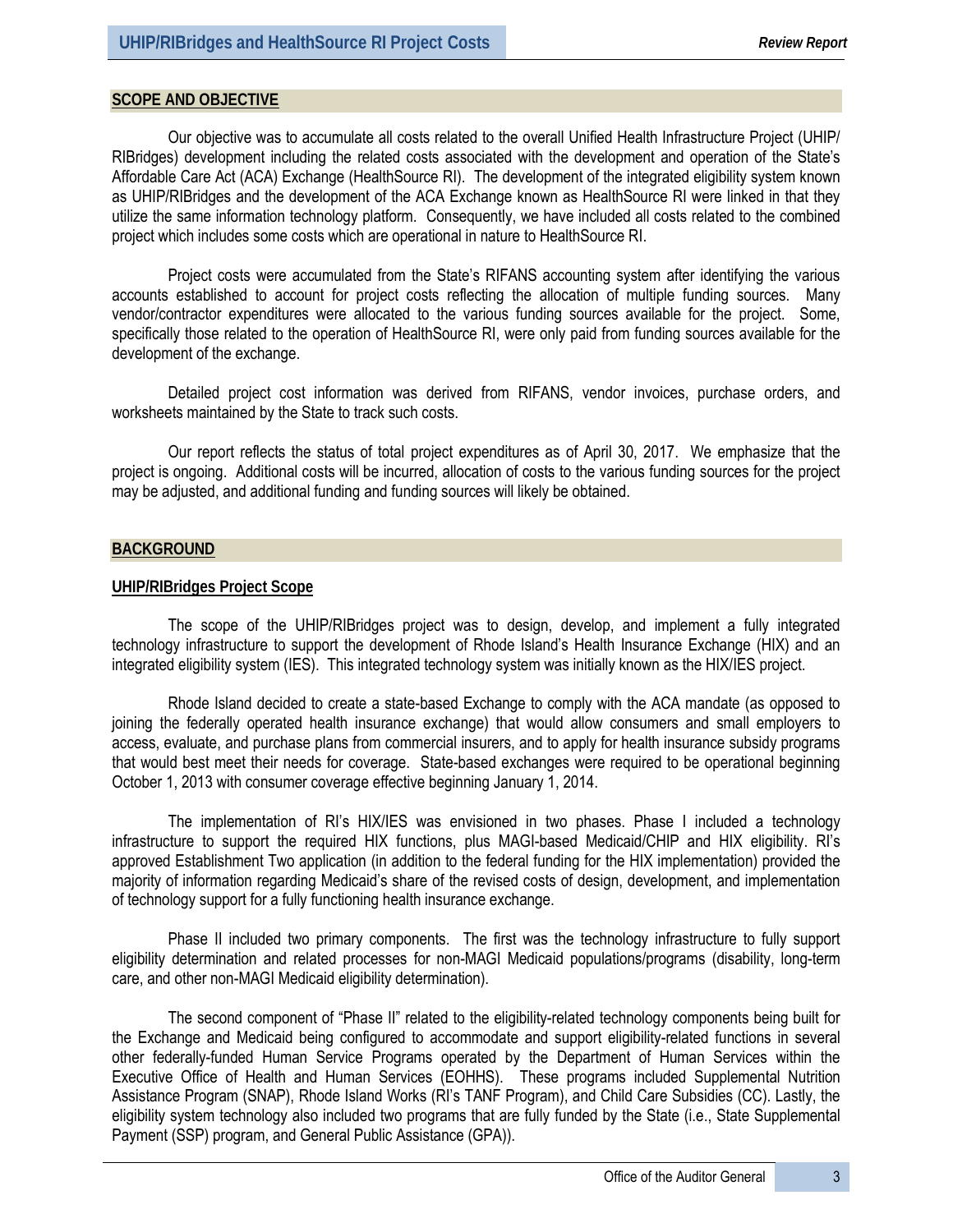#### **Project Funding Sources**

Consistent with the intended scope of the UHIP/RIBridges integrated eligibility system, multiple programs utilize the system for eligibility determination, and in certain cases for disbursement of benefits as well. Development and operational costs of the system are allocated to the various programs as detailed in the chart and schedule that follows. The details of the federal government's funding participation are outlined in the Implementation Advance Planning Document (IAPD) document which has been revised, submitted, and approved periodically. An additional submission is being developed.

In addition to the periodic updates and resubmission of the IAPD document, the federal government is actively involved in approving specific vendor contracts related to the project that are funded through the IAPD document. The federal government's participation rate in specific project costs varies depending on whether the project costs qualify for the enhanced project funding Federal Financial Participation (FFP) rate as well as the specific FFP rate which varies by federal program.



## **Combined Project Costs - Interrelationship between HealthSource RI and UHIP/RIBridges development project**

As shown in the chart on the next page, the majority of vendors/contractors were cross-allocated among the various funding sources for the combined project; however, some vendors are unique to HealthSource RI. HealthSource RI had approximately \$150 million of dedicated federal funding to establish the exchange and sustain early operations. Part of that dedicated exchange establishment funding was used to support the development of the UHIP platform which is also the information technology used for HealthSource RI.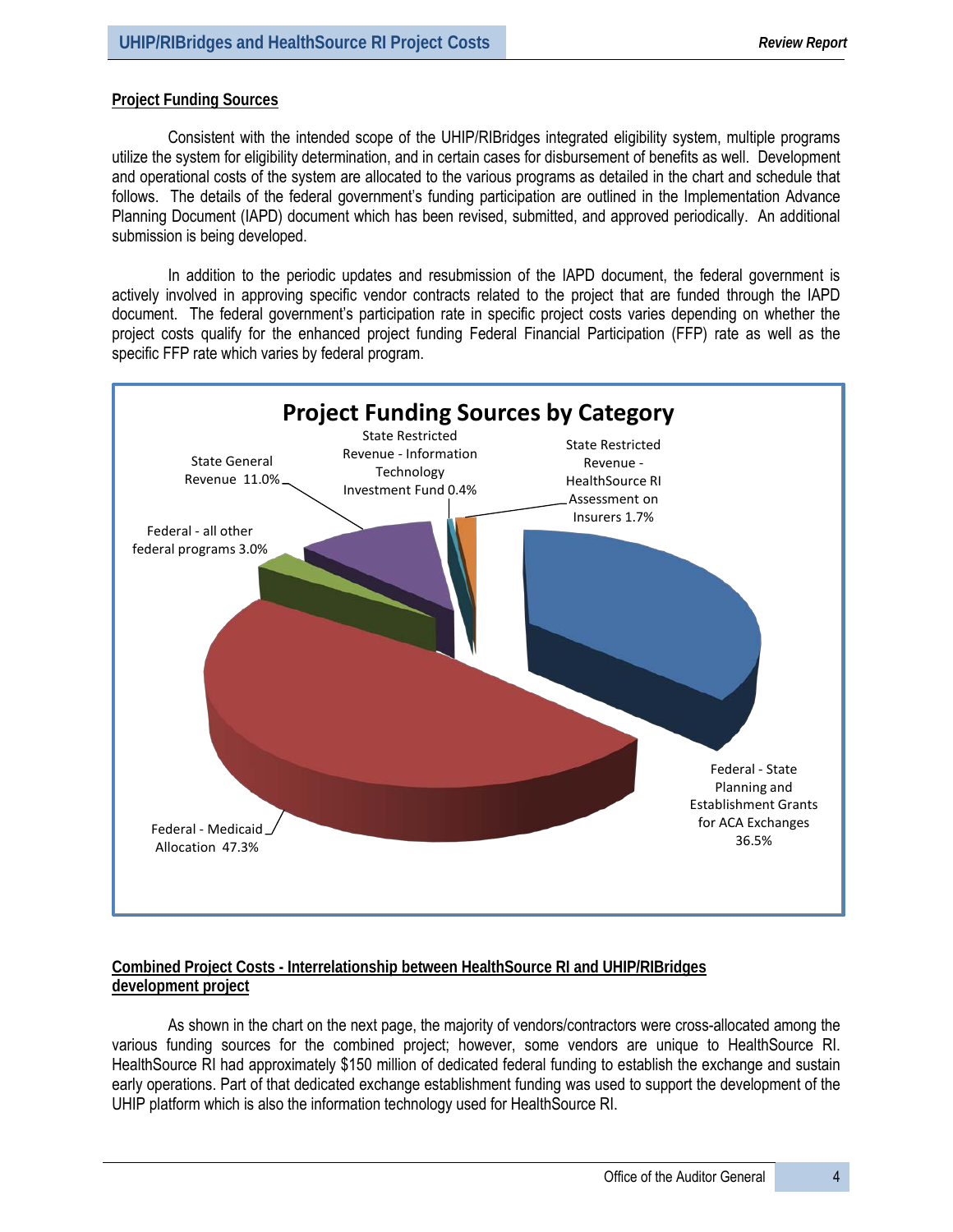

## **Cost sharing – aggregate project costs as of April 30, 2017**

### **Federal Implementation Advanced Planning Document (IAPD) Process**

The federal government affirmed its participation in funding various shares of project costs through an Implementation Advanced Planning Document (IAPD). This document details the specific project cost components that the federal government is funding and the manner and proportion in which such costs are allocated to various federal programs benefiting from the integrated eligibility system.

The process commenced with a federal approval by the US Department of Health and Human Services (HHS) of a planning grant to the State's Health Insurance Commissioner. This ultimately led the State to pursue an integrated software solution to implement a State-based Health Insurance Exchange and an integrated eligibility system for the State's human services programs. HHS's Centers for Medicare and Medicaid Services (CMS) later approved the State's IAPD for the UHIP project. A significant portion of the Integrated Eligibility System was to be allocated through the Medicaid Program.

The Advance Planning Document (APD) process governs the procedure by which States obtain approval for Federal Financial Participation (FFP) in the cost of acquiring automated data processing equipment and services. The APD process was designed to mitigate financial risks, avoid incompatibilities among systems and ensure that a system supports the program goals and objectives and operates as intended by law and regulation. The APD process assists in ensuring that the expenditure of federal funds is made in accordance with federal regulation.

The three primary purposes of the APD process are to 1) describe in broad terms the State's plan for managing the design, development, implementation, and operation of a system that meets federal, State, and user needs in an efficient, comprehensive, and cost-effective manner; 2) establish system and program performance goals in terms of projected costs and benefits; and 3) secure FFP for the State. Federal grantor responsibilities include setting standards for systems and for document approval, reviewing and approving or disapproving State submissions, providing federal funding participation, ensuring performance progress against projected costs and benefits, and serving as an information source on system initiatives across all States.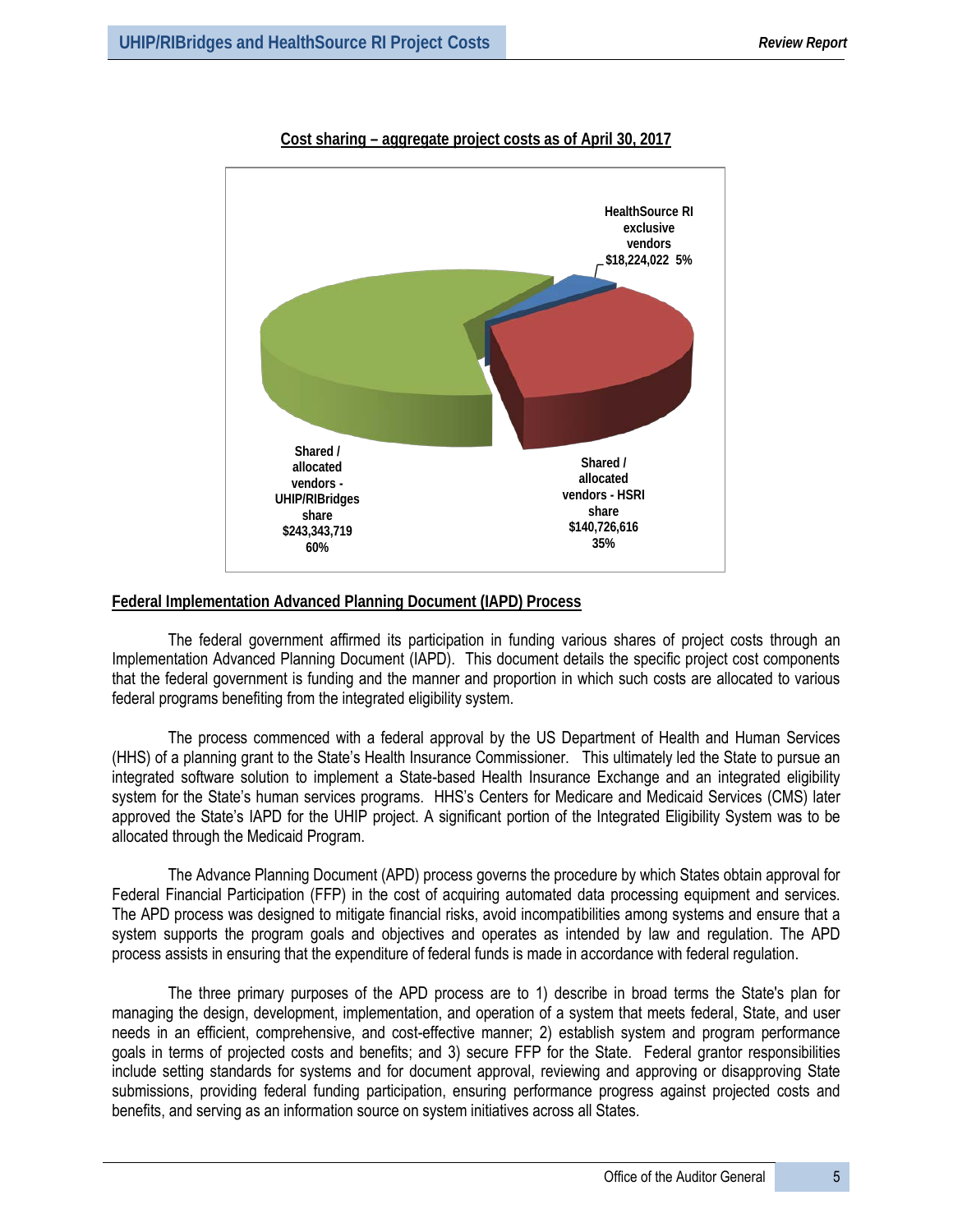Federal project approval requires a State to submit an APD to HHS. The APD process may involve one or a series of documents used to secure federal funding. These include two major submissions: the Planning APD, and the Implementation APD. States use three types of APD Updates (APDUs) to update HHS and to obtain continued funding throughout the systems life – these include: a) Annual APD Updates, used for routine reporting on the status of the project and for requesting continued, phased project funding, b) As-Needed APD Updates, used if significant changes occur in project approach, procurement, schedule, or costs and c) Operational APD Updates.

|                                   | <b>Total Project Costs By IAPD Submission</b> |              |               |               |  |               |                |  |  |  |  |  |  |  |
|-----------------------------------|-----------------------------------------------|--------------|---------------|---------------|--|---------------|----------------|--|--|--|--|--|--|--|
| <b>IAPD</b><br>Submission<br>Date |                                               | <b>State</b> | Federal       | Total         |  | DDI           | <b>M&amp;O</b> |  |  |  |  |  |  |  |
|                                   |                                               |              |               |               |  |               |                |  |  |  |  |  |  |  |
| April 2012                        |                                               | \$16,863,338 | \$100,655,995 | \$117,519,333 |  | \$105,634,667 | \$11,881,640   |  |  |  |  |  |  |  |
| January 2013                      |                                               | \$43,126,338 | \$148,284,446 | \$191,410,784 |  | \$148,743,743 | \$44,888,428   |  |  |  |  |  |  |  |
| October 2014                      |                                               | \$51,728,511 | \$177,857,121 | \$229,585,632 |  | \$153,292,042 | \$76,292,936   |  |  |  |  |  |  |  |
| <b>July 2015</b>                  |                                               | \$79,027,048 | \$284,654,939 | \$363,681,987 |  | \$237,979,328 | \$125,702,667  |  |  |  |  |  |  |  |
| <b>July 2016</b>                  |                                               | \$96,722,851 | \$390,642,681 | \$487,365,532 |  | \$363,918,362 | \$123,447,115  |  |  |  |  |  |  |  |

The State is currently preparing an IAPD update that estimates total UHIP project costs at approximately \$443 million (through FFY 2018), a reduction of \$44 million from the June 2016 IAPD total of \$487 million. This IAPD update will reflect the credit received from Deloitte in addition to other cost revisions reflected in this update.

The following graphic depicts the interrelationship between the federal Implementation Advance Planning Document and the funding sources unique to the establishment of HealthSource RI and the funding sources specific to the UHIP/RIBridges integrated eligibility project. This coordination and integration of HIX operations and enhanced federal funding for eligibility and enrollment (E&E) systems was required by the federal Centers for Medicare and Medicaid Services (CMS). One of the 7 conditions for enhanced federal funding for E&E systems was to "ensure seamless coordination and integration with the Health Insurance Exchange and allow interoperability with health information exchanges, public health agencies, human services programs, and community organizations providing outreach and enrollment services".



The table on the next page details the various functionalities included in the UHIP/RIBridges integrated eligibility system.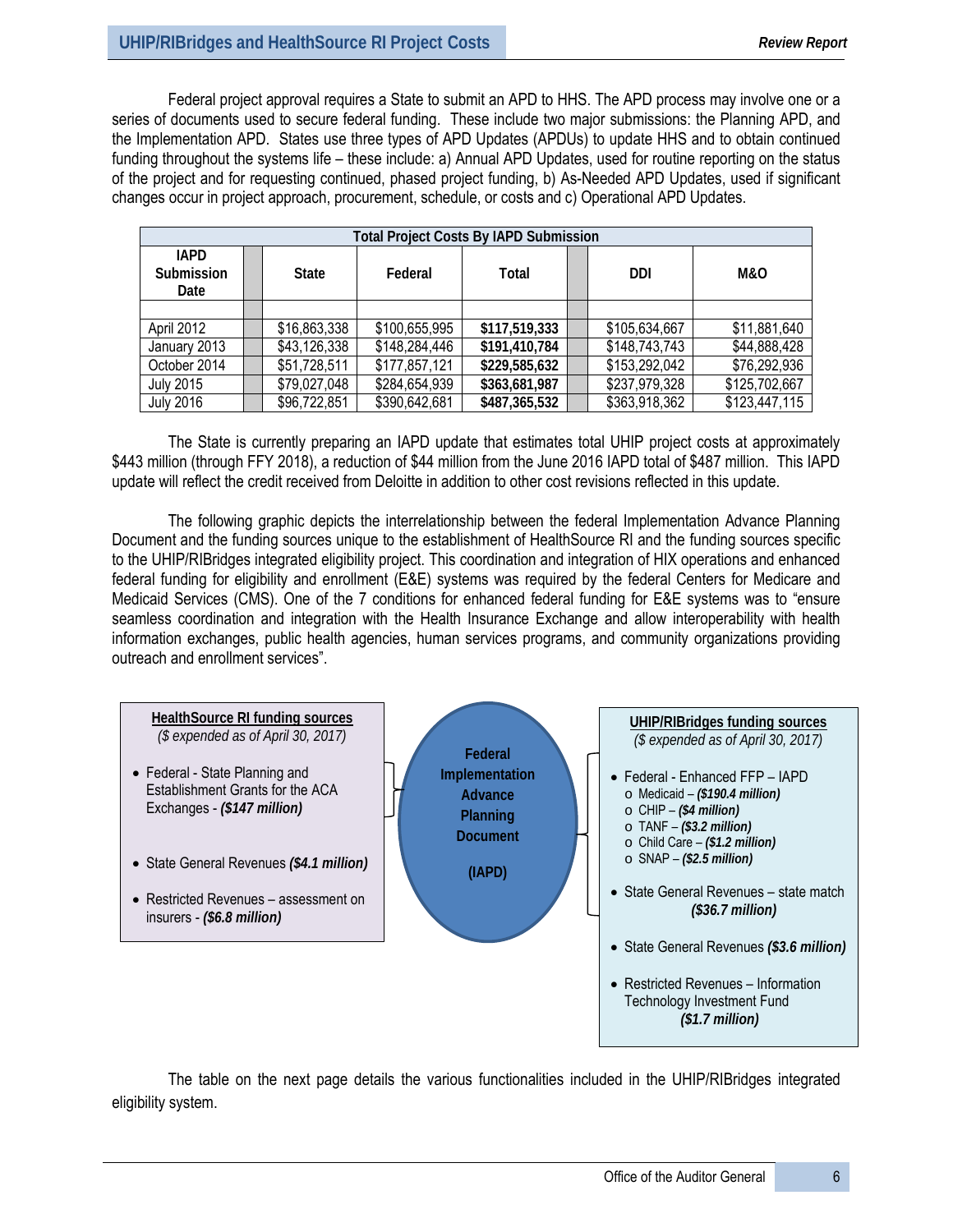# **Programs and Functionalities included in UHIP/RIBridges Integrated Eligibility System**

| Program                                                       | <b>Program Description</b>                                                                                                                                                                                  | Federal<br>Program | Department<br>or Agency          | Eligibility<br>Determination      | <b>UHIP Benefit</b><br>Disbursement | Other System Benefit<br><b>Disbursement</b>            |
|---------------------------------------------------------------|-------------------------------------------------------------------------------------------------------------------------------------------------------------------------------------------------------------|--------------------|----------------------------------|-----------------------------------|-------------------------------------|--------------------------------------------------------|
| Qualified<br><b>Health</b><br>$Plan -$<br>Individual          | Purchase direct premium<br>based health insurance<br>through exchange with<br>tax credit subsidy if<br>eligible                                                                                             | ✓                  | <b>HealthSource</b><br><b>RI</b> | $Yes - for tax$<br>credit subsidy | No                                  | Collection and<br>remittance of premium<br>through NFP |
| Qualified<br>Health<br>$Plan -$<br>SHOP-<br>small<br>employer | Small employer based<br>program to allow<br>employees to participate<br>in premium based health<br>insurance of their choice                                                                                | ✓                  | HealthSource<br>R <sub>l</sub>   | $Yes - for tax$<br>credit subsidy | No                                  | Collection and<br>remittance of premium<br>through NFP |
| Medicaid<br>– MAGI                                            | Comprehensive health<br>coverage - majority<br>provided through<br>enrollment in capitated<br>coverage through<br>Managed Care<br>Organizations - (MCO)<br>enrollees can choose<br><b>MCO</b>               | ✓                  | <b>EOHHS</b>                     | Yes                               | <b>No</b>                           | <b>MMIS</b>                                            |
| Medicaid-<br>non-MAGI<br><b>LTSS</b>                          | Comprehensive<br>coverage for elderly and<br>disabled - LTSS are<br>institutional or home and<br>community based<br>services and supports                                                                   | ✓                  | <b>EOHHS</b>                     | Yes                               | No                                  | <b>MMIS</b>                                            |
| <b>CHIP</b>                                                   | Comprehensive health<br>coverage for qualifying<br>children provided through<br>MCO enrollment in<br>capitated coverage                                                                                     | ✓                  | <b>EOHHS</b>                     | Yes                               | No                                  | <b>MMIS</b>                                            |
| <b>SNAP</b>                                                   | Supplemental Nutrition<br>Assistance Program<br>(Food Stamps) - EBT<br>based benefits for food<br>purchases                                                                                                 | ✓                  | DHS                              | Yes                               | Yes                                 | Interface with EBT<br>vendor                           |
| <b>TANF</b>                                                   | Temporary Assistance to<br>Needy Families - cash<br>benefits - paid through<br>EBT card                                                                                                                     |                    | <b>DHS</b>                       | Yes                               | Yes                                 | Interface with EBT<br>vendor                           |
| <b>Child Care</b>                                             | Subsidized child care<br>payments - amount of<br>subsidy reflects number<br>of children and family<br>income                                                                                                | ✓                  | <b>DHS</b>                       | Yes                               | Yes                                 | Direct state<br>disbursement                           |
| <b>GPA</b>                                                    | <b>General Public</b><br>Assistance - payment<br>assistance for adults 19-<br>64 years of age with<br>limited income /<br>resources with an illness<br>or medical condition that<br>keeps them from working | No                 | <b>DHS</b>                       | Yes                               | Yes                                 | Direct state<br>disbursement                           |
| <b>SSP</b>                                                    | Supplemental State<br>payment to SSI<br>recipients                                                                                                                                                          | No                 | <b>DHS</b>                       | Yes                               | Yes                                 | Direct state<br>disbursement                           |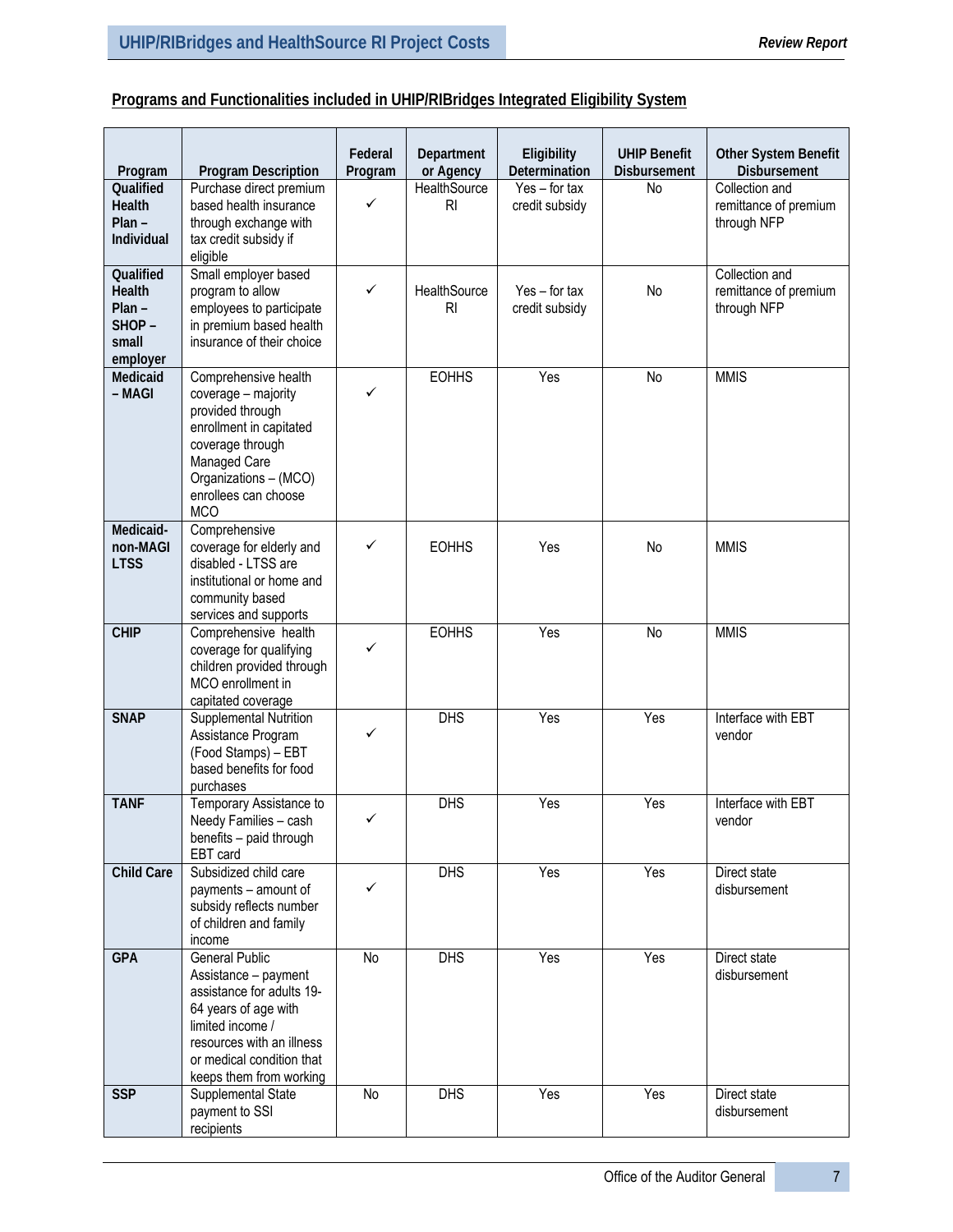# **UHIP/RIBRIDGES CONDENSED PROJECT TIMELINE**

| State submits application to federal government for<br>Level One Establishment planning grant for RI<br>Health Benefits Exchange.                                                                                                                         | March<br>2011     |                                        |                                                                                                                                                                                                                        |
|-----------------------------------------------------------------------------------------------------------------------------------------------------------------------------------------------------------------------------------------------------------|-------------------|----------------------------------------|------------------------------------------------------------------------------------------------------------------------------------------------------------------------------------------------------------------------|
|                                                                                                                                                                                                                                                           |                   | August<br>2011                         | First IAPD submitted to obtain enhanced<br>FFP for system development - MAGI<br>Medicaid/CHIP and the Exchange.                                                                                                        |
| Level Two Establishment grant awarded for<br>development of the Exchange through integrated,<br>combined technology infrastructure for Exchange<br>and MAGI Medicaid/CHIP.                                                                                | September<br>2011 |                                        |                                                                                                                                                                                                                        |
|                                                                                                                                                                                                                                                           |                   | January<br>2012                        | Revised IAPD consistent with Level Two<br>Establishment Grant for combined<br>technology infrastructure for Exchange and<br>MAGI Medicaid/CHIP.                                                                        |
| Contract executed with Deloitte to build integrated<br>eligibility IT application.                                                                                                                                                                        | January<br>2013   |                                        |                                                                                                                                                                                                                        |
|                                                                                                                                                                                                                                                           |                   | January<br>2013                        | Revised IAPD submitted based on<br>negotiated contract with Deloitte and other<br>additional costs.                                                                                                                    |
| "As-needed" IAPD update submitted - includes<br>provision for contact center establishment and<br>operations, mail handling capacity, security, privacy<br>and support staffing, eligibility operational support,<br>and outreach and enrollment support. | <b>July 2013</b>  |                                        |                                                                                                                                                                                                                        |
|                                                                                                                                                                                                                                                           |                   | October<br>2013                        | Phase I UHIP operations commence for<br>HealthSource RI and MAGI Medicaid -<br>open enrollment period for coverage to<br>begin January 1, 2014 for Qualified Health<br>Plans (QHP) coverage and Medicaid<br>Expansion. |
| QHP coverage and Medicaid expansion coverage<br>begins.                                                                                                                                                                                                   | January<br>2014   |                                        |                                                                                                                                                                                                                        |
|                                                                                                                                                                                                                                                           |                   | October<br>2014                        | Revised IAPD submitted.                                                                                                                                                                                                |
| Original planned "go-live date" for Phase II UHIP.                                                                                                                                                                                                        | <b>July 2015</b>  |                                        |                                                                                                                                                                                                                        |
|                                                                                                                                                                                                                                                           |                   | <b>July 2015</b>                       | Revised IAPD submitted.                                                                                                                                                                                                |
| UHIP/RIBridges Phase II "go-live" pushed out to<br>September 2016.                                                                                                                                                                                        | <b>July 2016</b>  |                                        |                                                                                                                                                                                                                        |
|                                                                                                                                                                                                                                                           |                   | <b>July 2016</b>                       | Revised IAPD submitted.                                                                                                                                                                                                |
| Phase II - "go-live" - Medicaid LTSS, TANF, SNAP,<br>Child Care, and other programs are now managed<br>through UHIP/RIBridges.                                                                                                                            | September<br>2016 |                                        |                                                                                                                                                                                                                        |
|                                                                                                                                                                                                                                                           |                   | October<br>2016 to<br>February<br>2017 | UHIP/RIBridges implementation challenges<br>result in significant delays/backlogs and<br>denial of access to benefits for many<br>individuals.                                                                         |
| DHS Acting Director Eric J. Beane provides report on<br>30-day assessment of UHIP system status.                                                                                                                                                          | February<br>2017  |                                        |                                                                                                                                                                                                                        |
|                                                                                                                                                                                                                                                           |                   | April 2017                             | State negotiates a \$27 million credit from<br>Deloitte to compensate, in part, for State's<br>additional costs due to UHIP system<br>inadequacies.                                                                    |
| As part of the May Caseload Estimating Conference,<br>State estimates approximately 20,000 Medicaid<br>recipients' coverage will be terminated in the coming<br>months due to validation of current income levels<br>which will result in ineligibility.  | May<br>2017       |                                        |                                                                                                                                                                                                                        |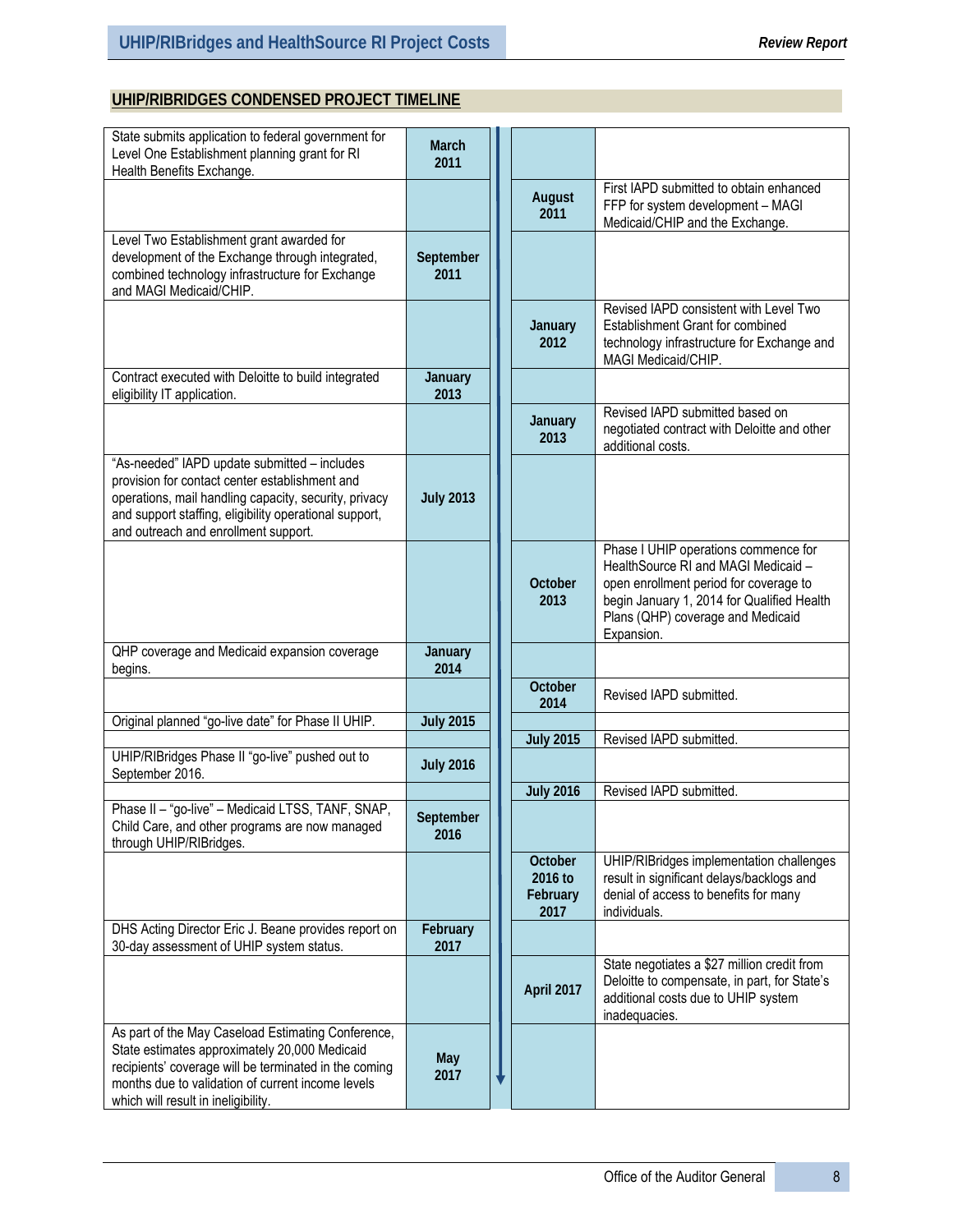# **Funding Source Detail for UHIP/RIBridges Project and HealthSource RI (ACA Exchange) Implementation**

|                                                                                        | <b>CFDA</b> | Account<br>Source<br>Code | <b>RIFANS</b><br>Line<br>Sequence | <b>RIFANS line item description</b>                                  |              | <b>State</b><br>FFP % matching<br>% |                         | Cumulative \$ disbursed<br>through April 30, 2017 |
|----------------------------------------------------------------------------------------|-------------|---------------------------|-----------------------------------|----------------------------------------------------------------------|--------------|-------------------------------------|-------------------------|---------------------------------------------------|
| <b> Federal Sources:</b>                                                               |             |                           |                                   |                                                                      |              |                                     |                         |                                                   |
| <b>SNAP Administrative Grants -</b><br>IAPD - (Note 1)                                 | 10.561      | 02                        | 2275179                           | <b>UHIP-SNAP Federal Allocation</b>                                  | 50%          | 50%                                 | (Note 2)                | \$2,502,421                                       |
|                                                                                        |             | 02                        | 1187365                           | Health Exchange - (mirror allocation                                 | 100%         | 0%                                  | 3,664                   |                                                   |
|                                                                                        |             | 02                        | 1201101                           | Rhode Island Health Benefits Exchange                                | 100%         | 0%                                  | 139,734,454             |                                                   |
|                                                                                        |             | 02                        | 1988101                           | Rhode Island Health Benefits Exchange                                | 100%         | $0\%$                               | (53)                    |                                                   |
| State Planning and Establishment                                                       |             | 02                        | 2191123                           | All Payor Claims Database                                            | 100%         | 0%                                  | 271,927                 |                                                   |
| Grants for the Affordable Care Act<br>(ACA) Exchanges                                  | 93.525      | 02                        | 1179254                           | Health Exchange - (mirror allocation<br>a/c                          | 100%         | 0%                                  | 47,490                  |                                                   |
|                                                                                        |             | 02                        | 1637105                           | <b>Exchange Planning Grant</b>                                       | 100%         | 0%                                  | 312,475                 |                                                   |
|                                                                                        |             | 02                        | 1675105                           | <b>Exchange Policy Grant</b>                                         | 100%         | 0%                                  | 667,505                 |                                                   |
|                                                                                        |             | 02                        | 1675106                           | Exchange Establishment One Grant                                     | 100%         | 0%                                  | 5,203,177               |                                                   |
|                                                                                        |             | 02<br>02                  | 1675108<br>1851101                | Exchange Establishment Two Grant<br>Exchange Establishment One Grant | 100%<br>100% | 0%<br>0%                            | 362,936<br>400,187      | 147,003,762                                       |
|                                                                                        |             |                           |                                   |                                                                      |              |                                     |                         |                                                   |
| <b>TANF Allocation - IAPD</b>                                                          | 93.558      | 02                        | 2275186                           | <b>UHIP - TANF Federal Allocation</b>                                | 100%         | $0\%$                               |                         | 3,155,067                                         |
| <b>Child Care Allocation - IAPD</b>                                                    | 93.558      | 02                        | 2275187                           | UHIP - Child Care Federal Allocation                                 | 100%         | 0%                                  |                         | 1,203,744                                         |
| <b>CHIP Allocation - IAPD</b>                                                          | 93.767      | 02                        | 2018141                           | UHIP - CHIP - Federal Allocation                                     | 66%          | 34%                                 |                         | \$<br>4,025,681                                   |
|                                                                                        |             | 02                        | 1187366                           | UHIP- Medicaid - Federal Allocation -<br>(mirror allocation a/c)     | 90%          | 10%                                 | \$<br>278,755           |                                                   |
| <b>Medicaid Allocation - IAPD</b>                                                      | 93.778      | 02                        | 2018138                           | UHIP- Medicaid - Federal Allocation                                  | 90%          | 10%                                 | 179,850,307             |                                                   |
|                                                                                        |             | 02                        | 2315129                           | UHIP- Medicaid - Federal Allocation                                  | 90%          | 10%                                 | 10,308,468              |                                                   |
|                                                                                        |             | 02                        | 1046264                           | UHIP-Federal (mirror allocation a/c)                                 | 90%          | 10%                                 | 1,202                   | 190,438,732                                       |
| <b>General Revenue Sources:</b>                                                        |             |                           |                                   |                                                                      |              |                                     |                         |                                                   |
|                                                                                        |             | 01                        | 2270140                           | UHIP - SNAP State Allocation                                         | 50%          | 50%                                 | 2,251,618               |                                                   |
|                                                                                        |             | 01                        | 2270138                           | <b>UHIP-TANF State Allocation</b>                                    | 100%         | (Note 3)                            | 777,526                 |                                                   |
|                                                                                        |             | 01                        | 2270142                           | UHIP - Child Care State Allocation                                   | 100%         | (Note 3)                            | 2,320,569               |                                                   |
|                                                                                        |             | 01                        | 2017123                           | UHIP - CHIP - State Allocation                                       | 66%          | 34%                                 | 1,534,412               |                                                   |
| General Revenue - State match -<br><b>IAPD</b>                                         | n/a         | 01<br>01                  | 2017122<br>2270139                | UHIP - Medicaid - State Allocation<br>UHIP - GPA State Allocation    | 90%<br>0%    | 10%<br>100%                         | 27,780,858<br>1,330,347 |                                                   |
|                                                                                        |             | 01                        | 2270141                           | UHIP - SSI State Allocation                                          | 0%           | 100%                                | 669,610                 |                                                   |
|                                                                                        |             | 01                        | 1186412                           | UHIP - State - (mirror allocation a/c)                               | n/a          | n/a                                 | 5,698                   |                                                   |
|                                                                                        |             | 01                        | 1186420                           | UHIP - State - (mirror allocation a/c)                               | n/a          | n/a                                 | 31,447                  |                                                   |
|                                                                                        |             | 01                        | 1045252                           | UHIP - State - (mirror allocation a/c)                               | n/a          | n/a                                 | 134                     | 36,702,220                                        |
|                                                                                        |             | 01                        | 1200101                           | Healthsource RI                                                      | n/a          | n/a                                 | 4,068,175               |                                                   |
| General Revenue - non match -                                                          | n/a         | 01                        | 2310113                           | <b>UHIP - State</b>                                                  | n/a          | n/a                                 | 2,574,075               |                                                   |
| <b>IAPD</b>                                                                            |             | 01                        | 1330121                           | Health Information Exchange                                          | n/a          | n/a                                 | 1,053,150               | 7,695,400                                         |
| <b>Restricted Revenue Sources:</b>                                                     |             |                           |                                   |                                                                      |              |                                     |                         |                                                   |
| Information Technology Investment                                                      |             | 03                        | 1188102                           | Information Technology Investment                                    | n/a          | n/a                                 |                         |                                                   |
| Fund - G.LSection 42-11-2.5 - Note 4                                                   |             |                           |                                   | Fund                                                                 |              |                                     | 1,723,232               |                                                   |
| Fees assessed on health insurers                                                       | n/a         | 03                        | 1202101                           | Rhode Island Health Exchange -<br>restricted revenue                 | n/a          | n/a                                 |                         |                                                   |
| writing QHP policies for coverage<br>provided through Health Source RI                 |             |                           |                                   |                                                                      |              |                                     | 6,641,236               |                                                   |
| internal mirror account allocation                                                     |             | 03                        | 1188243                           | RI Health Exchange - (mirror allocation                              | n/a          | n/a                                 |                         |                                                   |
|                                                                                        |             |                           |                                   | a/c) funded by a/c 1202101                                           |              |                                     | 184,315                 | 8,548,783                                         |
| Other - (Note 5)                                                                       |             |                           |                                   |                                                                      | n/a          | n/a                                 |                         | 918,582                                           |
| Other - (Note 5)<br>Total Project Disbursements -- All sources - See Notes to Schedule |             |                           |                                   |                                                                      | n/a          | n/a                                 |                         | 99,965<br>\$402,294,357                           |
|                                                                                        |             |                           |                                   |                                                                      |              |                                     |                         |                                                   |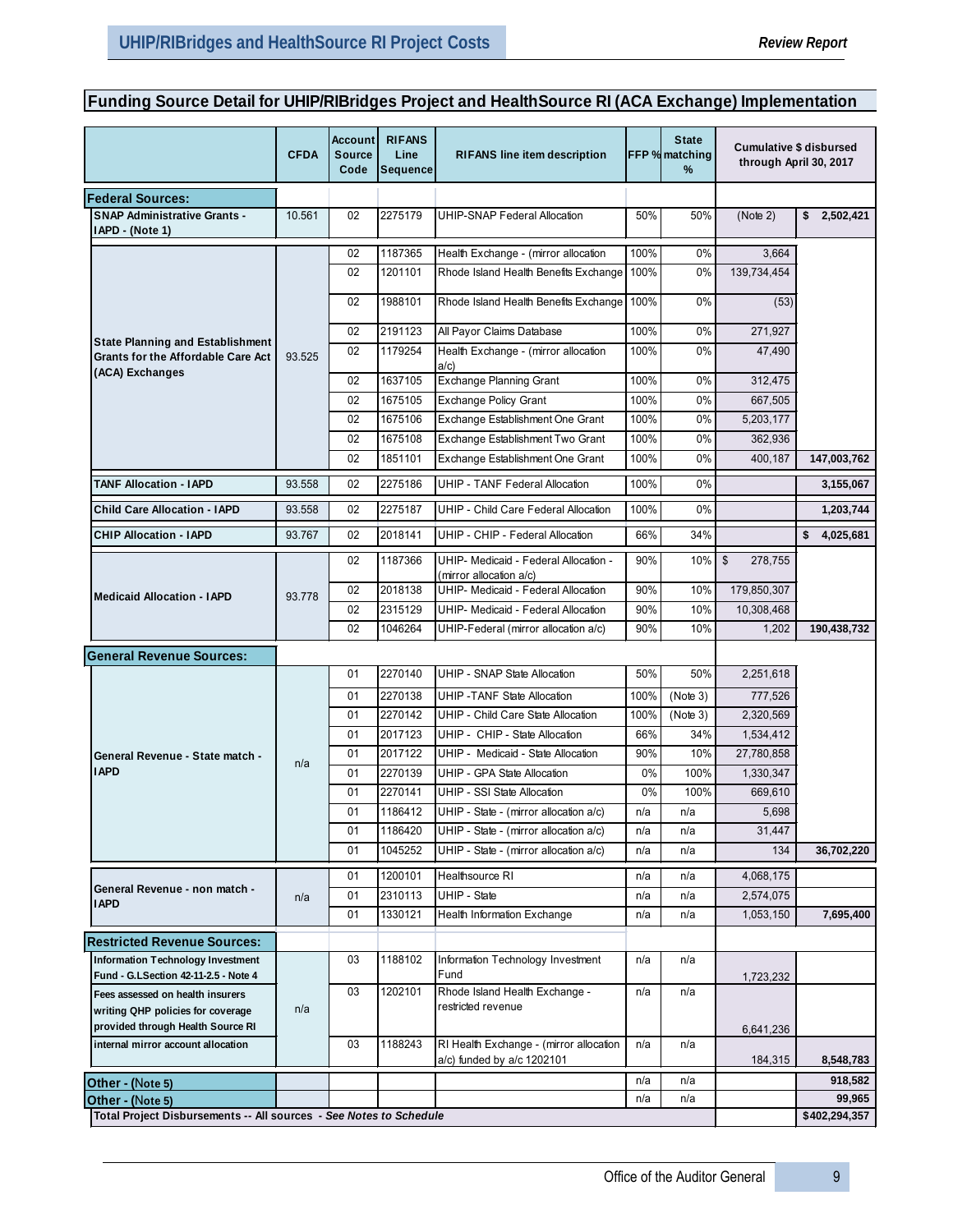|                                                                                                            |             | Funding Source Detail for UHIP/RIBridges Project and HealthSource RI (ACA Exchange) Implementation |           |                                                         |             |                                  |             |                                       |                      |                                              |              |
|------------------------------------------------------------------------------------------------------------|-------------|----------------------------------------------------------------------------------------------------|-----------|---------------------------------------------------------|-------------|----------------------------------|-------------|---------------------------------------|----------------------|----------------------------------------------|--------------|
|                                                                                                            |             |                                                                                                    |           |                                                         |             |                                  |             | Expenditures disbursed by fiscal year |                      |                                              |              |
|                                                                                                            | <b>CFDA</b> | RIFANS line item description                                                                       |           | Cumulative \$<br>disbursed<br>through April 30,<br>2017 | Fiscal 2011 | Fiscal 2012                      | Fiscal 2013 | Fiscal 2014                           | Fiscal 2015          | Fiscal 2016                                  | Fiscal 2017  |
| <b>Federal Sources:</b>                                                                                    |             |                                                                                                    |           |                                                         |             |                                  |             |                                       |                      |                                              |              |
| <b>SNAP Administrative Grants -</b><br>IAPD - (Note 1)                                                     | 10.561      | UHIP-SNAP Federal Allocation (Note 2)                                                              | \$        | 2,502,421                                               |             |                                  |             | $815,062$ \$<br>\$                    | 906,690              | $\overline{\phantom{a}}$<br>$318,856$ \ \ \$ | 461,812      |
|                                                                                                            |             | Health Exchange - (mirror allocation a/c)<br>Rhode Island Health Benefits Exchange                 |           | 3,664<br>139,734,454                                    |             |                                  | 21,811,292  | 47,348,145                            | 17,555<br>50,814,401 | (13, 891)<br>17,549,663                      | 2,210,952    |
|                                                                                                            |             | Rhode Island Health Benefits Exchange                                                              |           | (53)                                                    |             |                                  |             |                                       | (53)                 |                                              |              |
|                                                                                                            |             | All Payor Claims Database                                                                          |           | 271,927                                                 |             |                                  | 34,332      | 118,304                               | 83,222               | 36,069                                       |              |
| <b>State Planning and Establishment</b>                                                                    |             | Health Exchange - (mirror allocation a/c)                                                          |           | 47,490                                                  |             |                                  | 27,791      | 19,699                                |                      |                                              |              |
| Grants for the Affordable Care Act 93.525<br>(ACA) Exchanges                                               |             | <b>Exchange Planning Grant</b>                                                                     |           | 312,475                                                 | 312,475     |                                  |             |                                       |                      |                                              |              |
|                                                                                                            |             | <b>Exchange Policy Grant</b>                                                                       |           | 667,505                                                 |             | 667,448                          | 57          |                                       |                      |                                              |              |
|                                                                                                            |             | Exchange Establishment One Grant                                                                   |           | 5,203,177                                               |             | 1,308,827                        | 3,073,563   | 820,787                               |                      |                                              |              |
|                                                                                                            |             | Exchange Establishment Two Grant                                                                   |           | 362,936                                                 |             | 264,253                          | 97,878      | 805                                   |                      |                                              |              |
|                                                                                                            |             | Exchange Establishment One Grant                                                                   |           | 400,187                                                 |             | 120,324                          | 120,785     | 159,070                               | 9                    |                                              |              |
|                                                                                                            |             |                                                                                                    |           | 147,003,762                                             |             |                                  |             |                                       |                      |                                              |              |
| <b>TANF Allocation - IAPD</b>                                                                              |             | 93.558 UHIP - TANF Federal Allocation                                                              |           | 3,155,067                                               |             |                                  |             | 731,657                               | 690,074              | 914,505                                      | 818,831      |
| Child Care Allocation - IAPD                                                                               |             | 93.558 UHIP - Child Care Federal Allocation                                                        |           | 1,203,744                                               |             |                                  |             | 931,000                               | 206,863              | 199,192                                      | (133, 311)   |
| CHIP Allocation - IAPD                                                                                     |             | 93.767 UHIP - CHIP - Federal Allocation                                                            | \$        | 4,025,681                                               |             |                                  |             | 1,543,349                             | 502,440              | 2,000,501                                    | (20, 609)    |
|                                                                                                            |             | UHIP- Medicaid - Federal Allocation -<br>(mirror allocation a/c)                                   |           | 278,755                                                 |             |                                  |             |                                       |                      | 278,755                                      |              |
| <b>Medicaid Allocation - IAPD</b>                                                                          | 93.778      | UHIP- Medicaid - Federal Allocation                                                                |           | 179,850,307                                             |             |                                  | 14,917,659  | 33,413,384                            | 39,061,655           | 77,690,381                                   | 14,767,228   |
|                                                                                                            |             | UHIP- Medicaid - Federal Allocation                                                                |           | 10,308,468                                              |             |                                  |             | 1,539,775                             | 2,717,056            | 3,195,905                                    | 2,855,732    |
|                                                                                                            |             | UHIP-Federal (mirror allocation a/c)                                                               |           | 1,202                                                   |             |                                  |             |                                       |                      |                                              | 1,202        |
| <b>General Revenue Sources:</b>                                                                            |             |                                                                                                    | \$        | 190,438,732                                             |             |                                  |             |                                       |                      |                                              |              |
|                                                                                                            |             | UHIP - SNAP State Allocation                                                                       |           | 2,251,618                                               |             |                                  |             | 814,798                               | 906,347              | 317,917                                      | 212,556      |
|                                                                                                            |             | <b>UHIP - TANF State Allocation</b>                                                                |           | 777,526                                                 |             |                                  |             | 257,563                               | 523,107              |                                              | (3, 144)     |
|                                                                                                            |             | UHIP - Child Care State Allocation                                                                 |           | 2.320.569                                               |             |                                  |             | 327,328                               | 1,192,416            | 645,909                                      | 154,916      |
|                                                                                                            |             | UHIP - CHIP - State Allocation                                                                     |           | 1,534,412                                               |             |                                  |             | 818,238                               | 243,556              | 475,351                                      | (2,733)      |
| General Revenue - State match -                                                                            | n/a         | UHIP - Medicaid - State Allocation                                                                 |           | 27,780,858                                              |             |                                  | 1,796,709   | 5,288,607                             | 5,405,239            | 12,540,573                                   | 2,749,730    |
| <b>IAPD</b>                                                                                                |             | <b>UHIP - GPA State Allocation</b>                                                                 |           | 1,330,347                                               |             |                                  |             | 189,372                               | 210,650              | 813,808                                      | 116,517      |
|                                                                                                            |             | UHIP - SSI State Allocation                                                                        |           | 669,610                                                 |             |                                  |             | 142,029                               | 157,988              | 200,358                                      | 169,235      |
|                                                                                                            |             | UHIP - State - (mirror allocation a/c)                                                             |           | 5,698                                                   |             |                                  |             |                                       | 916                  | 4,782                                        |              |
|                                                                                                            |             | UHIP - State - (mirror allocation a/c)                                                             |           | 31,447                                                  |             |                                  |             |                                       |                      | 31,447                                       |              |
|                                                                                                            |             | UHIP - State - (mirror allocation a/c)                                                             |           | 134                                                     |             |                                  |             |                                       |                      |                                              | 134          |
|                                                                                                            |             |                                                                                                    | \$        | 36,702,220                                              |             |                                  |             |                                       |                      |                                              |              |
|                                                                                                            |             | Healthsource RI                                                                                    |           | 4,068,175                                               |             |                                  |             |                                       |                      | 2,625,841                                    | 1,442,334    |
| General Revenue - non match                                                                                | n/a         | UHIP - State                                                                                       |           | 2,574,075                                               |             |                                  |             | 390,385                               | 596,758              | 905,530                                      | 681,403      |
|                                                                                                            |             | <b>Health Information Exchange</b>                                                                 |           | 1,053,150                                               |             |                                  | 422,369     | 422,373                               | 208,408              |                                              |              |
|                                                                                                            |             |                                                                                                    | \$        | 7,695,400                                               |             |                                  |             |                                       |                      |                                              |              |
| <b>Restricted Revenue Sources:</b>                                                                         |             |                                                                                                    |           |                                                         |             |                                  |             |                                       |                      |                                              |              |
| Information Technology Investment<br>Fund - G.LSection 42-11-2.5 - Note 4                                  |             | Information Technology Investment Fund                                                             |           | 1,723,232                                               |             |                                  |             |                                       | 1,723,232            |                                              |              |
| Fees assessed on health insurers<br>writing QHP policies for coverage<br>provided through Health Source RI | n/a         | Rhode Island Health Exchange - restricted<br>revenue                                               |           | 6,641,236                                               |             |                                  |             |                                       |                      | 2,773,520                                    | 3,867,715    |
| internal mirror account allocation                                                                         |             | RI Health Exchange - (mirror allocation                                                            |           | 184,315                                                 |             |                                  |             |                                       |                      | 184,315                                      |              |
| a/c) funded by a/c 1202101                                                                                 |             | \$                                                                                                 | 8,548,783 |                                                         |             |                                  |             |                                       |                      |                                              |              |
| Other - (Note 5)                                                                                           |             |                                                                                                    |           | 918,582                                                 |             |                                  | 918,582     |                                       |                      |                                              |              |
| Other - (Note 5)                                                                                           |             |                                                                                                    |           | 99,965                                                  |             |                                  |             |                                       |                      |                                              | 99,965       |
| Total Project Disbursements -- All sources - See Notes to Schedule                                         |             |                                                                                                    | \$        | 402,294,357                                             |             | 312,475 \$2,360,852 \$43,221,017 |             | \$96,091,731                          | \$106,168,527        | \$123,689,288                                | \$30,450,464 |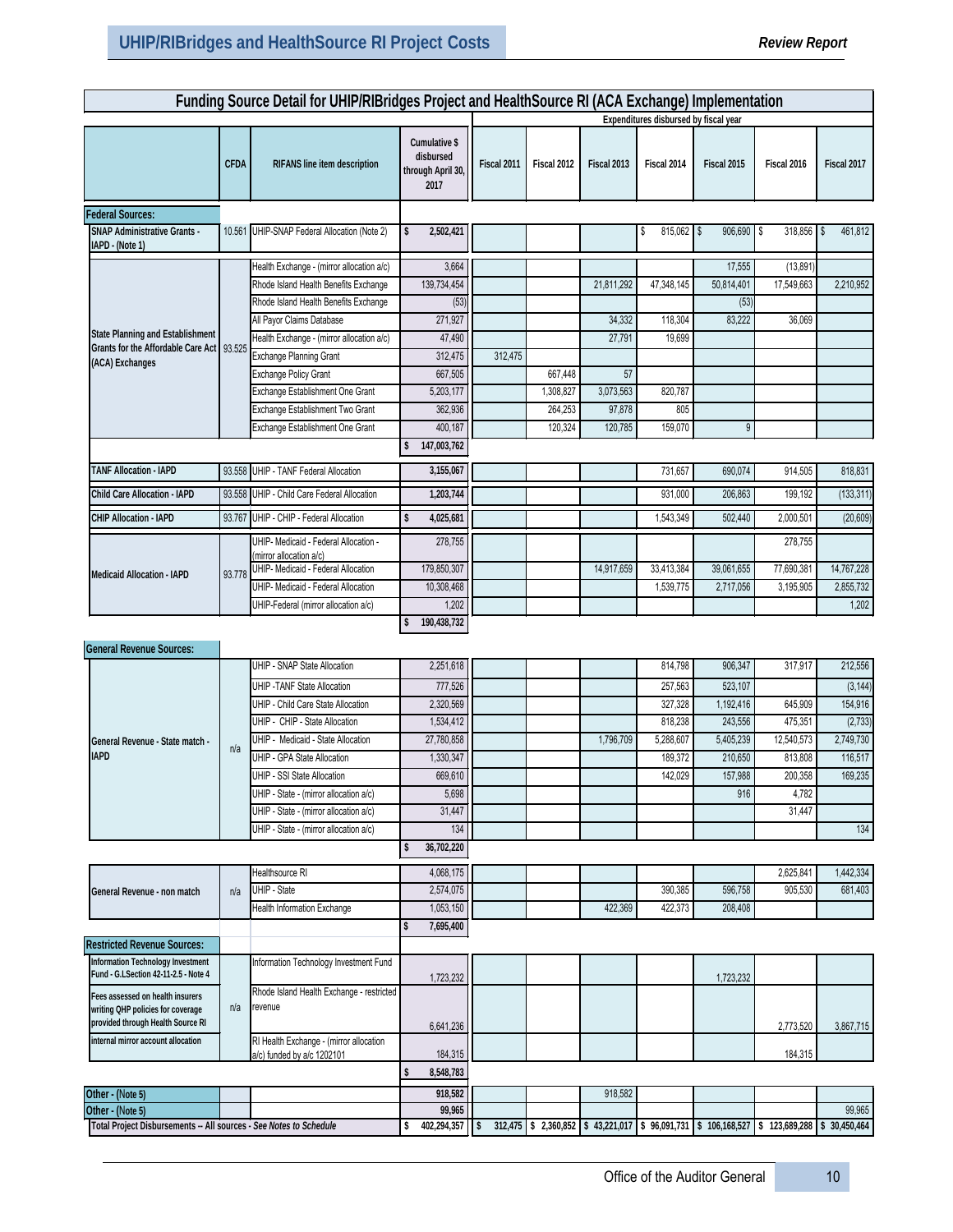# **Notes to Schedule of Funding Sources for UHIP/RIBridges and HealthSource RI Project**

#### **Note 1 – Implementation Advance Planning Document (IAPD)**

The IAPD is the formal request and approval document detailing the federal government's participation in funding specific aspects of project costs and also detailing the specific share applicable to each program when multiple federal funding sources are identified.

#### **Note 2 – U.S. Department of Agriculture – Food and Nutrition Service Pending Disallowance**

On January 5, 2017, the Food and Nutrition Service (FNS) within the U.S. Department of Agriculture disallowed and requested repayment for specific contract amendments with the lead systems developer allocated to the SNAP funded portion of the project totaling \$805,197. The State has appealed the disallowance and is pursuing restoration of the funding for system remediation efforts.

#### **Note 3 – TANF and Child Care State accounts for project expenditures**

Accounts established for the "state share" of TANF and Child Care UHIP/RIBridges development costs are not specifically required State match accounts, but are used for meeting overall program maintenance of effort requirements.

#### **Note 4 – Information Technology Investment Fund**

The Information Technology Investment Fund (ITIF) is a restricted account funded by the proceeds from the sale of property and other identified sources outlined in General Law Section 42-11-2.5. The ITIF was intended to provide a dedicated funding source for information technology projects. Funding requests are approved by a Committee. The ITIF Committee has approved a total of \$6.6 million of UHIP/RIBridges project costs to be supported by the fund. As of April 30, 2017, \$1,723,232 has been paid from this funding source.

#### **Note 5 – Other**

Certain project costs (\$918,582) were disbursed but mis-labeled in the RIFANS accounting system at the close of the year. Fiscal year end accruals were recorded but reversed in mismatched accounts. Accordingly, these disbursements are not reflected in the appropriate specific project account.

Other disbursements totaling (\$99,965) were charged to a TANF program operating account rather than a UHIP/RIBridges project account – the planned accounting adjustments had not yet been made at April 30, 2017.

#### **Note 6 – Billed but unpaid amounts, negotiated credit with lead system development vendor**

Payments have been suspended to the lead systems development vendor, Deloitte. Amounts totaling \$24,667,118 have been billed but are unpaid. A credit has been negotiated from the vendor in the amount of \$27 million. The credit will be applied to the billed but unpaid amounts together with an additional vendor invoice totaling \$2,332,882. The credit will be applied to the various federal funding sources in the same manner as the original costs were charged.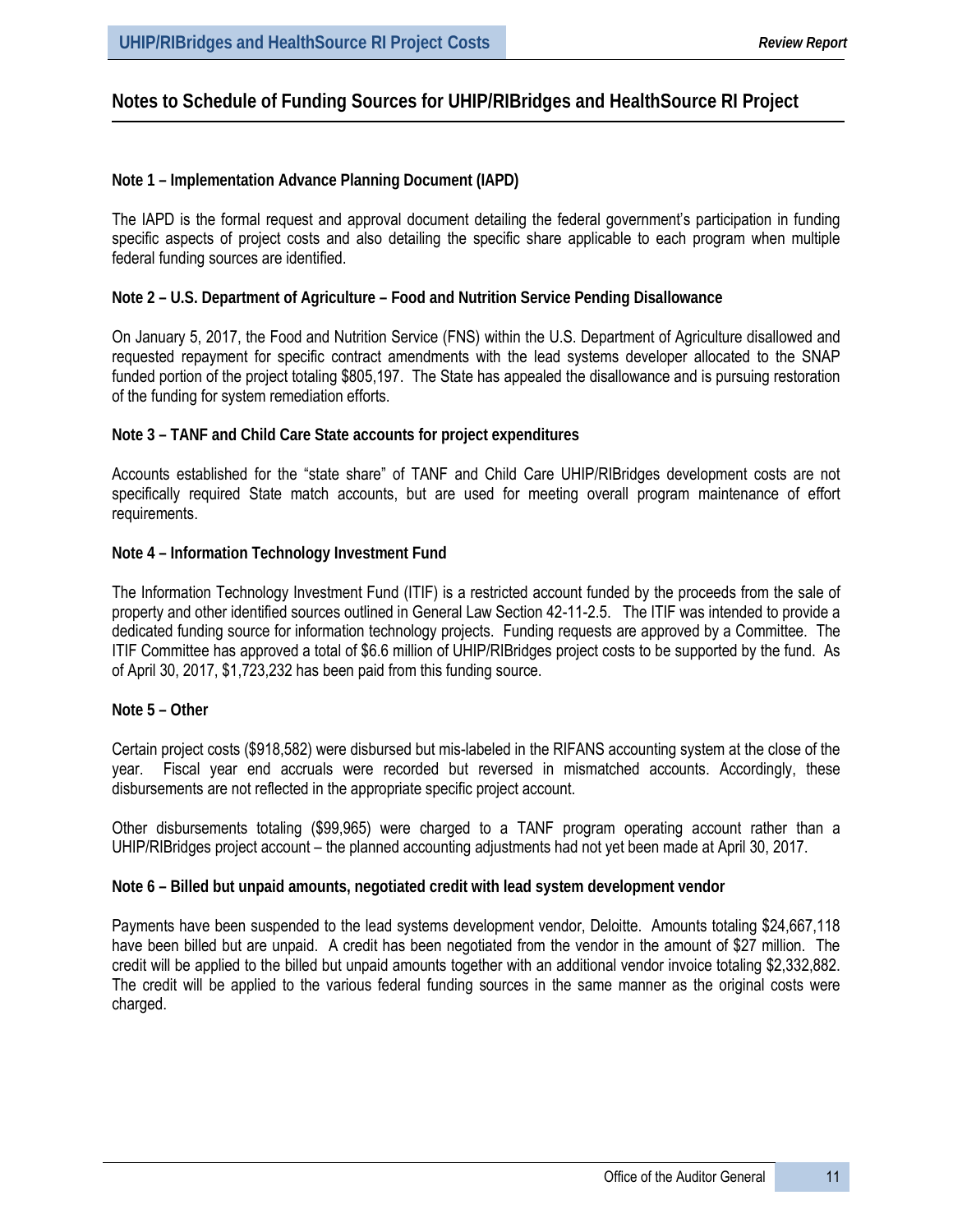### **SUMMARY OF PROJECT COSTS BY VENDOR / CONTRACTOR**

A schedule of all project costs by vendor is presented on the following pages. A broad vendor category was assigned for each vendor – the chart below summarizes the major categories of vendor costs. The schedule of project costs by vendor includes a brief description of the nature of the services provided as well as the method of procurement and the basic billing/payment process specified in the contract. Whether the contract provided for reimbursement of vendor travel and other out of pocket costs is also indicated. References to notes, which follow the schedule, provide additional explanation or clarification.



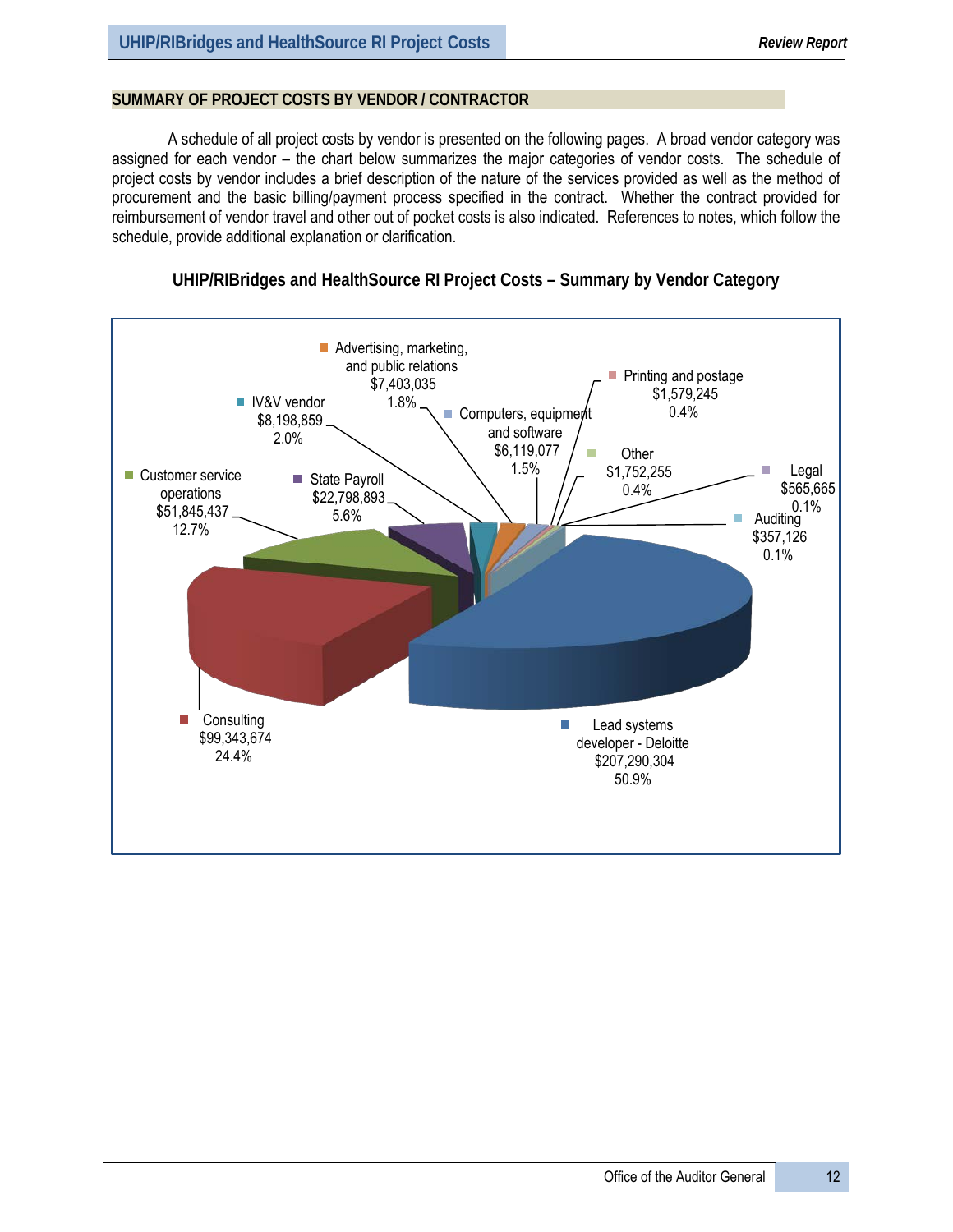| Twenty Largest Project Vendors / Contractors (\$1 million or more) | HSRI share of    | <b>UHIP/RIBridges</b><br>share of total           |                   |                   |
|--------------------------------------------------------------------|------------------|---------------------------------------------------|-------------------|-------------------|
|                                                                    |                  |                                                   | total payment     | payment           |
| <b>DELOITTE CONSULTING</b>                                         |                  |                                                   |                   |                   |
| disbursed payments                                                 | \$202,331,093    | Lead System Developer                             | 59,420,777<br>\$  | \$<br>142,910,316 |
| <b>CONNEXTIONS, INC</b>                                            | 37,733,962       | <b>Customer Service Operations</b>                | 16,980,327        | 20,753,635        |
| <b>WAKELY CONSULTING GROUP</b>                                     | 35,079,561       | Consulting                                        | 29,763,602        | 5,315,959         |
| <b>NORTHROP GRUMMAN SYSTEMS</b><br>CORP                            | 17,927,462       | Consulting                                        |                   | 17,927,462        |
| <b>AUTOMATED HEALTH SYSTEMS</b>                                    | 12,720,203       | <b>Customer Service Operations</b>                | 2,693,566         | 10,026,637        |
| <b>DEBORAH T FAULKNER / FAULKNER</b><br>CONSULTING                 | 11,244,112       | Consulting                                        | 9,632,574         | 1,611,538         |
| <b>CSG GOVERNMENT SOLUTIONS INC</b>                                | 8,198,859        | Independent Verification and<br>Validation vendor | 2,845,264         | 5,353,595         |
| HP ENTERPRISE SERVICES LLC                                         | 8,052,739        | Consulting                                        |                   | 8,052,739         |
| PUBLIC CONSULTING GROUP, INC.                                      | 6,360,729        | Consulting                                        | 142,820           | 6,217,909         |
| RDW GROUP, INC.                                                    | 4,460,196        | Advertising, marketing, and<br>public relations   | 4,460,196         |                   |
| TABNER, INC.                                                       | 4,106,523        | Consulting                                        | 3,645,161         | 461,362           |
| FREEDMAN HEALTHCARE, LLC.                                          | 3,634,680        | Consulting                                        | 3,056,446         | 578,234           |
| RHODE ISLAND HEALTH CENTER<br>ASSOCIATION, INC.                    | 3,349,017        | Consulting                                        | 3,146,934         | 202,083           |
| BELL AND HOWELL, LLC                                               | 2,500,168        | Computers, equipment and<br>computer software     | 252,806           | 2,247,362         |
| NAIL COMMUNICATIONS, INC.                                          | 2,450,000        | Advertising, marketing, and<br>public relations   | 2,450,000         |                   |
| <b>ONPOINT HEALTH DATA</b>                                         | 2,008,863        | Consulting                                        | 2,008,863         |                   |
| <b>XEROX CORPORATION</b>                                           | 1,778,240        | Computers, equipment and<br>computer software     |                   | 1,778,240         |
| <b>NFP HEALTH SERVICES</b><br>ADMINISTRATORS, LLC                  | 1,391,272        | <b>Customer Service Operations</b>                | 1,391,272         |                   |
| THE PROVIDENCE PLAN                                                | 1,053,318        | Consulting                                        | 1,053,318         |                   |
| THE RHODE ISLAND QUALITY<br><b>INSTITUTE</b>                       | 1,053,150        | Consulting                                        | 1,053,150         |                   |
| sub total                                                          | \$367,434,146    |                                                   | 143,997,075<br>\$ | \$<br>223,437,070 |
| All other vendors and allocated costs                              | 34,860,211<br>\$ |                                                   | 14,953,563<br>\$  | 19,906,649<br>\$  |
| Total                                                              | \$402,294,357    |                                                   | \$158,950,638     | \$<br>243,343,719 |
| <b>Deloitte</b>                                                    |                  |                                                   |                   |                   |
| billed but unpaid amounts                                          | 24,667,118       |                                                   |                   |                   |
| invoice for release 7.0 - part of                                  |                  |                                                   |                   |                   |
| negotiated credit                                                  | 2,332,882        |                                                   |                   |                   |
| retainage - unpaid                                                 | 4,959,211        |                                                   |                   |                   |
| negotiated credit                                                  | (27,000,000)     |                                                   |                   |                   |
| Total all project costs                                            | \$407,253,568    |                                                   |                   |                   |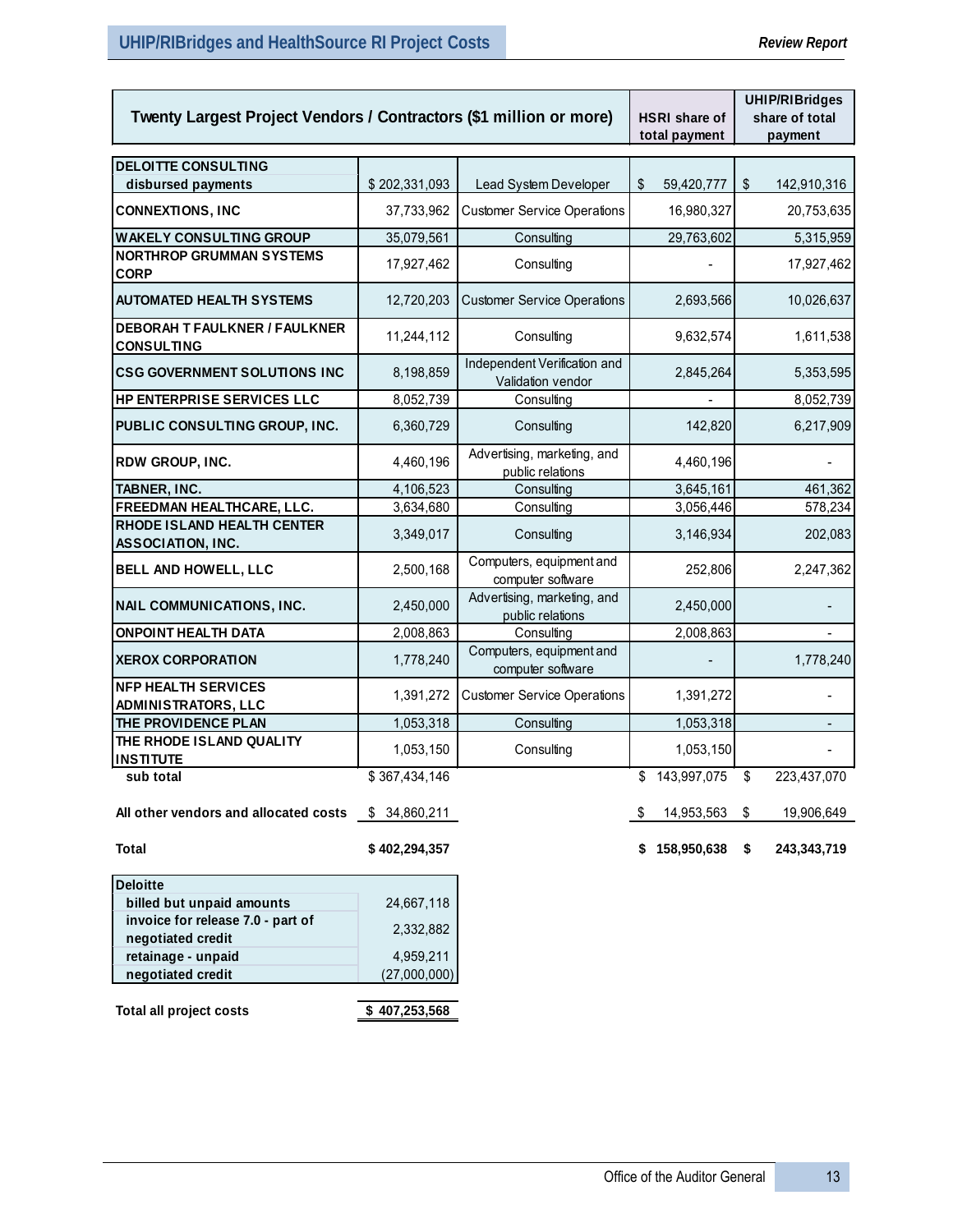|                                                                                                                                                                                                           |                                                                                         |                                       | UHIP/RIBridges and HealthSource RI (ACA) Implementation Costs - All Vendors - Fiscal Years 2011 to 2017 (through April 30, 2017)                                                                                                                                                                                                                                                                                                                                                                                                                                                                                                                                                                                          |                                                 |                                                                              |                                    |                                                                                                                                                              |                                                             |              |
|-----------------------------------------------------------------------------------------------------------------------------------------------------------------------------------------------------------|-----------------------------------------------------------------------------------------|---------------------------------------|---------------------------------------------------------------------------------------------------------------------------------------------------------------------------------------------------------------------------------------------------------------------------------------------------------------------------------------------------------------------------------------------------------------------------------------------------------------------------------------------------------------------------------------------------------------------------------------------------------------------------------------------------------------------------------------------------------------------------|-------------------------------------------------|------------------------------------------------------------------------------|------------------------------------|--------------------------------------------------------------------------------------------------------------------------------------------------------------|-------------------------------------------------------------|--------------|
| <b>Vendor Name</b>                                                                                                                                                                                        | <b>Expenditures</b>                                                                     | Vendor<br>Category                    | Nature of Services Provided - (Note 2)                                                                                                                                                                                                                                                                                                                                                                                                                                                                                                                                                                                                                                                                                    | allocated to<br>multiple<br>funding<br>sources? | <b>HSRI</b><br>contractor<br>solely?                                         | Type of<br>Procurement<br>(Note 3) | Payment<br>methodology - task<br>completion or hourly<br>plus out of pocket -<br>(Note 4)                                                                    | <b>Includes travel</b><br>and out of<br>pocket<br>expenses? | <b>Notes</b> |
| <b>DELOITTE CONSULTING</b><br>disbursed payments<br>billed but unpaid amounts<br>invoice for release 7.0 - part of<br>negotiated credit<br>retainage - unpaid<br>negotiated credit<br>DELOITTE - subtotal | \$ 202,331,093<br>24,667,118<br>2,332,882<br>4,959,211<br>(27,000,000)<br>\$207,290,304 | Lead System<br>Developer              | Implement a unified health infrastructure project per original<br>contract with subsequent amendments.                                                                                                                                                                                                                                                                                                                                                                                                                                                                                                                                                                                                                    | Yes                                             | <b>No</b>                                                                    | <b>COMPETITIVE</b>                 | Task completion with<br>periodic billings                                                                                                                    | <b>No</b>                                                   | Note 1       |
| <b>CONNEXTIONS, INC</b>                                                                                                                                                                                   | \$<br>37,733,962                                                                        | <b>Customer Service</b><br>Operations | Implement and operate HSRI Contact Center. Vendor was<br>awarded a contract to establish a contact center and perform<br>the following three major services for the State: 1.) Contact<br>Center Operations, 2.) Technical Requirements, and 3.)<br>Administrative Responsibilities. Facilitate services based<br>upon customer requests, resulting from phone calls, email,<br>fax, etc.                                                                                                                                                                                                                                                                                                                                 | Yes                                             | No                                                                           | <b>COMPETITIVE</b>                 | Combination - Contact<br><b>Center Monthly</b><br>Operation Costs with<br>hourly charging of<br>certain specialty<br>personnel costs (i.e.,<br>interpreters) | No                                                          |              |
| <b>WAKELY CONSULTING GROUP</b>                                                                                                                                                                            | \$<br>35,079,561                                                                        | Consulting                            | Technical assistance and design and implementation<br>services of RI HIX. Initial contract specified 10 general tasks:<br>1) Exchange business processes, roles, and supporting<br>technology infrastructure;<br>2) Consumer/partner/stakeholder support;<br>3) Reporting;<br>4) Governance, staffing, agreements, and contracts;<br>5) Health plan certification and qualification;<br>6) Financial sustainability;<br>7) Financial management and oversight;<br>8) Commercial market activities to support the viability of the<br>Exchange;<br>9) Development of an All Payer Claims Database needed<br>to support reinsurance, risk adjustment, and other<br>Exchange-related activities; and<br>10) Special Projects | Yes                                             | $No -$<br>Majority of<br>contract<br>relates to<br><b>HSRI</b><br>activities | <b>COMPETITIVE</b>                 | Combination - hourly<br>personnel charges,<br>administrative mark-up,<br>and task completion                                                                 | Yes                                                         | Note 5       |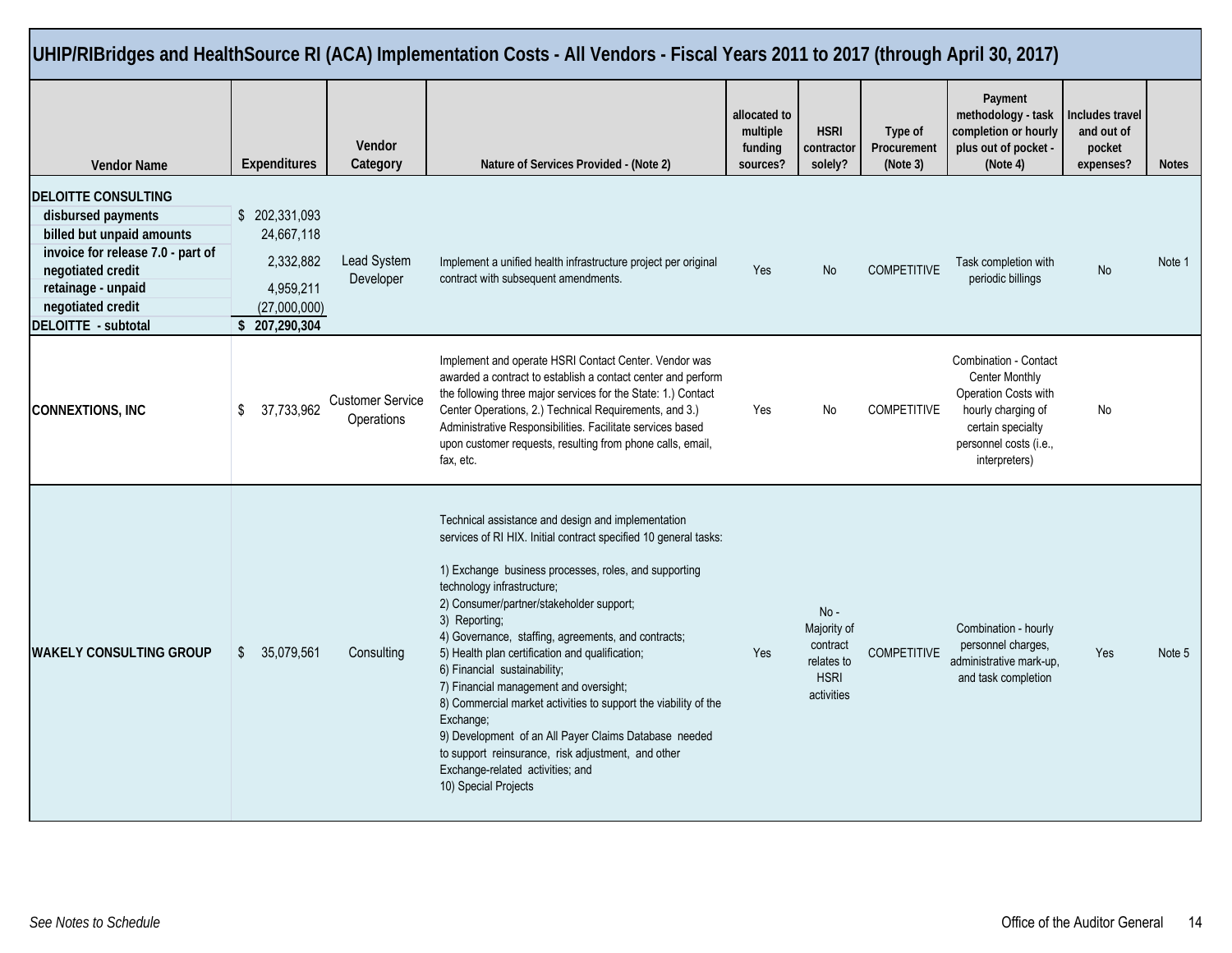|                                                |                              |                                       | UHIP/RIBridges and HealthSource RI (ACA) Implementation Costs - All Vendors - Fiscal Years 2011 to 2017 (through April 30, 2017)                                                                                                                                                                                                                                                                                                                                                                                                                                                                                                                                                                                                                                                                                                                                                                                                          |                                                 |                                      |                                                            |                                                                                                                                                                           |                                                      |              |
|------------------------------------------------|------------------------------|---------------------------------------|-------------------------------------------------------------------------------------------------------------------------------------------------------------------------------------------------------------------------------------------------------------------------------------------------------------------------------------------------------------------------------------------------------------------------------------------------------------------------------------------------------------------------------------------------------------------------------------------------------------------------------------------------------------------------------------------------------------------------------------------------------------------------------------------------------------------------------------------------------------------------------------------------------------------------------------------|-------------------------------------------------|--------------------------------------|------------------------------------------------------------|---------------------------------------------------------------------------------------------------------------------------------------------------------------------------|------------------------------------------------------|--------------|
| <b>Vendor Name</b>                             | <b>Expenditures</b>          | Vendor<br>Category                    | Nature of Services Provided - (Note 2)                                                                                                                                                                                                                                                                                                                                                                                                                                                                                                                                                                                                                                                                                                                                                                                                                                                                                                    | allocated to<br>multiple<br>funding<br>sources? | <b>HSRI</b><br>contractor<br>solely? | Type of<br>Procurement<br>(Note 3)                         | Payment<br>methodology - task<br>completion or hourly<br>plus out of pocket -<br>(Note 4)                                                                                 | Includes travel<br>and out of<br>pocket<br>expenses? | <b>Notes</b> |
| <b>NORTHROP GRUMMAN SYSTEMS</b><br><b>CORP</b> | $\mathfrak{L}$<br>17,927,462 | Consulting                            | Maintenance and support services for InRHODES/RIBridges<br>- Technical Services & Supports (project managers,<br>business analysts, programming analysts, etc.) relating to<br>UHIP Integrated Eligibility System Implementation and<br>Transition from INRHODES System.                                                                                                                                                                                                                                                                                                                                                                                                                                                                                                                                                                                                                                                                  | Yes -<br>Medicaid only                          | No                                   | Extension of<br><b>INRHODES</b><br>maintenance<br>contract | Portion of Northrop<br>Grumman<br>Resources Allocated<br>to UHIP support<br>tasks were charged<br>to the project on an<br>hourly rate basis.                              | No                                                   |              |
| <b>AUTOMATED HEALTH SYSTEMS</b>                | 12,720,203<br>\$.            | <b>Customer Service</b><br>Operations | Implement and operate a Contact Center for EOHHS and<br>HSRI, ensuring seamless, transparent, and timely service for<br>all consumers. Vendor contracted to provide an efficient,<br>high-performing Contact Center that provides RI residents<br>with accurate and timely information which results in high<br>levels of customer satisfaction for anyone who interacts with<br>the Contact Center in a highly cost effective manner.<br>Contract is specific to vendor obligations as follows: 1.)<br>Contact Center transition and Start-Up, 2.) Contact Center<br>General Operational Requirements and Measures of<br>Success, 3.) Contact Center Coordination with EOHHS,<br>HSRI Representatives and Their Agents, 4.) Contact Center<br>Staffing and Staff Skills Requirements, 5.) Contact Center<br>Technical Requirements, 6.) Personnel Requirements, 7.)<br>Reporting Requirements, and 8.) Business Process<br>Requirements. | Yes                                             | <b>No</b>                            | <b>COMPETITIVE</b>                                         | <b>Monthly Contract</b><br>Amount covering<br>contractor personnel,<br>IT and<br>Telecommunications<br>Services, Contact<br>Center Facility, and<br>administrative costs. | <b>No</b>                                            |              |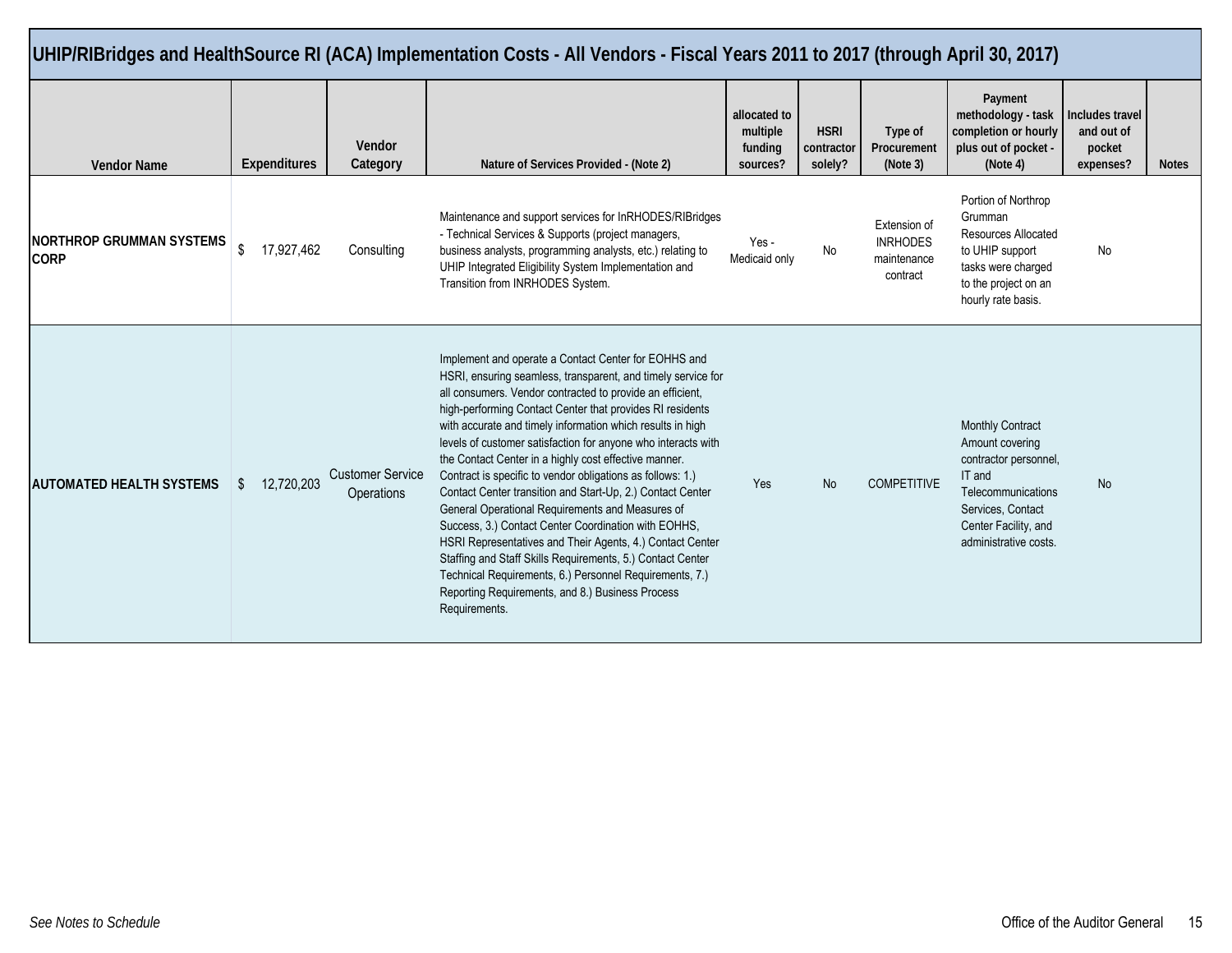| UHIP/RIBridges and HealthSource RI (ACA) Implementation Costs - All Vendors - Fiscal Years 2011 to 2017 (through April 30, 2017) |                |                     |                                                      |                                                                                                                                                                                                                                                                                                                                                                                                                                                                                                                                                                                                                                                                                            |                                                 |                                          |                                    |                                                                                                    |                                                      |              |  |  |
|----------------------------------------------------------------------------------------------------------------------------------|----------------|---------------------|------------------------------------------------------|--------------------------------------------------------------------------------------------------------------------------------------------------------------------------------------------------------------------------------------------------------------------------------------------------------------------------------------------------------------------------------------------------------------------------------------------------------------------------------------------------------------------------------------------------------------------------------------------------------------------------------------------------------------------------------------------|-------------------------------------------------|------------------------------------------|------------------------------------|----------------------------------------------------------------------------------------------------|------------------------------------------------------|--------------|--|--|
| <b>Vendor Name</b>                                                                                                               |                | <b>Expenditures</b> | Vendor<br>Category                                   | Nature of Services Provided - (Note 2)                                                                                                                                                                                                                                                                                                                                                                                                                                                                                                                                                                                                                                                     | allocated to<br>multiple<br>funding<br>sources? | <b>HSRI</b><br>contractor<br>solely?     | Type of<br>Procurement<br>(Note 3) | Payment<br>methodology - task<br>completion or hourly<br>plus out of pocket -<br>(Note 4)          | Includes travel<br>and out of<br>pocket<br>expenses? | <b>Notes</b> |  |  |
| <b>DEBORAH T FAULKNER /</b><br><b>FAULKNER CONSULTING</b>                                                                        | \$             | 11,244,112          | Consulting                                           | Project management, technical assistance, and analytical<br>support for RI HIX. Establishment One Services Agreement<br>- Seven Tasks relating to providing project management and<br>technical assistance services to begin establishment of ley<br>elements of Rhode Island's Exchange, as authorized by the<br>Patient Protection and Affordable Care Act (PPACA):<br>(1) Project Management,<br>(2) Financial Analysis,<br>(3) Technology Project Assistance,<br>(4) Consumer Assistance,<br>(5) Evaluation and Reporting, and<br>(6) Technical Writing,<br>(7) Special Projects.<br>Combination of hourly rates and amounts allocated by task<br>were indicated in the base contract. | Yes                                             | No -<br>however<br>mostly<br><b>HSRI</b> | <b>COMPETITIVE</b>                 | Mostly Hourly Rate<br>Charging with 5%-<br>7.5% markup for<br>administrative costs                 | Yes                                                  | Note 5       |  |  |
| <b>CSG GOVERNMENT SOLUTIONS</b><br><b>INC</b>                                                                                    | $\mathfrak{L}$ | 8,198,859           | Independent<br>Verification and<br>Validation vendor | Provide technical assistance and oversight to IV&V services.<br>Initial contract included the following tasks:<br>1.) Manage IV&V (independent verification and validation<br>services)<br>2.) Review all HIX/IES Project Deliverables<br>3.) Validate Automated Code Review Results<br>4.) Coordinate and oversee User Acceptance Testing<br>5.) Verify Implementation Readiness<br>6.) Verify Component Reusability<br>7.) Perform System Audit<br>8.) Perform Financial Reviews                                                                                                                                                                                                         | Yes                                             | <b>No</b>                                | <b>COMPETITIVE</b>                 | Project budgeted to<br>task and personnel and<br>charged based on<br>hours each billing<br>period. | <b>No</b>                                            |              |  |  |
| HP ENTERPRISE SERVICES LLC                                                                                                       | S              | 8,052,739           | Consulting                                           | Provide fiscal agent services for transition, enhancement,<br>operation, and maintenance of Medicaid management<br>information system.                                                                                                                                                                                                                                                                                                                                                                                                                                                                                                                                                     | Yes - mostly<br>Medicaid                        | No.                                      | <b>COMPETITIVE</b>                 | Periodic billing by task<br>costed out by hourly<br>effort.                                        | No                                                   |              |  |  |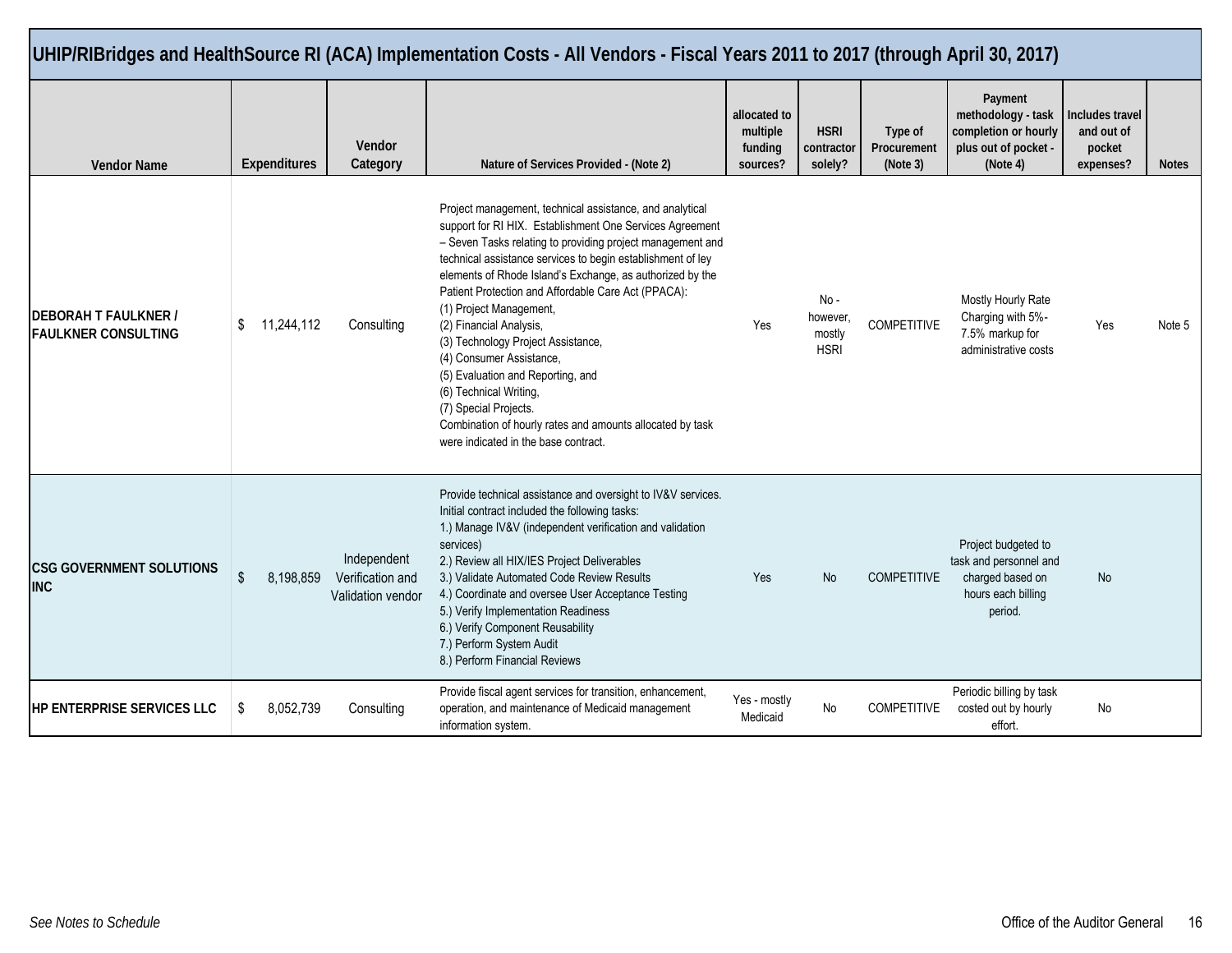|                                  |                     |                                                    | UHIP/RIBridges and HealthSource RI (ACA) Implementation Costs - All Vendors - Fiscal Years 2011 to 2017 (through April 30, 2017)                                                                                                                                                                                                                                                                                                                                                                                                                                                                                                                                                                                                                                                                                                                                                                                                                                                                                                                                                                                            |                                                 |                                      |                                    |                                                                                           |                                                      |              |
|----------------------------------|---------------------|----------------------------------------------------|-----------------------------------------------------------------------------------------------------------------------------------------------------------------------------------------------------------------------------------------------------------------------------------------------------------------------------------------------------------------------------------------------------------------------------------------------------------------------------------------------------------------------------------------------------------------------------------------------------------------------------------------------------------------------------------------------------------------------------------------------------------------------------------------------------------------------------------------------------------------------------------------------------------------------------------------------------------------------------------------------------------------------------------------------------------------------------------------------------------------------------|-------------------------------------------------|--------------------------------------|------------------------------------|-------------------------------------------------------------------------------------------|------------------------------------------------------|--------------|
| <b>Vendor Name</b>               | <b>Expenditures</b> | Vendor<br>Category                                 | Nature of Services Provided - (Note 2)                                                                                                                                                                                                                                                                                                                                                                                                                                                                                                                                                                                                                                                                                                                                                                                                                                                                                                                                                                                                                                                                                      | allocated to<br>multiple<br>funding<br>sources? | <b>HSRI</b><br>contractor<br>solely? | Type of<br>Procurement<br>(Note 3) | Payment<br>methodology - task<br>completion or hourly<br>plus out of pocket -<br>(Note 4) | Includes travel<br>and out of<br>pocket<br>expenses? | <b>Notes</b> |
| PUBLIC CONSULTING GROUP,<br>INC. | \$<br>6,360,729     | Consulting                                         | PMO and/or IV&V services for support and oversight of<br>MMIS project and EOHHS components of HIX/IES<br>technology program.<br>Project Management Services- MMIS System Transition &<br>HIE/Eligibility System Implementation - PCG Specific Task<br>Description:<br>1.) Provide project management services for<br>EOHHS/Medicaid Portions of HIX/IES Project,<br>2.) IV&V service targeted for the EOHHS components of the<br>HIX/IES development and implementation:<br>a.) Assure compliance of current and future business and<br>technological needs, with the HIX/IES joint components<br>being able to accommodate both EOHHS and Exchange<br>functionality, and the IES components be able to<br>accommodate future eligibility determination for non-<br>Medicaid human services programs.<br>b.) Assure that recommendations, decisions, and<br>implementation of any innovator-state eligibility-related<br>component to the HIX/IES have the flexibility to be able to be<br>configured to accommodate future eligibility determination<br>for non-MAGI Medicaid and non-Medicaid human services<br>programs. | Yes - Mostly<br>Medicaid                        | No                                   | <b>COMPETITIVE</b>                 | Periodic billing by task<br>costed out by hourly<br>effort.                               | No                                                   |              |
| RDW GROUP, INC.                  | \$<br>4,460,196     | Advertising,<br>marketing, and<br>public relations | Provide communications and marketing services in<br>accordance with provisions of RFP #7461231. Original<br>scope of work was for three years (with two 1 year<br>extensions) at the sole option of the State. RDW will be<br>responsible for providing work within the following categories<br>of services: 1.) Strategic marketing consultation, 2.)<br>Technical services, including production of materials, and 3.)<br>Research based services.                                                                                                                                                                                                                                                                                                                                                                                                                                                                                                                                                                                                                                                                        | Yes                                             | Yes                                  | <b>MPA</b>                         | Periodic invoicing of<br>media buys by HSRI                                               | No                                                   |              |
| TABNER, INC.                     | \$<br>4,106,523     | Consulting                                         | Analysis and predictive modeling to support design and<br>development of marketing, strategic planning, and product<br>development at the Exchange. Advanced analytic solution<br>development and operations, as well as services related to<br>subject area modeling and data integration.                                                                                                                                                                                                                                                                                                                                                                                                                                                                                                                                                                                                                                                                                                                                                                                                                                 | Yes                                             | No - Mostly<br><b>HSRI</b>           |                                    | Periodic Invoicing of<br>COMPETITIVE hourly effort by contract<br>staff                   | No                                                   |              |
| <b>FREEDMAN HEALTHCARE, LLC.</b> | \$<br>3,634,680     | Consulting                                         | Design, develop, and maintain critical reporting and<br>evaluation capacity for RI Exchange. Contractor created and<br>validated reports using the HSRI application and enrollment<br>database.                                                                                                                                                                                                                                                                                                                                                                                                                                                                                                                                                                                                                                                                                                                                                                                                                                                                                                                             | Yes                                             | No - Mostly<br><b>HSRI</b>           |                                    | Periodic Invoicing of<br>COMPETITIVE hourly effort by contract<br>staff                   | No                                                   |              |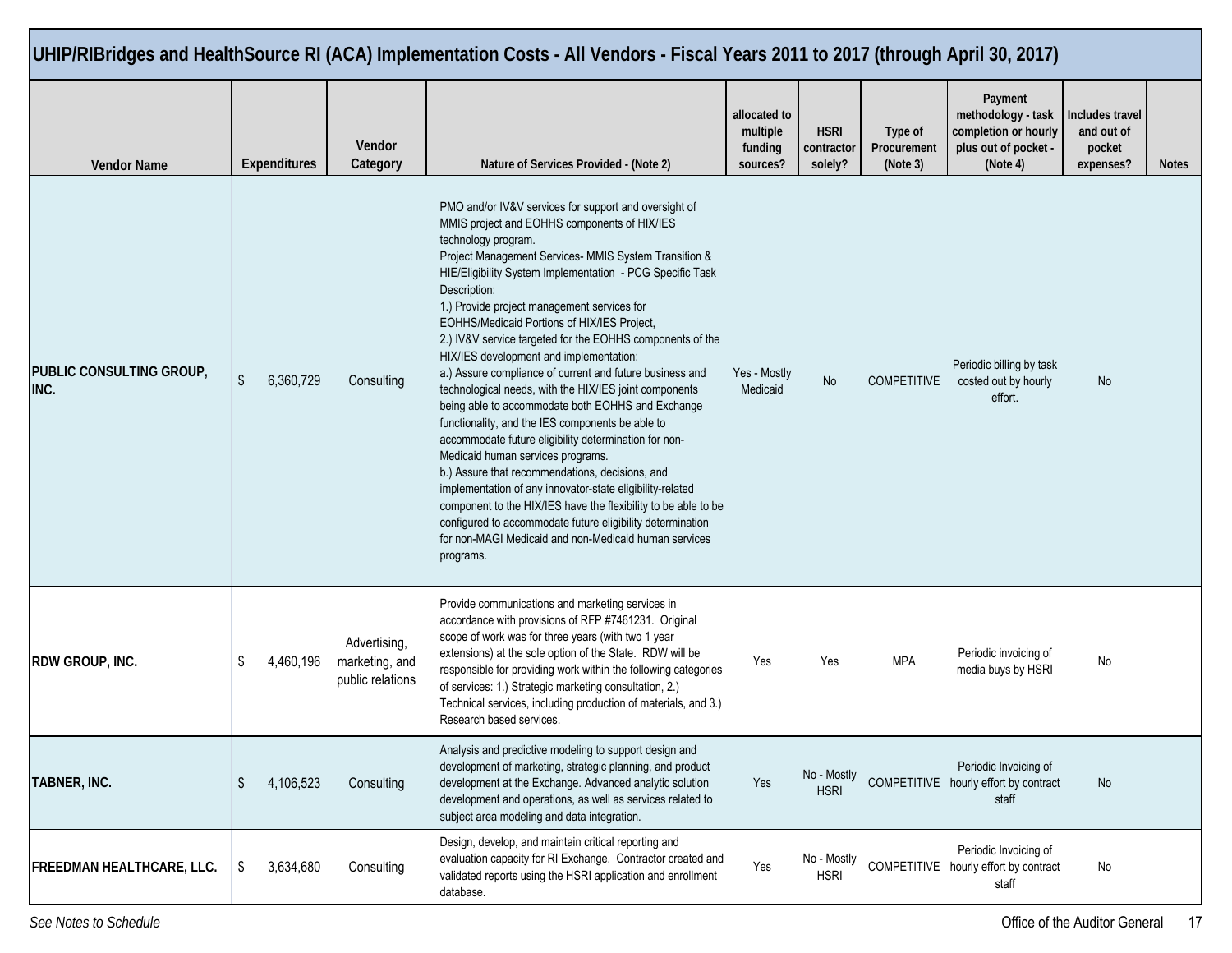| UHIP/RIBridges and HealthSource RI (ACA) Implementation Costs - All Vendors - Fiscal Years 2011 to 2017 (through April 30, 2017) |              |                     |                                                     |                                                                                                                                                                                                                                                                                                                                                                                                                                                                                            |                                                 |                                      |                                    |                                                                                           |                                                          |              |  |  |  |
|----------------------------------------------------------------------------------------------------------------------------------|--------------|---------------------|-----------------------------------------------------|--------------------------------------------------------------------------------------------------------------------------------------------------------------------------------------------------------------------------------------------------------------------------------------------------------------------------------------------------------------------------------------------------------------------------------------------------------------------------------------------|-------------------------------------------------|--------------------------------------|------------------------------------|-------------------------------------------------------------------------------------------|----------------------------------------------------------|--------------|--|--|--|
| <b>Vendor Name</b>                                                                                                               |              | <b>Expenditures</b> | Vendor<br>Category                                  | Nature of Services Provided - (Note 2)                                                                                                                                                                                                                                                                                                                                                                                                                                                     | allocated to<br>multiple<br>funding<br>sources? | <b>HSRI</b><br>contractor<br>solely? | Type of<br>Procurement<br>(Note 3) | Payment<br>methodology - task<br>completion or hourly<br>plus out of pocket -<br>(Note 4) | Includes travel<br>and out of<br>pocket<br>expenses?     | <b>Notes</b> |  |  |  |
| RHODE ISLAND HEALTH CENTER<br><b>ASSOCIATION, INC.</b>                                                                           | $\mathbb{S}$ | 3,349,017           | Consulting                                          | Manage a network of individuals and agencies that will<br>outreach to prospective enrollees, provide one-on-one/face-<br>to-face application and enrollment assistance. Vendor to<br>provide outreach and facilitation for Rite Care renewals as<br>well as ACA Medicaid expansion renewals.                                                                                                                                                                                               | Yes                                             | No - Mostly<br><b>HSRI</b>           | <b>COMPETITIVE</b>                 | Monthly                                                                                   | Yes - PO had<br>allotment for<br>travel<br>reimbursement |              |  |  |  |
| <b>BELL AND HOWELL, LLC</b>                                                                                                      | \$           | 2,500,168           | Computers,<br>equipment and<br>computer<br>software | Vendor to provide a high speed sorting and barcoding<br>machine.                                                                                                                                                                                                                                                                                                                                                                                                                           | Yes                                             | No                                   | <b>COMPETITVE</b>                  | Costs of Equipment,<br>Installation, & 5-Year<br>Maintenance<br>Contract                  | No                                                       |              |  |  |  |
| <b>NAIL COMMUNICATIONS, INC.</b>                                                                                                 | \$           | 2,450,000           | Advertising,<br>marketing, and<br>public relations  | Advertising and marketing for Exchange's pre-enrollment<br>period. Vendor was contracted for marketing services under<br>MPA 479. Specific services to be provided by the vendor<br>included advertising creative services, media planning,<br>website work, and outreach content. The vendor was<br>responsible for providing work within the following categories<br>of services: 1.) Strategic marketing consultation and 2.)<br>Technical services, including production of materials. | <b>No</b>                                       | Yes                                  | <b>MPA</b>                         | Monthly                                                                                   | No                                                       |              |  |  |  |
| <b>ONPOINT HEALTH DATA</b>                                                                                                       | \$           | 2,008,863           | Consulting                                          | Provide data-collection and aggregation services. Collect,<br>edit, clean, and organize RI's All Payer Claims Database<br>(APCD). Key activities and deliverables include: 1.)<br>Development of health plan submission requirements and<br>ongoing health plan support for data intake, 2.) Data<br>collection, aggregation, and extract production, and 3.)<br>Ongoing database maintenance.                                                                                             | No                                              | Yes                                  | <b>COMPETITIVE</b>                 | Combination task and<br>hourly contractor effort                                          | No                                                       |              |  |  |  |
| <b>XEROX CORPORATION</b>                                                                                                         | \$           | 1,778,240           | Computers,<br>equipment and<br>computer<br>software | Office equipment purchases and related maintenance<br>agreements                                                                                                                                                                                                                                                                                                                                                                                                                           | <b>No</b>                                       | <b>No</b>                            | <b>COMPETITIVE</b>                 | Equipment purchase<br>and related service<br>costs                                        | No                                                       |              |  |  |  |
| <b>NFP HEALTH SERVICES</b><br><b>ADMINISTRATORS, LLC</b>                                                                         | \$           | 1,391,272           | <b>Customer Service</b><br>Operations               | Sales support and customer service for the HSRI's customer<br>service center to support RI small businesses and their<br>employees.                                                                                                                                                                                                                                                                                                                                                        | Yes                                             | Yes                                  | <b>COMPETITIVE</b>                 | Combination task and<br>hourly contractor effort                                          | No                                                       |              |  |  |  |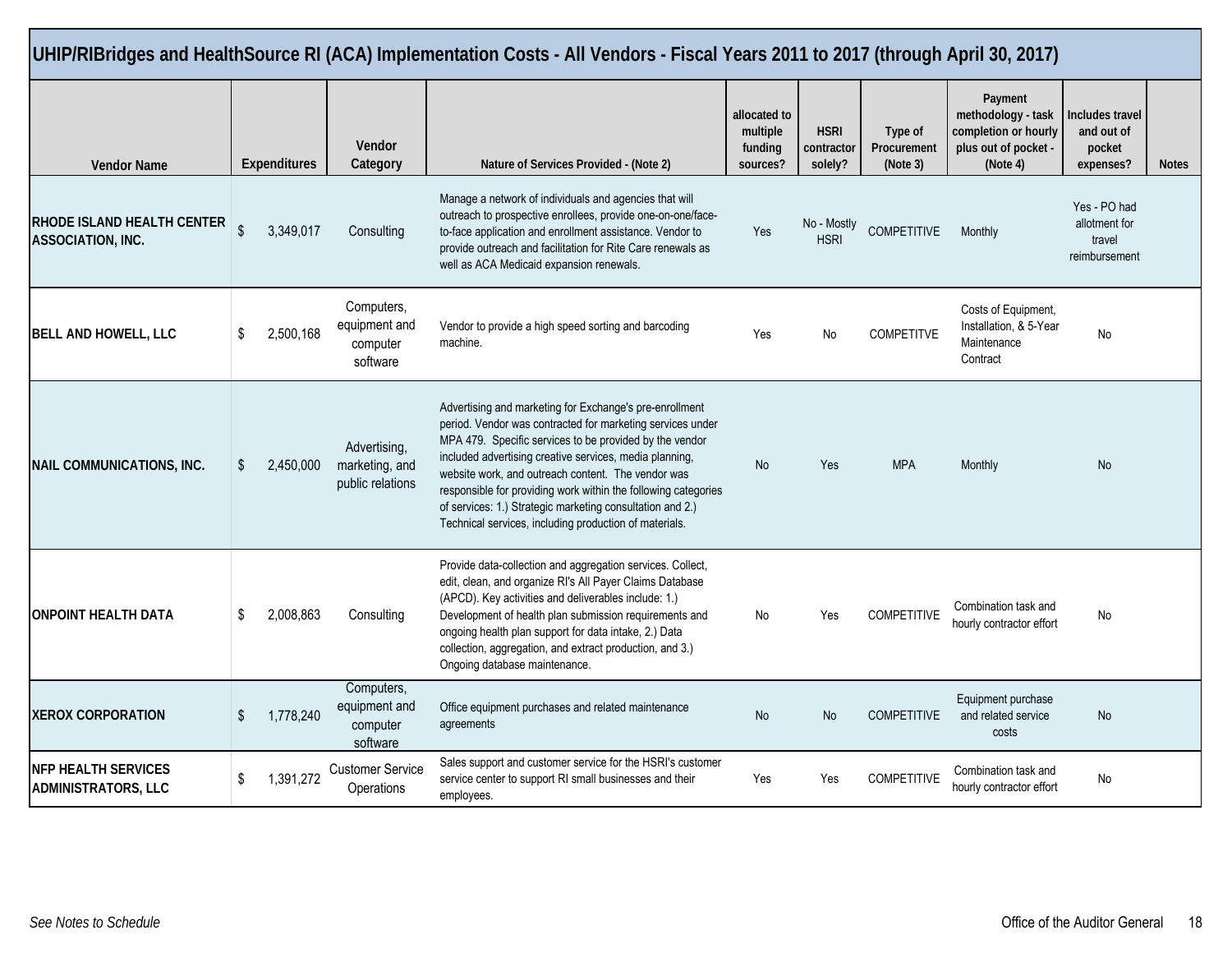| UHIP/RIBridges and HealthSource RI (ACA) Implementation Costs - All Vendors - Fiscal Years 2011 to 2017 (through April 30, 2017) |                     |                    |  |                                                                                                                                                                                                                                                                                                                                                                                                                                                                                                                                                                                                                                                                                                                                                                                                                                                                                                                                                                                                                                 |                                                 |                                      |                                    |                                                                                           |                                                      |              |
|----------------------------------------------------------------------------------------------------------------------------------|---------------------|--------------------|--|---------------------------------------------------------------------------------------------------------------------------------------------------------------------------------------------------------------------------------------------------------------------------------------------------------------------------------------------------------------------------------------------------------------------------------------------------------------------------------------------------------------------------------------------------------------------------------------------------------------------------------------------------------------------------------------------------------------------------------------------------------------------------------------------------------------------------------------------------------------------------------------------------------------------------------------------------------------------------------------------------------------------------------|-------------------------------------------------|--------------------------------------|------------------------------------|-------------------------------------------------------------------------------------------|------------------------------------------------------|--------------|
| <b>Vendor Name</b>                                                                                                               | <b>Expenditures</b> | Vendor<br>Category |  | Nature of Services Provided - (Note 2)                                                                                                                                                                                                                                                                                                                                                                                                                                                                                                                                                                                                                                                                                                                                                                                                                                                                                                                                                                                          | allocated to<br>multiple<br>funding<br>sources? | <b>HSRI</b><br>contractor<br>solely? | Type of<br>Procurement<br>(Note 3) | Payment<br>methodology - task<br>completion or hourly<br>plus out of pocket -<br>(Note 4) | Includes travel<br>and out of<br>pocket<br>expenses? | <b>Notes</b> |
| THE PROVIDENCE PLAN                                                                                                              | 1,053,318<br>S      | Consulting         |  | Strategic communication and coordinated outreach plan.<br>Public education materials presented at public presentations.<br>Natural helper publications. Research national funding<br>prospects for HSRI and develop draft strategic messaging<br>plan and material. Community Partner that will engage<br>stakeholders in the health insurance premium rate review<br>process. Scope of work will include the following five tasks:<br>1.) Stakeholder development, 2.) Stakeholder education and<br>engagement in commercial health insurance rate review, 3.)<br>Support the ongoing implementation of OHIC's Affordability<br>Standards, 4.) Stakeholder convening and engagement of<br>other aspects of commercial health insurance, and 5.)<br>Special projects. Contract scope of work (tasks) are<br>described as follows:<br>a. Strategic communication and coordinated outreach and<br>consumer education plans<br>b. Public education presentations and materials<br>c. Communications and strategic policy documents | No                                              | Yes                                  | <b>MPA</b>                         | Hourly related to<br>specific tasks                                                       | No                                                   |              |
| THE RHODE ISLAND QUALITY<br><b>INSTITUTE</b>                                                                                     | \$<br>1,053,150     | Consulting         |  | Development, implementation, management, oversight,<br>maintenance, and financing of statewide HIX.                                                                                                                                                                                                                                                                                                                                                                                                                                                                                                                                                                                                                                                                                                                                                                                                                                                                                                                             | No                                              | Yes                                  | Sole Source                        | Monthly per member                                                                        | No                                                   |              |
| REDWING TECHNOLOGY, INC.                                                                                                         | \$<br>971,440       | Consulting         |  | Provide project management services, technical support and<br>IT planning for MMIS procurement and new Medicaid<br>eligibility determination to interface with HIX.                                                                                                                                                                                                                                                                                                                                                                                                                                                                                                                                                                                                                                                                                                                                                                                                                                                             | Yes -<br>Medicaid only                          | No                                   | Single Source /<br><b>MPA</b>      | Hourly for monthly<br>periods                                                             | No                                                   |              |
| <b>KPMG, LLP</b>                                                                                                                 | \$<br>904,912       | Consulting         |  | Contractor will provide deliverables for the following seven<br>tasks: 1.) Review and provide comments on design<br>documents, 2.) User acceptance test planning, 3.) Individual<br>exchange test scenario and test case creation, 4.) Shop<br>exchange test scenario and test case creation, 5.) Individual<br>exchange user acceptance test management, 6.) Shop<br>exchange user acceptance test management, and 7.)<br>Transition plan for future user.                                                                                                                                                                                                                                                                                                                                                                                                                                                                                                                                                                     | No                                              | Yes                                  | MPA                                | Task                                                                                      | No                                                   |              |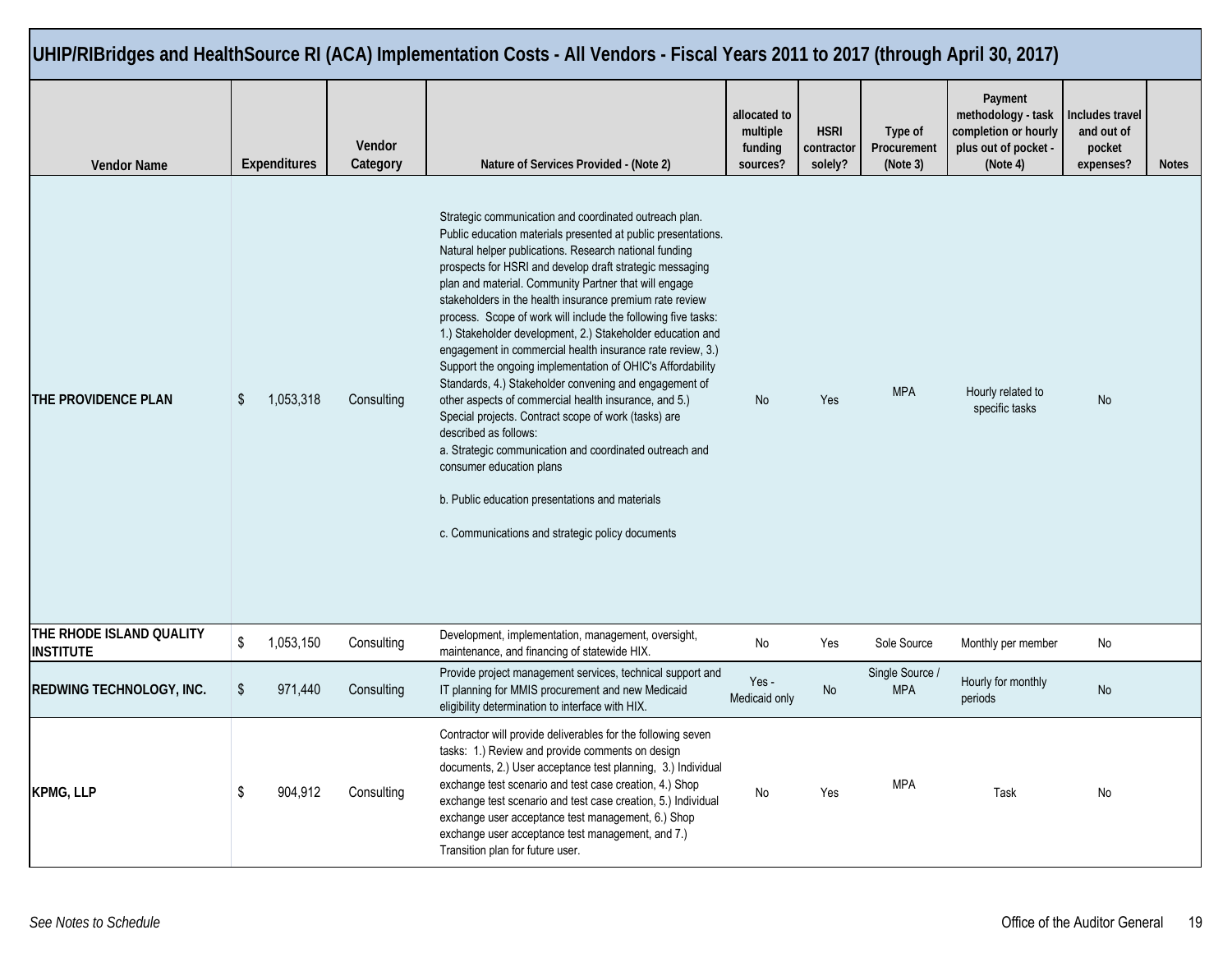| UHIP/RIBridges and HealthSource RI (ACA) Implementation Costs - All Vendors - Fiscal Years 2011 to 2017 (through April 30, 2017) |                             |                     |                                                                                                                                                                                                                                                                                                                                                                                                        |                                                                                                                                                                                                                                                                                                                                                                                                                                                                                                                                                                                                                                                                  |                                                 |                                      |                                    |                                                                                           |                                                      |              |
|----------------------------------------------------------------------------------------------------------------------------------|-----------------------------|---------------------|--------------------------------------------------------------------------------------------------------------------------------------------------------------------------------------------------------------------------------------------------------------------------------------------------------------------------------------------------------------------------------------------------------|------------------------------------------------------------------------------------------------------------------------------------------------------------------------------------------------------------------------------------------------------------------------------------------------------------------------------------------------------------------------------------------------------------------------------------------------------------------------------------------------------------------------------------------------------------------------------------------------------------------------------------------------------------------|-------------------------------------------------|--------------------------------------|------------------------------------|-------------------------------------------------------------------------------------------|------------------------------------------------------|--------------|
| <b>Vendor Name</b>                                                                                                               |                             | <b>Expenditures</b> | Vendor<br>Category                                                                                                                                                                                                                                                                                                                                                                                     | Nature of Services Provided - (Note 2)                                                                                                                                                                                                                                                                                                                                                                                                                                                                                                                                                                                                                           | allocated to<br>multiple<br>funding<br>sources? | <b>HSRI</b><br>contractor<br>solely? | Type of<br>Procurement<br>(Note 3) | Payment<br>methodology - task<br>completion or hourly<br>plus out of pocket -<br>(Note 4) | Includes travel<br>and out of<br>pocket<br>expenses? | <b>Notes</b> |
| DAY HEALTH STRATEGIES LLC /<br><b>ROSEMARIE DAY</b>                                                                              | $\mathbb{S}$                | 888,408             | Consulting                                                                                                                                                                                                                                                                                                                                                                                             | Scope of work inclusive of four tasks (design new customer<br>assistance process, design an integration plan for new<br>processes with existing customer support processes,<br>development and implementation of a procurement strategy<br>and provide special projects and enhancement activities as<br>needed).                                                                                                                                                                                                                                                                                                                                                | No                                              | Yes                                  | <b>COMPETITIVE</b>                 | Hourly                                                                                    | No                                                   |              |
| THE BOSTON GROUP                                                                                                                 | \$<br>803,477<br>Consulting |                     | Original contract required vendor to provide consulting<br>services for HSRI website, specific to carrier pages for<br>broker tool enhancements and hosting. Additional contract<br>for website maintenance, which includes new content<br>additions and emergency updates, Spanish site updates and<br>maintenance, calculator and tools updates, maintenance and<br>support, and server maintenance. | No                                                                                                                                                                                                                                                                                                                                                                                                                                                                                                                                                                                                                                                               | Yes                                             | <b>MPA</b>                           | Task                               | No                                                                                        |                                                      |              |
| <b>3M COMPANY</b>                                                                                                                | \$                          | 646,600             | Consulting                                                                                                                                                                                                                                                                                                                                                                                             | Scope of work inclusive of four tasks (validation and quality<br>assurance, data access for State agency users, reporting,<br>and special projects as needed).                                                                                                                                                                                                                                                                                                                                                                                                                                                                                                   | No                                              | Yes                                  | <b>COMPETITIVE</b>                 | Hourly                                                                                    | No                                                   |              |
| HEWLETT PACKARD COMPANY                                                                                                          | \$                          | 534,457             | Computers,<br>equipment and<br>computer<br>software                                                                                                                                                                                                                                                                                                                                                    | Printers, scanners, monitors, etc.                                                                                                                                                                                                                                                                                                                                                                                                                                                                                                                                                                                                                               | Yes                                             | No                                   | MPA                                | Receipt of product                                                                        | No                                                   |              |
| SOFTWARE AG USA, INC.                                                                                                            | \$                          | 353,608             | Computers,<br>equipment and<br>computer<br>software                                                                                                                                                                                                                                                                                                                                                    | Website software -annual maintenance contract for three<br>years for 4 current subscription services.                                                                                                                                                                                                                                                                                                                                                                                                                                                                                                                                                            | No                                              | Yes                                  | Sole Source                        | Period                                                                                    | No                                                   |              |
| <b>DELL MARKETING LP</b>                                                                                                         | \$                          | 348,096             | Computers,<br>equipment and<br>computer<br>software                                                                                                                                                                                                                                                                                                                                                    | Computers, laptops, etc.                                                                                                                                                                                                                                                                                                                                                                                                                                                                                                                                                                                                                                         | Yes                                             | No                                   | <b>MPA</b>                         | Receipt of product                                                                        | No                                                   |              |
| <b>ADVOCACY SOLUTIONS, LLC</b>                                                                                                   | \$                          | 323,282             | Advertising,<br>marketing, and<br>public relations                                                                                                                                                                                                                                                                                                                                                     | Strategic consulting services, sales team management, and<br>public community relations services. Provided work within<br>the following categories of services: 1.) Strategic Marketing<br>Consultation, which include but are not limited to the<br>following types of services: A.) Strategic communication<br>planning, B.) Crisis communication, C.) Media relations and /<br>or public relations, D.) Media training, E.) Special events<br>planning, F.) Creative services, G.) Comprehensive<br>literature reviews, H.) Social media, I.) Evaluation, J.)<br>Media monitoring and K.) General communication and<br>support on a project basis, as needed. | No                                              | Yes                                  | <b>MPA</b>                         | Hourly / Monthly                                                                          | No                                                   |              |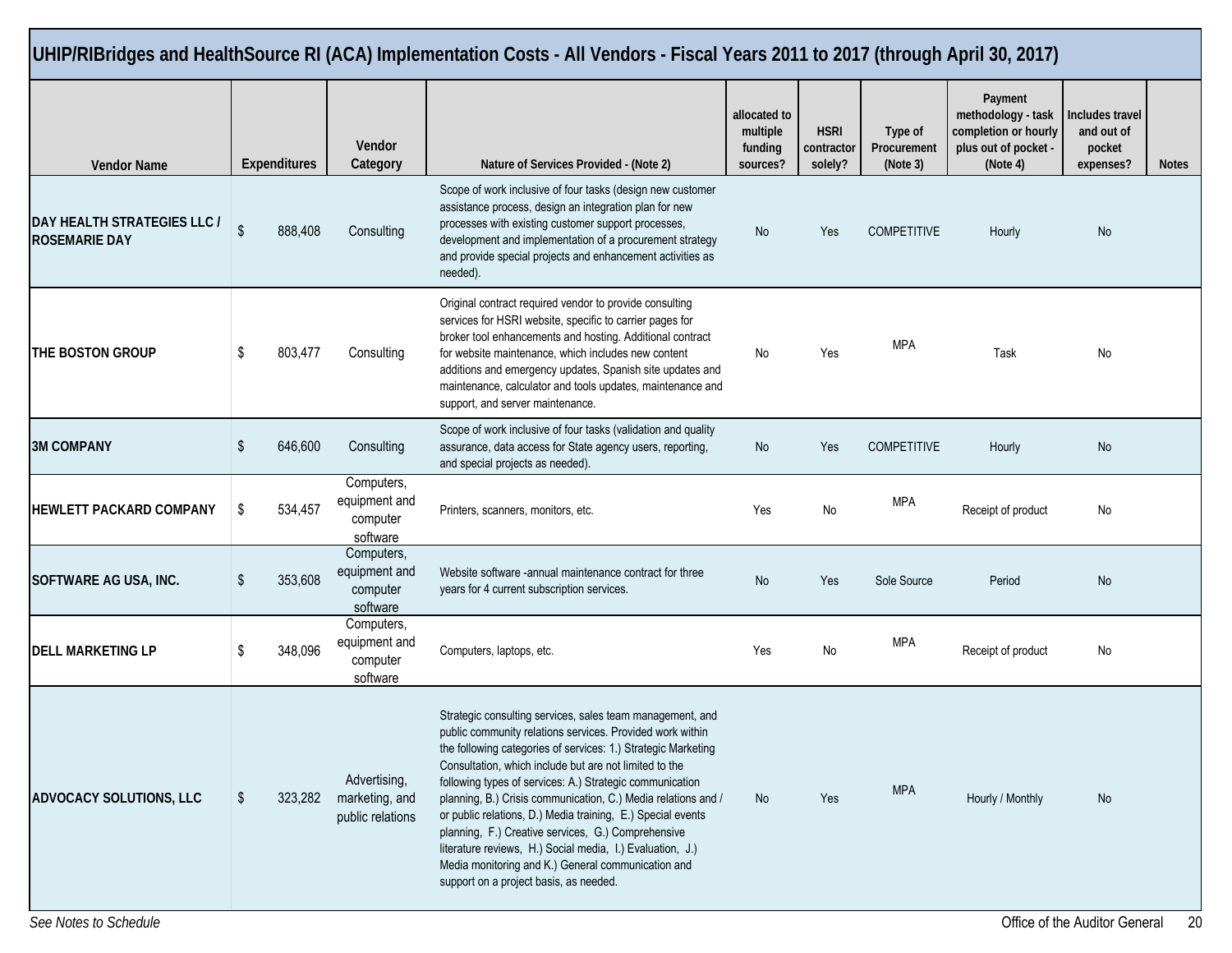|                                                  |                                                        |                                                     | UHIP/RIBridges and HealthSource RI (ACA) Implementation Costs - All Vendors - Fiscal Years 2011 to 2017 (through April 30, 2017)                                                                                                                                                                           |                                                 |                                      |                                    |                                                                                           |                                                      |              |
|--------------------------------------------------|--------------------------------------------------------|-----------------------------------------------------|------------------------------------------------------------------------------------------------------------------------------------------------------------------------------------------------------------------------------------------------------------------------------------------------------------|-------------------------------------------------|--------------------------------------|------------------------------------|-------------------------------------------------------------------------------------------|------------------------------------------------------|--------------|
| <b>Vendor Name</b>                               | Expenditures                                           | Vendor<br>Category                                  | Nature of Services Provided - (Note 2)                                                                                                                                                                                                                                                                     | allocated to<br>multiple<br>funding<br>sources? | <b>HSRI</b><br>contractor<br>solely? | Type of<br>Procurement<br>(Note 3) | Payment<br>methodology - task<br>completion or hourly<br>plus out of pocket -<br>(Note 4) | Includes travel<br>and out of<br>pocket<br>expenses? | <b>Notes</b> |
| <b>BERRY DUNN MCNEIL &amp; PARKER,</b><br>LLC    | \$<br>301,726                                          | Auditing                                            | CMS required programmatic audits.                                                                                                                                                                                                                                                                          | No                                              | Yes                                  | <b>COMPETITIVE</b>                 | Hourly                                                                                    | No                                                   |              |
| <b>MANATT PHELPS PHILLIPS, LLP</b>               | \$<br>295,000                                          | Legal Services                                      | Legal services to the HealthSource RI in connection with<br>developing a Policy Manual.                                                                                                                                                                                                                    | No                                              | Yes                                  | <b>Legal Services</b>              | Installment                                                                               | No                                                   |              |
| <b>MARKET DECISIONS, LLC</b>                     | \$<br>281,533                                          | Consulting                                          | Provide expertise in conducting household surveys to collect<br>information on health insurance coverage and access to<br>coverage, access to and use of health care, out-of-pocket<br>health care costs, and health and disability status, as well as<br>basic demographic and socioeconomic information. | No                                              | Yes                                  | <b>COMPETITIVE</b>                 | Hourly                                                                                    | No                                                   |              |
| <b>WEYBOSSET HILL INVESTMENTS,</b><br><b>LLC</b> | Leased space --<br>$\hat{S}$<br>262,538<br><b>HSRI</b> |                                                     | Lease of commercial office space to house HSRI.                                                                                                                                                                                                                                                            | Yes                                             | No                                   | <b>COMPETITIVE</b>                 | Monthly                                                                                   | No                                                   |              |
| HINCKLEY ALLEN & SNYDER, LLP \$                  | 203,060                                                | Legal Services                                      | Legal services in support of UHIP, such as contract<br>negotiations.                                                                                                                                                                                                                                       | Yes                                             | No                                   | Legal Services                     | Hourly                                                                                    | No                                                   |              |
| <b>MOORE WALLACE NORTH</b><br><b>AMERICA INC</b> | \$<br>180,113                                          | Printing                                            | Brochures, business cards, forms, etc.                                                                                                                                                                                                                                                                     | Yes                                             | No                                   | <b>MPA</b>                         | N/A                                                                                       | No                                                   |              |
| <b>BASICS GROUP, INC.</b>                        | \$<br>169,558                                          | Advertising,<br>marketing, and<br>public relations  | Professional services for HSRI for advertising and media.                                                                                                                                                                                                                                                  | Yes                                             | Yes                                  | <b>MPA</b>                         | Hourly                                                                                    | No                                                   |              |
| HLN CONSULTING, LLC                              | S<br>156,600                                           | Consulting                                          | Technical and project management support to assist in<br>implementation of RIBridges, focusing on Medicaid<br>programs.                                                                                                                                                                                    | Yes                                             | <b>No</b>                            | MPA/<br><b>COMPETITIVE</b>         | Hourly                                                                                    | No                                                   |              |
| <b>PITNEY BOWES</b>                              | 154,569<br>\$                                          | Computers,<br>equipment and<br>computer<br>software | Folding/inserting/sealing machines and<br>mailing/packaging/shipping machines.                                                                                                                                                                                                                             | Yes                                             | No                                   | Sole Source                        | N/A                                                                                       | No                                                   |              |
| 22ND CENTURY TECHNOLOGIES,<br>INC.               | $\mathbb{S}$<br>151,248                                | Consulting                                          | Provide services for UHIP user acceptance testing.                                                                                                                                                                                                                                                         | Yes                                             | No                                   | MPA/<br><b>COMPETITIVE</b>         | Hourly                                                                                    | No                                                   |              |
| <b>HORTON INTERPRETING</b><br>SERVICES, INC.     | \$<br>150,847                                          | Computers,<br>equipment and<br>computer<br>software | Translation software.                                                                                                                                                                                                                                                                                      | Yes                                             | No                                   | <b>MPA</b>                         | N/A                                                                                       | No                                                   |              |
| <b>SEGAL CONSULTING</b>                          | 138,000<br>\$                                          | Consulting                                          | Provide actuarial and consulting services, including analysis<br>of state-paid benefits, analysis of health insurance claims<br>reserves, and provide assistance in identifying best practices<br>in benefit plans.                                                                                        | No                                              | No                                   | <b>COMPETITIVE</b>                 | Hourly                                                                                    | No                                                   |              |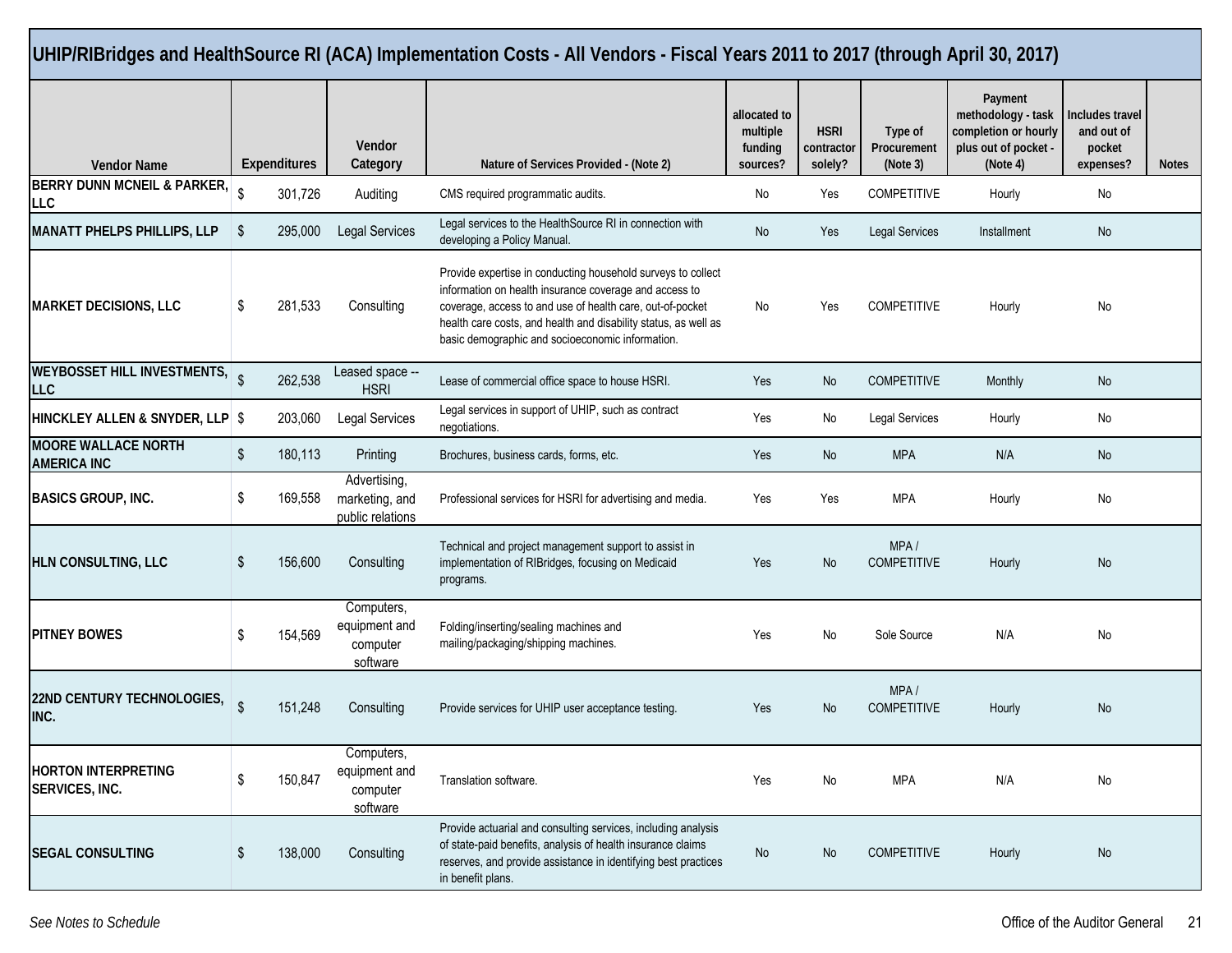|                                                          |                                                                                                   |                                                                                             |                                                                                                          | UHIP/RIBridges and HealthSource RI (ACA) Implementation Costs - All Vendors - Fiscal Years 2011 to 2017 (through April 30, 2017)                                      |                                                 |                                      |                                    |                                                                                           |                                                      |              |
|----------------------------------------------------------|---------------------------------------------------------------------------------------------------|---------------------------------------------------------------------------------------------|----------------------------------------------------------------------------------------------------------|-----------------------------------------------------------------------------------------------------------------------------------------------------------------------|-------------------------------------------------|--------------------------------------|------------------------------------|-------------------------------------------------------------------------------------------|------------------------------------------------------|--------------|
| <b>Vendor Name</b>                                       |                                                                                                   | <b>Expenditures</b>                                                                         | <b>Vendor</b><br>Category                                                                                | Nature of Services Provided - (Note 2)                                                                                                                                | allocated to<br>multiple<br>funding<br>sources? | <b>HSRI</b><br>contractor<br>solely? | Type of<br>Procurement<br>(Note 3) | Payment<br>methodology - task<br>completion or hourly<br>plus out of pocket -<br>(Note 4) | Includes travel<br>and out of<br>pocket<br>expenses? | <b>Notes</b> |
| <b>ATRION NETWORKING</b><br><b>CORPORATION</b>           | \$                                                                                                | 129,433                                                                                     | Computers,<br>equipment and<br>computer<br>software                                                      | CISCO switches and other computer hardware                                                                                                                            | Yes                                             | No                                   | <b>MPA</b>                         | N/A                                                                                       | No                                                   |              |
| <b>KBMAKERS, INC</b>                                     | \$                                                                                                | 99,965                                                                                      | Consulting                                                                                               | Kenneth Brindamour, contracted services - UHIP IT Project<br>Manager                                                                                                  | Yes                                             | No                                   | Single Source                      | Hourly                                                                                    | No                                                   |              |
| <b>M2 HEALTH CARE CONSULTING</b>                         | \$<br>95,375<br>Consulting<br>state regulations, as to be consistent with current<br>regulations. |                                                                                             | Review and analyze existing policy proposals and relevant                                                | No                                                                                                                                                                    | Yes                                             | <b>MPA</b>                           | Hourly                             | No                                                                                        |                                                      |              |
| <b>BROWN UNIVERSITY</b>                                  | \$<br>89,660<br>Consulting                                                                        |                                                                                             | All Payer Claims Database - Epidemiological and other<br>public health data analysis technical services. | No                                                                                                                                                                    | Yes                                             | <b>COMPETITIVE</b>                   | Task                               | No                                                                                        |                                                      |              |
| <b>EFREM BROMBERG</b><br>\$<br>83,980<br>Consulting      |                                                                                                   | Provide services for expansion, conversion, and<br>enhancement of databases related to HIX. | No                                                                                                       | Yes                                                                                                                                                                   | <b>COMPETITIVE</b>                              | Hourly                               | No                                 |                                                                                           |                                                      |              |
| RI ASSOCIATION OF INSURANCE<br><b>AGENTS</b>             | \$<br>69,314<br>Insurance                                                                         |                                                                                             | Exchange insurance premium - Management Liability Policy                                                 | No                                                                                                                                                                    | Yes                                             | N/A                                  | Task                               | No                                                                                        |                                                      |              |
| <b>INDEPENDENT INSURANCE</b><br><b>AGENTS OF RIINC</b>   | \$                                                                                                | 68,997                                                                                      | Insurance                                                                                                | Exchange insurance premium - Management Liability Policy                                                                                                              |                                                 | Yes                                  | N/A                                | Task                                                                                      | No                                                   |              |
| <b>CAMERON &amp; MITTLEMAN,LLP</b>                       | \$                                                                                                | 67,605                                                                                      | <b>Legal Services</b>                                                                                    | Legal Service and allowable expenses                                                                                                                                  | No                                              | Yes                                  | <b>Legal Services</b>              | Hourly                                                                                    | Yes                                                  |              |
| <b>DLGM CONSULTING, LLC</b>                              | \$                                                                                                | 67,433                                                                                      | Consulting                                                                                               | Financial Consulting - HSRI                                                                                                                                           | No                                              | Yes                                  | Single Source                      | Hourly                                                                                    | No                                                   |              |
| WB MASON CO, INC.                                        | \$                                                                                                | 65,527                                                                                      | Other                                                                                                    | Office supplies                                                                                                                                                       | Yes                                             | No                                   | N/A                                | N/A                                                                                       | No                                                   |              |
| LGC&D LLP / CITRIN<br><b>COOPERMAN &amp; COMPANY LLP</b> | \$                                                                                                | 55,400                                                                                      | Auditing                                                                                                 | Accounting, auditing services -- annual audit of HSRI trust<br>financial statements - trust accounts for collection and<br>remittance of premiums from HSRI customers | Yes                                             | Yes                                  | <b>COMPETITIVE</b>                 | Task                                                                                      | No                                                   |              |
| NARRAGANSETT PARTNERS LTD<br>INC                         | $\mathbb{S}$                                                                                      | 52,000                                                                                      | Consulting                                                                                               | Develop and document process for training HSRI employees<br>for audit and compliance management                                                                       | No                                              | Yes                                  | Single Source                      | Task                                                                                      | No                                                   |              |
| <b>ENVISION TECHNOLOGY</b><br>ADVISORS, LLC              | \$                                                                                                | 50,897                                                                                      | Computers,<br>equipment and<br>computer<br>software                                                      | Laptops, monitors and other hardware                                                                                                                                  | Yes                                             | No                                   | MPA                                | Per Unit                                                                                  | No                                                   |              |
| <b>KEYSTONE OFFICE SUPPLY &amp;</b><br>PRINTING CO INC   | \$                                                                                                | 48,290                                                                                      | Printing                                                                                                 | Printing services Master Purchase Agreement (MPA)                                                                                                                     | Yes                                             | No                                   |                                    | Task                                                                                      | No                                                   |              |
| <b>WEBSTER BANK NA</b>                                   | \$                                                                                                | 43,389                                                                                      | Other                                                                                                    | Cash management services and bank fees                                                                                                                                | No                                              | Yes                                  |                                    | Task                                                                                      | No                                                   |              |
| <b>CENTER FOR HEALTH POLICY</b><br><b>DEVELOPMENT</b>    | \$                                                                                                | 42,888                                                                                      | Consulting                                                                                               | Facilitate peer learning and sharing among state exchange<br>leaders                                                                                                  | No                                              | Yes                                  |                                    | Task                                                                                      | No                                                   |              |
| NETCENERGY, LLC                                          | \$                                                                                                | 42,753                                                                                      | Temporary<br>employees                                                                                   | Desktop Support Specialists                                                                                                                                           | Yes                                             | $\mathsf{No}$                        |                                    | Hourly                                                                                    | No                                                   |              |
| PSR, INC.                                                | \$                                                                                                | 42,150                                                                                      | Computers,<br>equipment and<br>computer<br>software                                                      | IBM tape drives                                                                                                                                                       | Yes                                             | No                                   |                                    | Receipt of products                                                                       | No                                                   |              |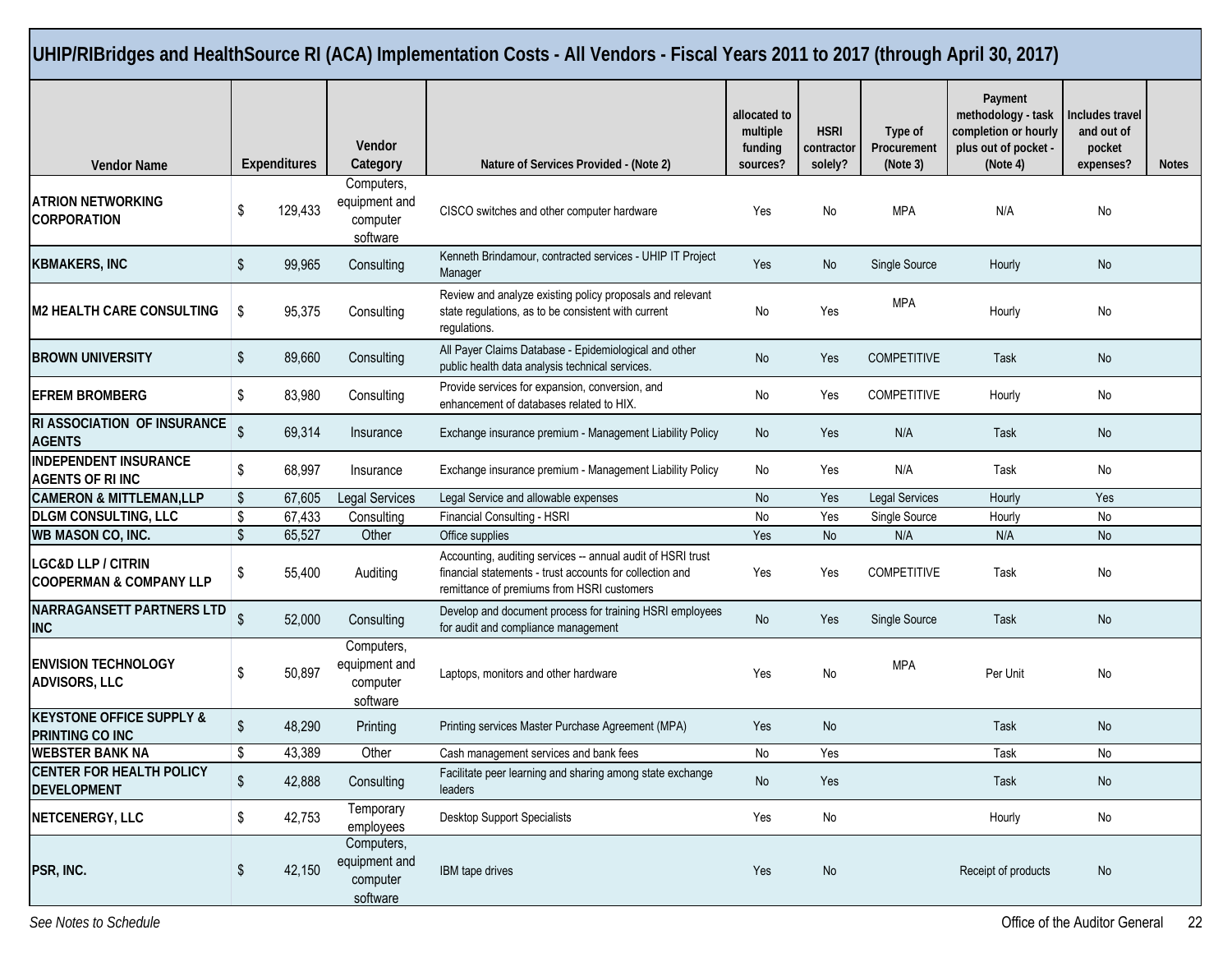|                                                                               |                                                                       |              |                                                                       | UHIP/RIBridges and HealthSource RI (ACA) Implementation Costs - All Vendors - Fiscal Years 2011 to 2017 (through April 30, 2017) |                                                 |                                      |                                    |                                                                                           |                                                      |              |
|-------------------------------------------------------------------------------|-----------------------------------------------------------------------|--------------|-----------------------------------------------------------------------|----------------------------------------------------------------------------------------------------------------------------------|-------------------------------------------------|--------------------------------------|------------------------------------|-------------------------------------------------------------------------------------------|------------------------------------------------------|--------------|
| <b>Vendor Name</b>                                                            |                                                                       | Expenditures | <b>Vendor</b><br>Category                                             | Nature of Services Provided - (Note 2)                                                                                           | allocated to<br>multiple<br>funding<br>sources? | <b>HSRI</b><br>contractor<br>solely? | Type of<br>Procurement<br>(Note 3) | Payment<br>methodology - task<br>completion or hourly<br>plus out of pocket -<br>(Note 4) | Includes travel<br>and out of<br>pocket<br>expenses? | <b>Notes</b> |
| <b>BEACON SYSTEMS, INC.</b>                                                   | \$                                                                    | 35,316       | Temporary<br>employees                                                | Desktop support specialists                                                                                                      | Yes                                             | No                                   |                                    | Hourly                                                                                    | No                                                   |              |
| <b>KONICA MINOLTA BUSINESS</b><br><b>SOLUTIONS USA, INC.</b>                  | Computers,<br>equipment and<br>\$<br>34,488<br>computer<br>software   |              | Lease of copy machines related to the Exchange                        | No                                                                                                                               | Yes                                             |                                      | Monthly Lease                      | No                                                                                        |                                                      |              |
| COX COMMUNICATIONS, INC.                                                      | \$                                                                    |              | 34,138 Communications<br>Telecom bills related to the Health Exchange |                                                                                                                                  | Yes                                             | No                                   |                                    | Contract amount                                                                           | No                                                   |              |
| SOLOMONS INTERNATIONAL,<br><b>LLC</b>                                         | $\sqrt[6]{\frac{1}{2}}$                                               | 25,847       | Temporary<br>employees                                                | Services for Health Benefits Exchange User Acceptance<br>Testing                                                                 | No                                              | Yes                                  |                                    | Hourly                                                                                    | No                                                   |              |
| CONTINENTAL RESOURCES, INC.                                                   | Computers,<br>equipment and<br>24,312<br>- \$<br>computer<br>software |              | Computer hard drives                                                  | Yes, mostly<br>Medicaid                                                                                                          | No                                              |                                      | Receipt of products                | No                                                                                        |                                                      |              |
| THE BIGWORD, INC.                                                             | Translation<br>\$<br>24,154<br>Services                               |              | Translation services for applications and Health Exchange<br>website  | Yes                                                                                                                              | Yes                                             |                                      | Task / hourly                      | No                                                                                        |                                                      |              |
| <b>INTERPRETERS AND</b><br>TRANSLATORS, INC.                                  | \$                                                                    | 18,589       | Translation<br>Services                                               | Translation services for website and applications                                                                                | No                                              | Yes                                  |                                    | Task / hourly                                                                             | No                                                   |              |
| <b>SHI INTERNATIONAL CORP</b>                                                 | Computers,<br>equipment and<br>\$<br>17,813<br>computer               |              | software                                                              | Subscription and support to Tableau and transaction<br>processing software and support                                           | Yes                                             | No                                   |                                    | Per unit                                                                                  | No                                                   |              |
| C & K ELECTRIC CO, INC.                                                       | \$                                                                    | 16,432       | Other                                                                 | Electrician services at the EOC                                                                                                  | Yes                                             | No                                   |                                    | Hourly                                                                                    | No                                                   |              |
| <b>VERIZON WIRELESS</b>                                                       | \$.                                                                   | 16,788       | Communications                                                        | Telephone and / or cable utilities provider                                                                                      | Yes                                             | <b>No</b>                            |                                    | Monthly usage billing                                                                     | No                                                   |              |
| <b>CENTER FOR SOUTHEAST</b><br><b>ASIANS</b>                                  | \$                                                                    | 16,092       | Translation<br>Services                                               | <b>Translation services</b>                                                                                                      | Yes                                             | No                                   |                                    | Task / hourly                                                                             | No                                                   |              |
| <b>DORCAS INTERNATIONAL</b><br><b>INSTITUTE OF RHODE ISLAND,</b><br>INC.      | \$                                                                    | 13,910       | Translation<br>Services                                               | <b>Translation services</b>                                                                                                      | Yes                                             | No                                   |                                    | Task / hourly                                                                             | No                                                   |              |
| <b>INTEGRATED SECURITY, INC.</b>                                              | \$                                                                    | 11,164       | Other                                                                 | Card reader installation to bring the Hazard mailroom up to<br>CMS/IRS standards                                                 | Yes                                             | No                                   |                                    | Task / hourly                                                                             | No                                                   |              |
| All other vendor payments<br>(individually less than \$10,000)<br>and credits | \$                                                                    | 54,453       |                                                                       | Miscellaneous                                                                                                                    |                                                 |                                      |                                    |                                                                                           |                                                      |              |
| <b>ALLOCATED AND OTHER</b><br><b>CHARGES:</b>                                 |                                                                       |              |                                                                       |                                                                                                                                  |                                                 |                                      |                                    |                                                                                           |                                                      |              |
| <b>ALLOCATED PAYROLL</b><br><b>CHARGES - STATE</b><br><b>EMPLOYEES</b>        | \$                                                                    | 22,798,893   | State allocated<br>payroll                                            | Allocated payroll for state employees assigned to<br>UHIP/RIBridges development and HSRI operations                              |                                                 |                                      |                                    |                                                                                           |                                                      | Note 6       |
| DV CENTRAL MAIL                                                               | \$                                                                    | 1,350,842    | Postage                                                               | Postage -- State centralized mail facility                                                                                       |                                                 |                                      |                                    |                                                                                           |                                                      | Note 9       |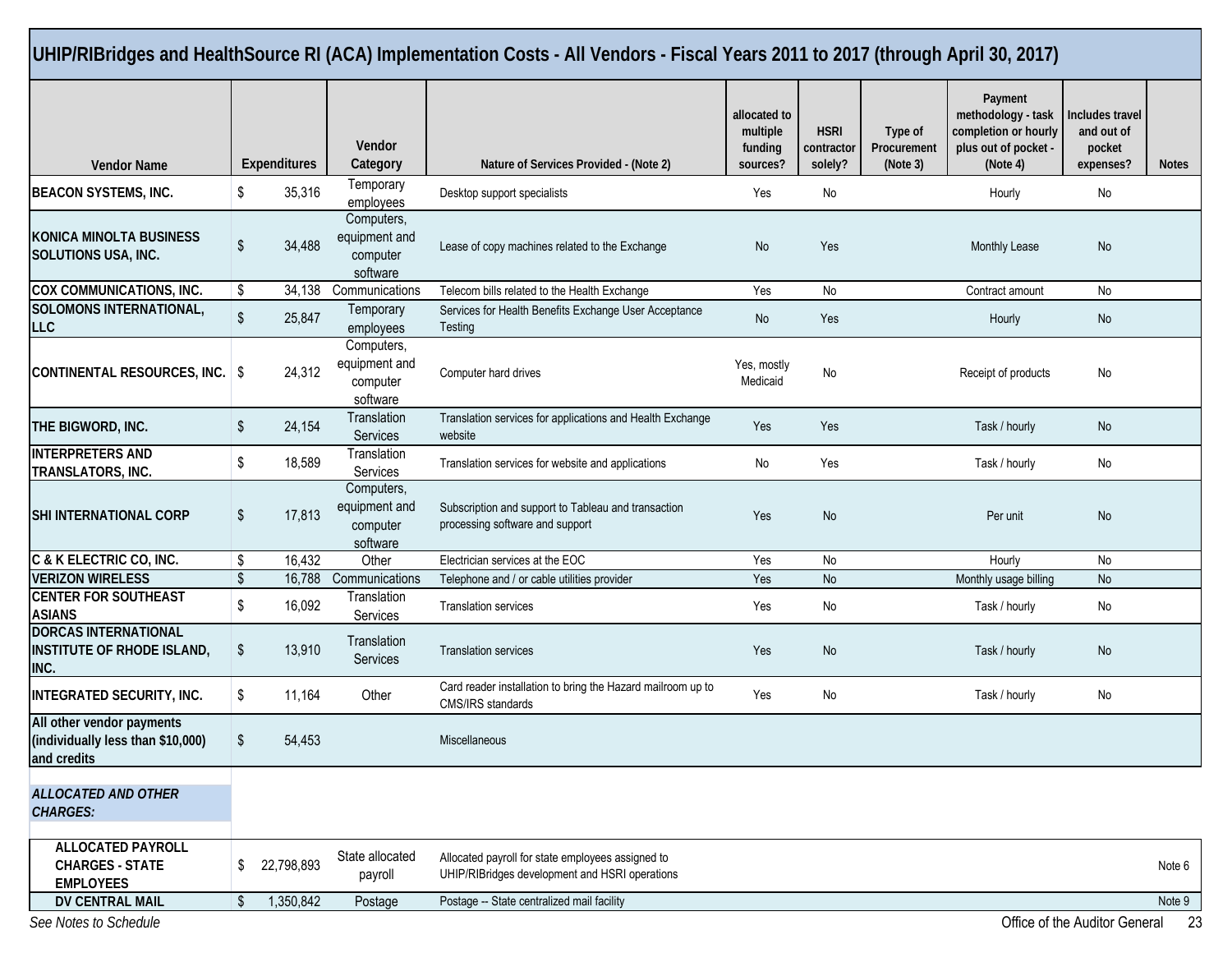| UHIP/RIBridges and HealthSource RI (ACA) Implementation Costs - All Vendors - Fiscal Years 2011 to 2017 (through April 30, 2017) |                         |                                                                                                                                        |                                                                                                               |                                                 |                                      |                                    |                                                                                           |                                                      |              |
|----------------------------------------------------------------------------------------------------------------------------------|-------------------------|----------------------------------------------------------------------------------------------------------------------------------------|---------------------------------------------------------------------------------------------------------------|-------------------------------------------------|--------------------------------------|------------------------------------|-------------------------------------------------------------------------------------------|------------------------------------------------------|--------------|
| <b>Vendor Name</b>                                                                                                               | <b>Expenditures</b>     | Vendor<br>Category                                                                                                                     | Nature of Services Provided - (Note 2)                                                                        | allocated to<br>multiple<br>funding<br>sources? | <b>HSRI</b><br>contractor<br>solely? | Type of<br>Procurement<br>(Note 3) | Payment<br>methodology - task<br>completion or hourly<br>plus out of pocket -<br>(Note 4) | Includes travel<br>and out of<br>pocket<br>expenses? | <b>Notes</b> |
| <b>CENTRALIZED DISTRIBUTION \$</b>                                                                                               | 555.388                 | Distribution of centralized costs for human resources.<br>Other<br>facilities and maintenance, and information technology<br>services. |                                                                                                               |                                                 | Note 9                               |                                    |                                                                                           |                                                      |              |
| <b>JP MORGAN CHASE -- STATE</b><br><b>CREDIT CARD</b>                                                                            | 119.244                 | State employee<br>travel and other<br>small purchases                                                                                  | Primarily travel reimbursements                                                                               |                                                 |                                      |                                    | Note 8                                                                                    |                                                      |              |
| <b>Audit Fees</b>                                                                                                                | 75,369<br>S.            | Other                                                                                                                                  | Statewide assessment on federal revenues to fund a portion<br>of the costs of the State's annual Single Audit |                                                 |                                      | Note 10                            |                                                                                           |                                                      |              |
| <b>EMPLOYEE</b><br>REIMBURSEMENTS - TRAVEL   \$<br><b>AND OTHER</b>                                                              | 63.816                  | State employee<br>travel and other<br>reimbursements                                                                                   | Primarily travel reimbursements                                                                               |                                                 |                                      |                                    |                                                                                           |                                                      | Note 7       |
| DV CORRECTIONAL<br><b>INDUSTRIES</b>                                                                                             | 63,995                  | Other                                                                                                                                  | Furniture                                                                                                     |                                                 |                                      |                                    |                                                                                           |                                                      | Note 9       |
| <b>DV PASTORE</b><br><b>COMMUNICATIONS</b>                                                                                       | S.<br>49.028            | Communications<br>Telephone charges                                                                                                    |                                                                                                               |                                                 | Note 9                               |                                    |                                                                                           |                                                      |              |
| <b>DV CENTREX</b>                                                                                                                | 3.573                   | Communications                                                                                                                         | Central State telephone charges                                                                               |                                                 |                                      |                                    |                                                                                           |                                                      | Note 9       |
| <b>EMPLOYEES RETIREMENT</b><br><b>SYSTEM OF RI</b>                                                                               | $\mathfrak{L}$<br>2,439 | Other                                                                                                                                  | Retirement assessment on consultant charges                                                                   |                                                 |                                      | Note 11                            |                                                                                           |                                                      |              |
| <b>Total All Vendors</b>                                                                                                         | \$407,253,568           |                                                                                                                                        |                                                                                                               |                                                 |                                      |                                    |                                                                                           |                                                      |              |

*Reconciliation to Schedule of Disbursements by funding source:* **Project disbursements by funding source**<br> **funding source**<br> **funding source**<br> **funding source**<br> **funding source**<br> **funding to the stainage**<br> **funding to the stainage**<br> **funding to the stainage Deloitte retainage** 

**\$ 407,253,568**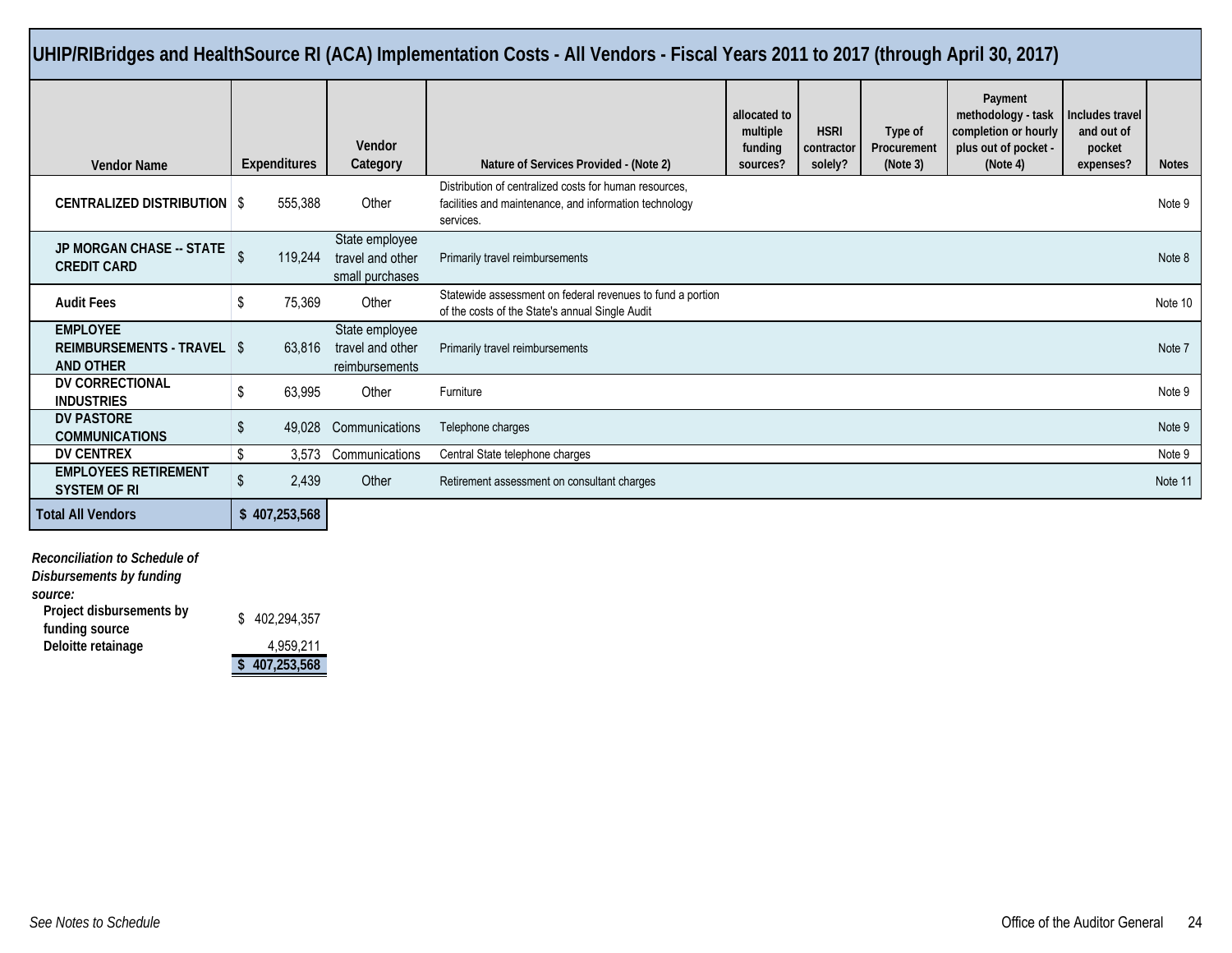# **Notes to Schedule of UHIP/Bridges and HealthSource RI Project Costs – All Vendors**

## *Note 1* – *Basis of presentation*

Total amounts paid to contractor/vendor from all sources related to UHIP/RIBridges and ACA Implementation (HSRI). Amounts in the schedule include amounts recorded as expenditures in the State's RIFANS accounting system for all line items linked or used to record activity for the various sources of funding for project expenditures. A separate schedule details all the funding sources by line item.

For Deloitte, the lead systems developer for UHIP/RIBridges, certain amounts owed to the contractor have been deferred pending satisfactory completion of tasks. These amounts are shown on a separate line to distinguish from amounts actually disbursed. A credit of \$27 million has been negotiated between the State and Deloitte and is to be applied to amounts billed by Deloitte but for which payment had been deferred. The credit is to be applied to the various funding sources in the manner that the deferred billings would have been charged.

Retainage is included in the schedule for Deloitte but separately identified. Retainage of 10% was required for certain deliverables contained in the overall contract related to design, development and implementation components. Approximately \$3.4 million of retainage has been previously released. As of April 30, 2017, retainage owed to Deloitte totaled \$4,959,211.

### *Note 2* – *Nature of services provided*

Information was derived from purchase orders/contracts, vendor invoice information and other information available within the RIFANS accounting system.

#### *Note 3* – *Procurement type*

The schedule includes the procurement processes followed for all individual vendor payments greater than \$50,000. These procurement processes include:

- Competitive request for proposals with evaluation, competitive sealed bid process.
- MPA utilizing master price agreements standard purchasing terms available for general use derived from a competitive process.
- Sole or single source vendor.
- Legal services process unique to engagement of attorneys to provide legal services.
- Items not subject to procurement such as employee wages, travel reimbursements, utilities etc.

#### *Note 4 – Payment methodology*

This column delineates the primary invoicing process by the contractor – documentation of task completion/ project milestones, or actual hours incurred at an hourly rate plus other out-of-pocket costs.

#### *Note 5 – Contractor administrative mark-up and reimbursed travel and out-of-pocket expenditures*

The contracts with certain vendor/contractors included provision for administrative markup on direct hourly charges, a mark-up on subcontractor billings, and reimbursement of contractor travel and out-of-pocket. Such sub-categorization of vendor billing amounts is not consistently recorded in the State's RIFANS accounting system.

The contracts with Wakely Consulting Group and Faulkner Consulting Group contained administrative markup provisions and reimbursement for travel and out-of-pocket expenditures.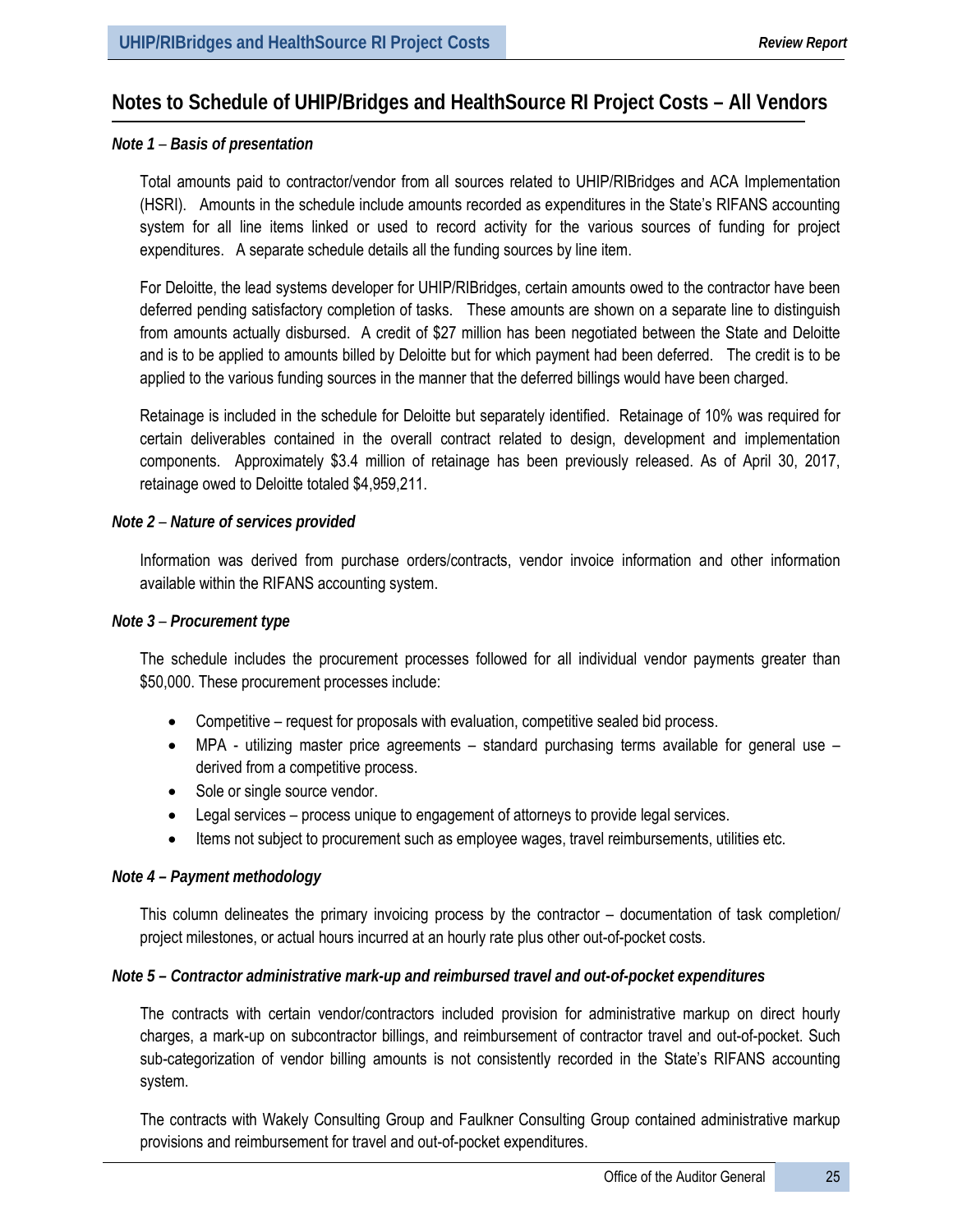# **Notes to Schedule of UHIP/Bridges and HealthSource RI Project Costs – All Vendors**

## *Note 6 – Allocated State payroll*

Payroll expenditures for State employees working on the UHIP/RIBridges development project or as employees working on HealthSource RI are included as project expenditures. These include employees whose salary and benefits were directly charged to project accounts and those that were subsequently adjusted/allocated through accounting journal entries. The following schedule details direct and allocated charges as well as summarizes the originating department/division for the charges.

| State employee payroll costs allocated to the UHIP/RIBridges/HSRI Project |    |               |   |           |          |            |  |
|---------------------------------------------------------------------------|----|---------------|---|-----------|----------|------------|--|
|                                                                           |    | <b>Direct</b> |   | Allocated | Total by |            |  |
| Department                                                                |    | Payroll       |   | Payroll   |          | Department |  |
| Executive Office of Health and Human Services                             | \$ | 803,476       | S | 2,120,477 | S        | 2,923,953  |  |
| Department of Administration                                              |    | 5,732,179     |   | 1,861,240 |          | 7,593,419  |  |
| Department of Human Services                                              |    | 10,818,993    |   | 559,894   |          | 11,378,887 |  |
| Department of Health                                                      |    | 126,004       |   | 51,337    |          | 177,341    |  |
| Department of Business Regulation                                         |    | 284,220       |   | 41,088    |          | 325,308    |  |
| Office of the Lieutenant Governor                                         |    |               |   | 399,985   |          | 399,985    |  |
|                                                                           | S  | 17,764,872    |   | 5,034,021 |          | 22,798,893 |  |

### *Note 7 – State employee travel and other reimbursements*

Reimbursements to State employees for travel and other includes mileage reimbursement, out-of-state travel related expenses and other reimbursements.

## *Note 8 – Expenditures paid through the State purchase card*

The State purchase-credit card can be used for small dollar purchases. The total amount of project expenditures disbursed through use of the credit card is summarized by major category below:

| Summary:                                                      |              |         |
|---------------------------------------------------------------|--------------|---------|
| <b>Out of State Travel</b>                                    | \$<br>99,323 | 83.29%  |
| Print advertising                                             | 3.138        | 2.63%   |
| Dues and Miscellaneous Fees                                   | 7,953        | 6.67%   |
| Office supplies and other miscellaneous supplies and expenses | 8,830        | 7.41%   |
|                                                               | 119.244      | 100.00% |
|                                                               |              |         |

## *Note 9 – Internal service funds and other internal allocation of charges*

State internal service funds and "mirror accounts" are used to allocate costs such as telephone, information technology, central mail facility, and certain other centralized functions.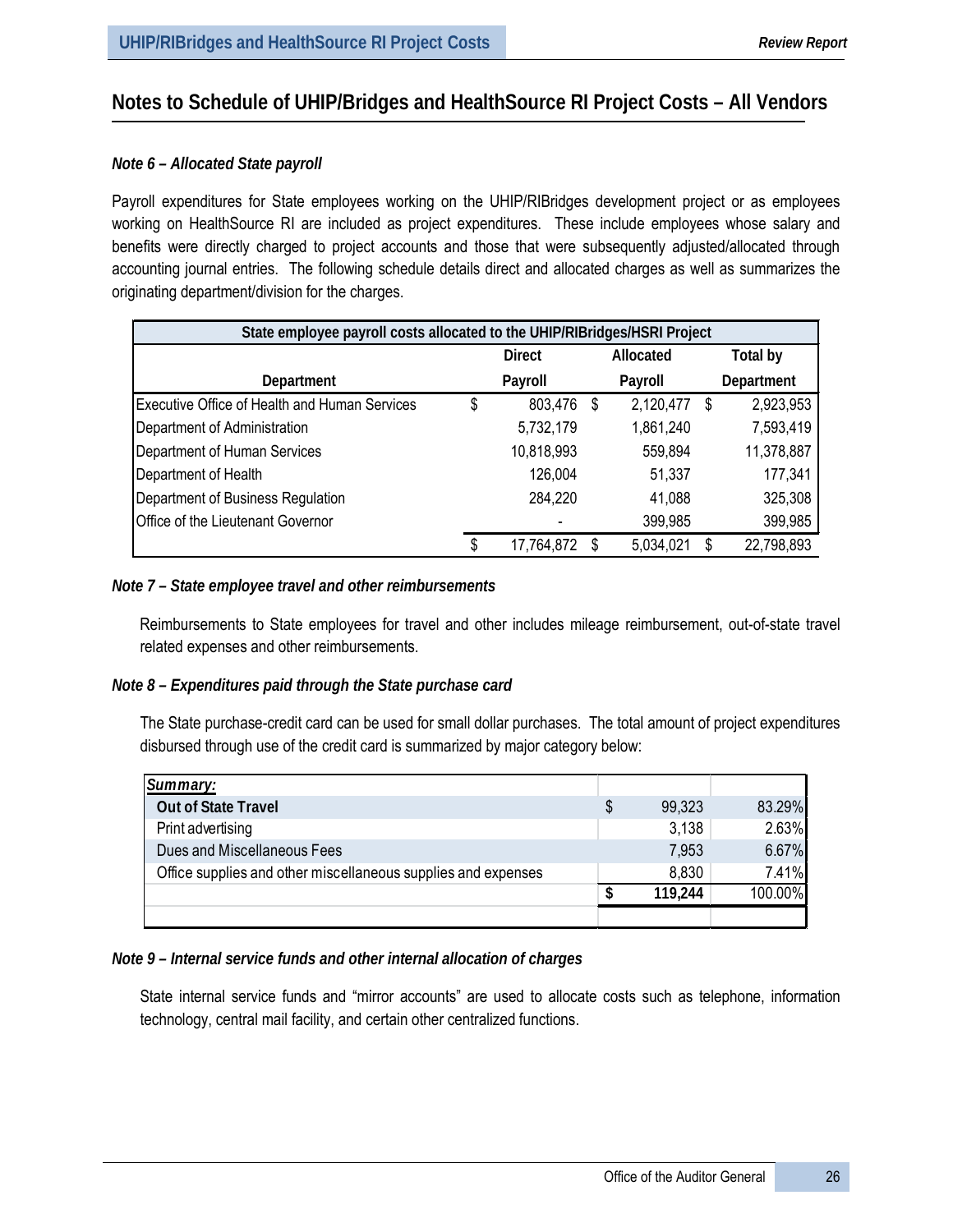# **Notes to Schedule of UHIP/Bridges and HealthSource RI Project Costs – All Vendors**

#### *Note 10 – Audit fees – Single Audit*

An assessment of .05% is made on most federal revenues, which is transferred to a restricted receipts account to fund a portion of the annual statewide single audit performed by the Office of the Auditor General.

### *Note 11 – ERSRI – supplemental contribution based on value of contracts*

General Law section 42-149-3.1 requires a supplemental contribution to the Employees' Retirement System plan for State employees based on 5.5% of the value of contracts where the services performed by the contractor were previously performed by State employees.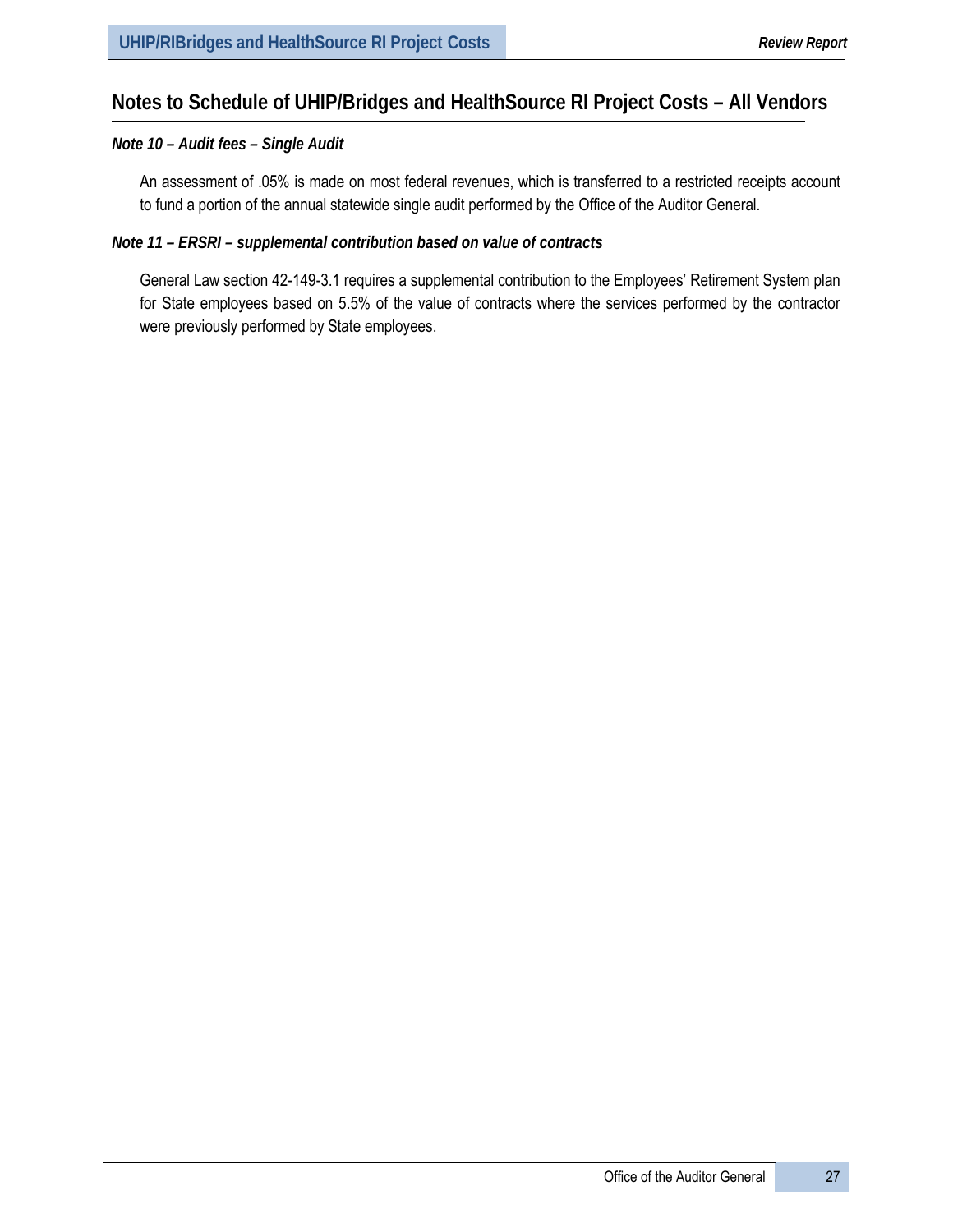#### **OBSERVATIONS – CONTRACT ADMINISTRATION**

A large, extended duration contract with significant task complexity such as the contract with Deloitte to build and operate UHIP/RIBridges requires specific controls and processes to ensure contract deliverables are satisfactorily met prior to payment. The Deloitte contract tasks are a mix of deliverables to design, develop and implement system components as well as tasks to provide maintenance and operation services. The scope of the project has continually expanded over the last five years resulting in significant contract amendments (41 amendments as of the date of this report). Additionally, the State's administration of the contract has included multiple departments and agencies and has transitioned from those vested with responsibility to establish the health insurance exchange (HealthSource RI) at the beginning of the contract to the Department of Human Services which is largely responsible along with EOHHS for the Phase II implementation. Most recently, a new project management and leadership team is managing the conclusion of the project to remedy known system deficiencies and improve system performance and reliability.

UHIP/RIBridges is considered the State's largest information technology initiative both in complexity and level of aggregate dollars expended. The external resources used to assist the State in managing the Deloitte contract to date are extensive and much more robust than those typically allocated by the State for oversight of a contracted service. Certain of the external project management and other consultants engaged to assist the State in overseeing the project were required by federal funding agencies (e.g., independent verification and validation vendor).

The Office of the Auditor General has had opportunity to observe the UHIP/RIBridges system development and audit certain system functionalities beginning in fiscal year 2013. As part of the annual Single Audit of the State, we have audited the Medicaid and Children's Health Insurance Program (CHIP) as well as the specific federal grants which funded the development of the State's health insurance exchange (which included funding for early phases of the UHIP project). We communicated findings relative to these federal programs in our fiscal 2013, 2014, 2015 and 2016 single audit reports (see summary included in *Appendix 2*). Additionally, by request of the House Oversight Committee we have broadened our audit role to meet certain objectives of the Committee regarding UHIP/RIBridges.

The following are certain high-level observations regarding the contract management process employed by the State with respect to the contract with the lead systems development vendor to build UHIP/RIBridges based on our involvement to date:

- There was a significant time constraint at the time of the initial contract award the federal Affordable Care Act required that the State's exchange had to be operational on October 1, 2013 – the Deloitte contract was executed in January 2013. This requirement to meet an imminent and aggressive timeframe created an understandable near-term focus on meeting the first October 1, 2013 deadline. This may have contributed to the lack of specificity in early contract terms and the need for multiple contract amendments as the scope of the project evolved. Additionally, federal initiatives later expanded the availability of federal funding for integrated eligibility systems. The evolving nature of the project with continual expansion of project scope added additional risk to contract oversight and management of deliverables.
- There were multiple State officials from various departments and agencies who had roles in overseeing the project which resulted in a very complex project governance structure. It could be argued that a large team governance structure with broad representation should enhance oversight and the likelihood of success; however, a single point of contract authority was never clearly defined and varied based on the stage of the project.
- The State did not have an established and staffed project management function in place to support and facilitate the State's oversight of this large and very complex technology initiative. As noted, this was the most robust and complex instance of contract/project oversight with many external resources assembled to assist the State in managing the contract and ensuring contract deliverables were met. However, without a well-established project management functionality, the State's overall process was not well orchestrated and the connection of monitoring results reported by external parties to decisions made was not always clear.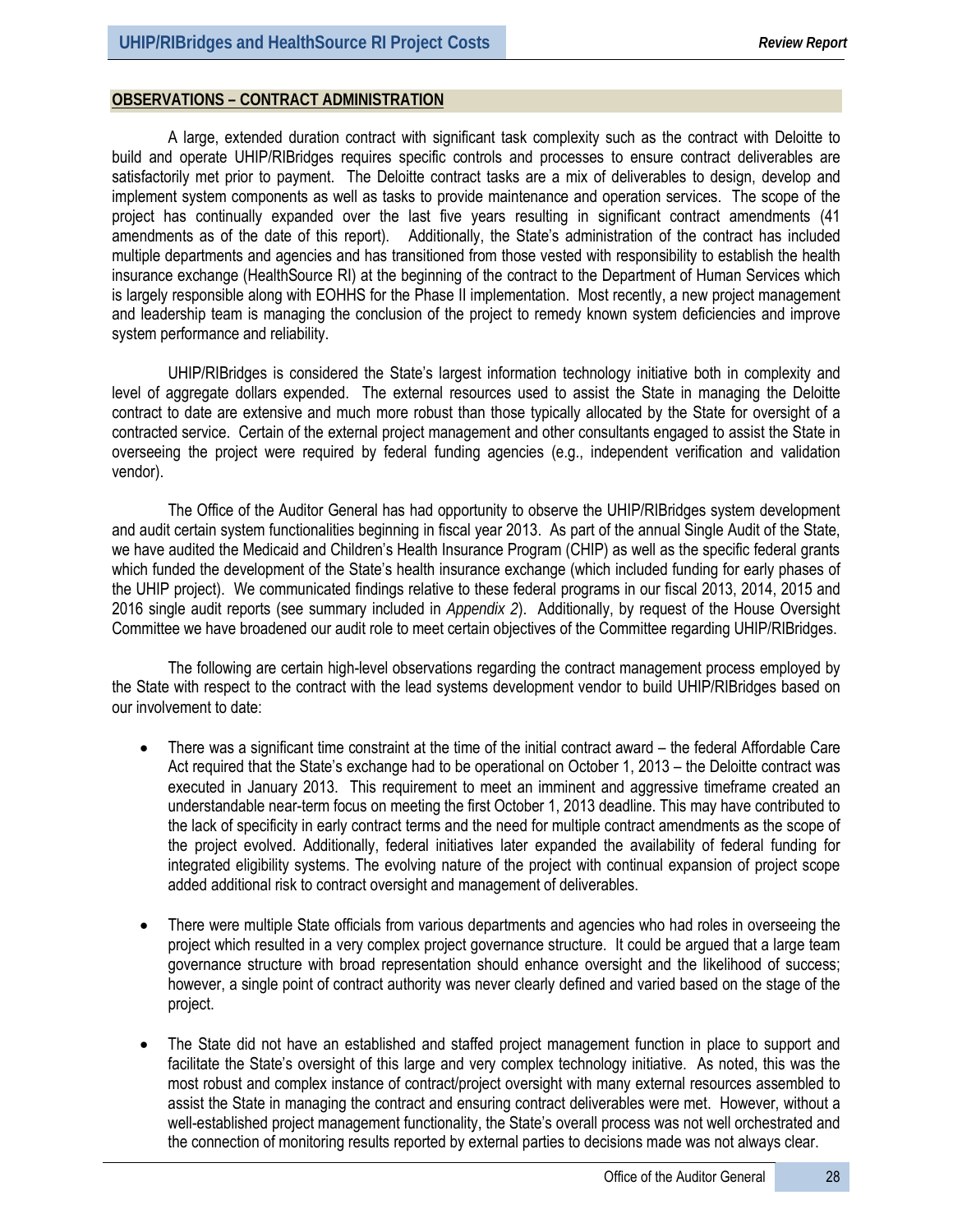- The process for acceptance of project deliverables was not well defined and consistently observed over the life of the project to date. We did not observe specific use and reference of data provided by the independent verification and validation vendor or user acceptance testing results in the documentation supporting acceptance and payment for specific contract deliverables. We were provided a flowchart which describes a reasonable process for contract deliverable acceptance; however it was unclear that the process described therein had been in place at any point in time.
- There was a likely near-term over-emphasis of purported savings that would accrue from the implementation of the UHIP/RIBridges system. These estimated savings were used to defend and support the increases in estimated project costs. The reality, which has since been demonstrated, is that costs actually increased in the near term, and the expected degree of precision in eligibility determinations has not been achieved – in fact, caseloads have increased significantly due to ineffective or inoperable system processes to remove ineligible individuals resulting in significant unanticipated costs. Additional costs have also been incurred to remedy the system deficiencies, develop interim solutions to meet the needs of beneficiaries, and bolster personnel with specific expertise to address system issues.
- Expectations were unrealistic that all the known defects in Phase I of the system were going to be resolved upon implementation of Phase II. This likely resulted in deferred recognition of those system defects and delayed escalating the resolution of certain known issues until after the Phase II implementation.
- The independent verification and validation vendor provided regular reporting of system progress and repeatedly highlighted system deficiencies and warnings of potential problems. As reported in our Single Audit findings for fiscal 2015 and 2016, it was not clear how these issues were addressed/resolved by the prior project leadership team.
- User acceptance testing was planned and performed; however, it is unclear how certain system deficiencies, now known, were not highlighted by that testing. The State's contracted independent verification and validation vendor expressed continual concern over inadequate user acceptance testing, delays in developing test cases, and the execution of the testing.
- Federal regulations and specific ACA provisions required periodic eligibility testing to ensure the systems are determining program eligibility correctly (Medicaid Eligibility Quality Control). Additional sampling was required during the system development phase and during the implementation of new Medicaid ACA requirements. These sample tests were not performed timely due to challenges with the system and the need for Deloitte to provided additional extracted system data for many cases. This represented a lost opportunity for the State to learn earlier, and with more precision, the specific system functionalities that were not operating as designed.
- A challenge on any significant scope project such as UHIP/RIBridges is ensuring there are enough technical and program resources at the State level to support the project. Typically those resources are drawn from the same group of individuals who are managing and supporting existing day-to-day operations. We observed throughout the project (until recently) that there were too few individuals, at the State level, that had sufficient knowledge of each federal program's eligibility requirements and program operations as well as an understanding of information technology to support a project of this complexity. We observed a continual migration of individuals that were attempting to meet that critical need. These "subject matter experts" are key to the critical system design discussions with the vendor, continual monitoring during the development phase, and the design and execution of user-acceptance testing prior to system deployment.

Current UHIP/RIBridges project and contract oversight and related negotiations with the vendor to ensure satisfactory delivery of the project is proceeding under special, expedited processes. However, there are opportunities for the State to utilize the UHIP/RIBridges experience to assess and improve certain contracting, project management, and information technology outsourcing practices going forward. While the UHIP/RIBridges project is somewhat unique due to its size and complexity, the State routinely contracts for Information Technology development projects. Changes to certain statewide practices should be made to ensure the likelihood of success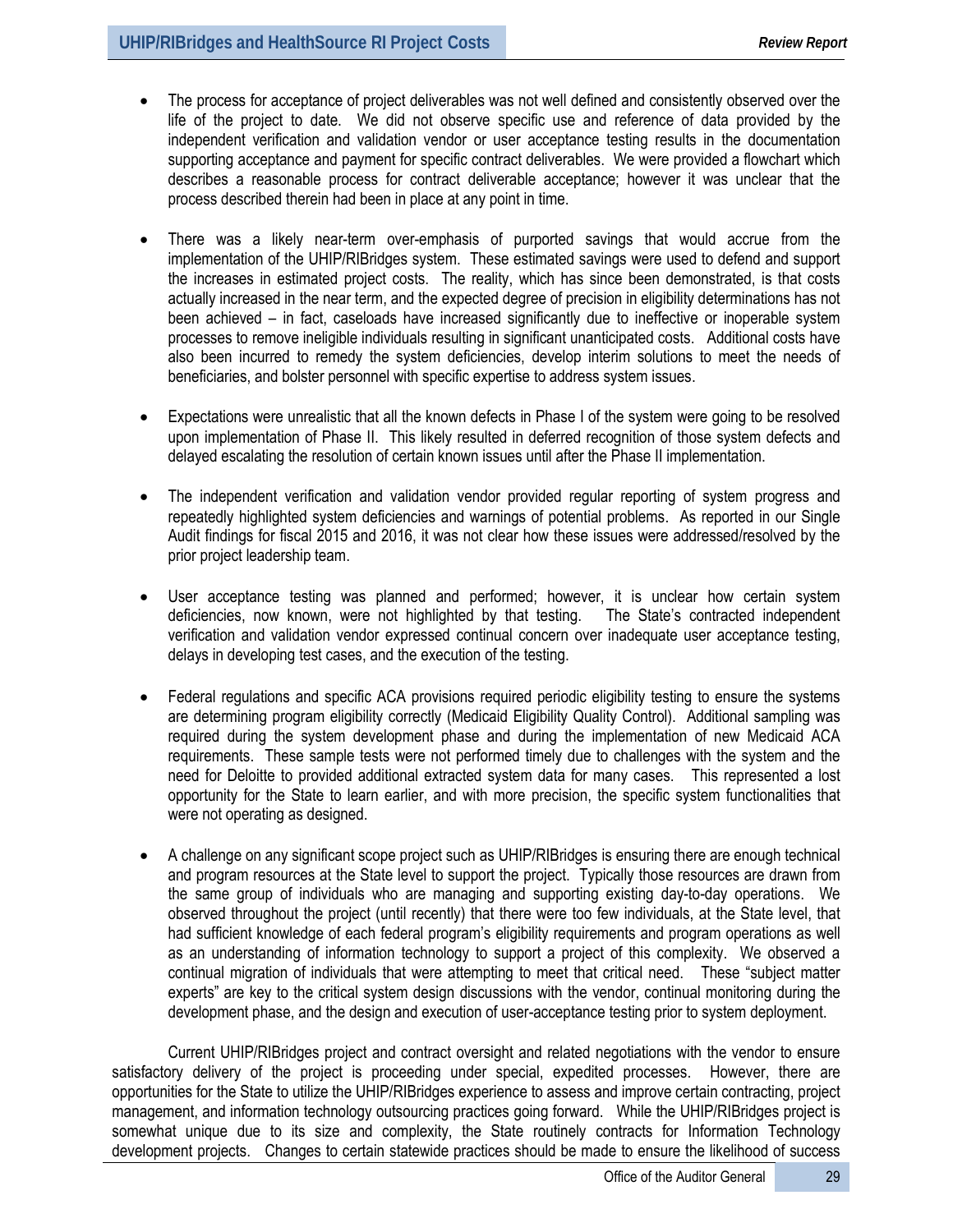on these types of projects. The following areas should be reviewed and enhanced, drawing on the State's UHIP/RIBridges experience with the aim of instituting organization-wide improvements/enhancements:

*Contract design* – review best practices for contract design with the goals of ease of contract administration, clarity of terms regarding deliverables, agreed-upon measures for defining deliverables, and payment terms that balance the contractors cash flow needs against the State's need to ensure deliverables have been satisfactorily delivered before full payment. Additionally, the required level of documentation should be specified for hourly progress billings, reimbursed travel and other expenses, and administrative fees, etc.

*State project management capabilities* **–** build a project management functionality within the Division of Information Technology staffed with individuals that have training and experience in information technology project management.

*State dedicated IT resources on outsourced projects* **–** assess the level of State IT resources needed to provide project oversight even when system design, development and implementation are outsourced to vendors.

*Project governance structure* **–** establish appropriate project governance structures for projects reflecting the need to include key individuals but without relinquishing a clear point of contract and project governance authority.

A short-term task force should be assembled to develop information technology project management best practices which could be incorporated into request for proposals, contracts, and the State's standard operational procedures for project oversight.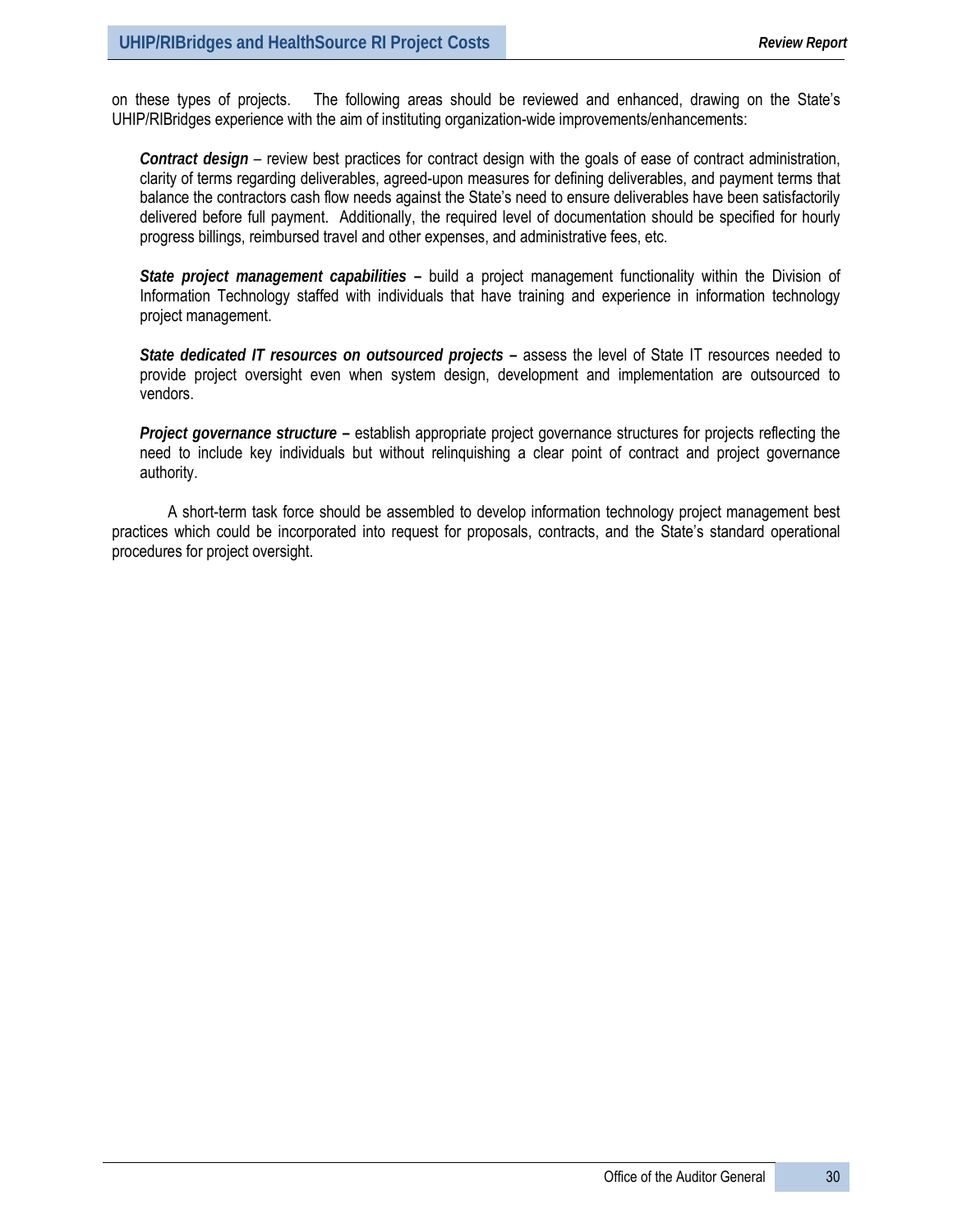## **Glossary of Terms and Acronyms**

**ACA –** Affordable Care Act – federal law enacted by Congress in 2010 which among other provisions created the authority and funding for State based health insurance exchanges, created a new category of Medicaid eligibles (Medicaid expansion), and established the authority and enhanced federal funding for integrated eligibility and enrollment systems.

**CHIP –** Children's Health Insurance Program – companion program to Medicaid which provides health coverage to children in qualifying families.

**DDI –** Design, Development and Implementation – program costs for system development.

**GPA –** General Public Assistance – State funded and administered cash benefit assistance program.

**IAPD –** Implementation Advance Planning Document – federal document which details federal participation in information technology projects.

**IV&V –** Independent Verification and Validation – independent contractor service to monitor and validate system development and assess operational readiness during system implementation.

**M&O** – Maintenance and Operation – costs related to normal operating costs of a system once operations commence.

**MAGI –** Modified Adjusted Gross Income – Internal Revenue Service classification for tax filing purposes.

**RI Works –** State program name for federal/state Temporary Assistance to Needy Families Program.

**SNAP –** Supplemental Nutrition Assistance Program – U.S Department of Agriculture program – previously known as food stamps.

**SHOP –** Small Business Health Options Program – program administered by HSRI for small business owners to allow employees to participate in premium based health insurance options of their choice.

**TANF –** Temporary Assistance to Needy Families – federal program funding cash assistance payments to qualifying families.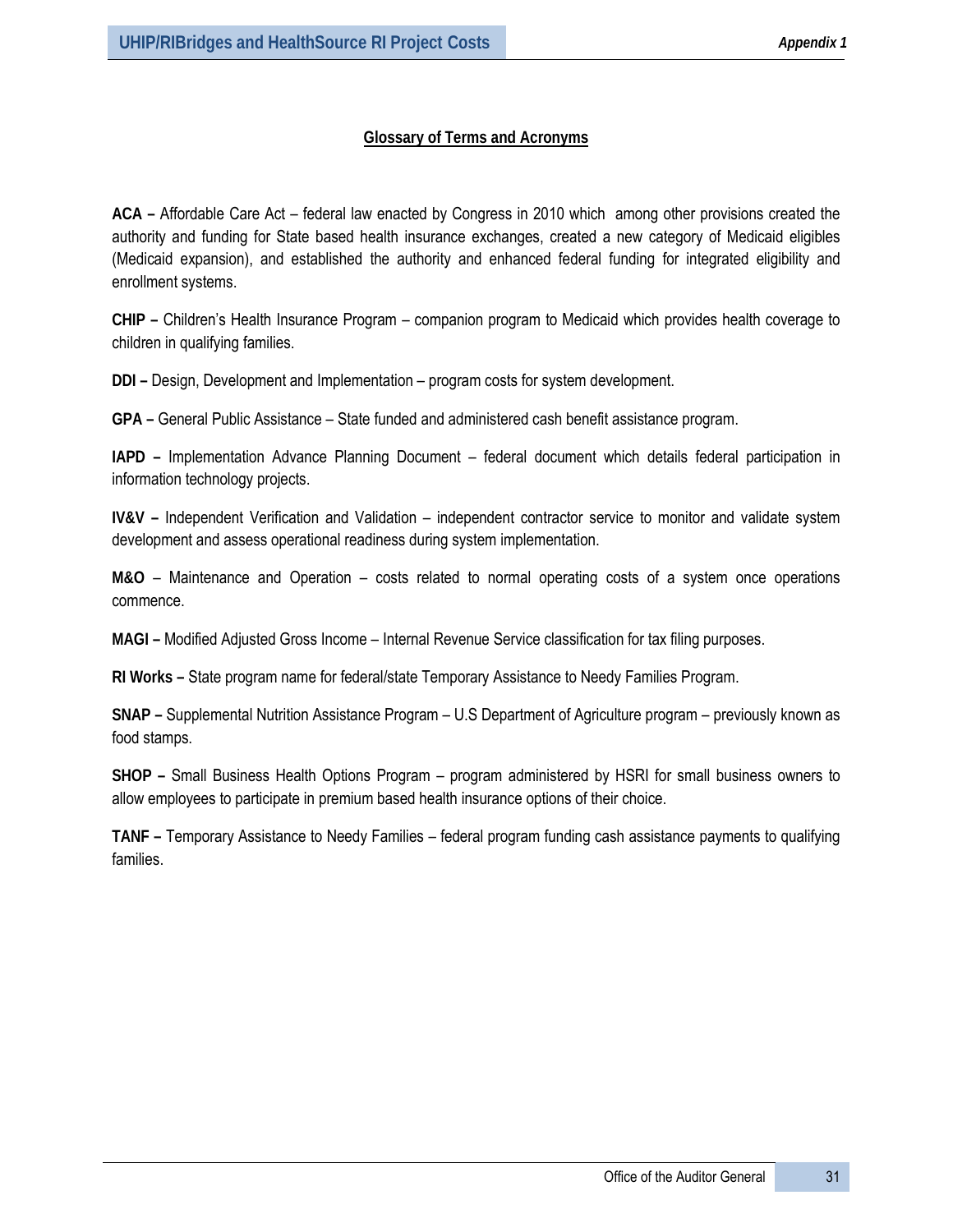*Summary* **- Office of the Auditor General findings related to UHIP/RIBridges or Health Source RI project costs or system functionality (previously communicated)**

| Finding<br>Reference<br><b>Number</b> | Program / Finding Title                                                                                                              | <b>Finding Description</b>                                                                                                                                                                                                                                                                                                                                                                                                                                                                                                                                                                      |
|---------------------------------------|--------------------------------------------------------------------------------------------------------------------------------------|-------------------------------------------------------------------------------------------------------------------------------------------------------------------------------------------------------------------------------------------------------------------------------------------------------------------------------------------------------------------------------------------------------------------------------------------------------------------------------------------------------------------------------------------------------------------------------------------------|
| 2013-057                              | HSRI - ALLOWABLE COSTS/COST<br><b>PRINCIPLES</b>                                                                                     | Controls over consultant billings and allocated state personnel costs<br>should be improved.                                                                                                                                                                                                                                                                                                                                                                                                                                                                                                    |
| 2014-057                              | HSRI - ALLOWABLE COSTS/COST<br><b>PRINCIPLES</b>                                                                                     | Grant expenditures must meet certain criteria defined in OMB Circular A-<br>87 to be allowable for federal reimbursement. We noted control<br>deficiencies relating to inadequate documentation being obtained and<br>reviewed prior to disbursement authorization and failure to document<br>personnel costs allocated to federal grants.                                                                                                                                                                                                                                                      |
| 2014-067                              | <b>CONTROLS OVER MEDICAID</b><br>ELIGIBILITY - UHIP                                                                                  | Controls over Medicaid eligibility were weakened during fiscal 2014 due<br>to UHIP system data interfaces that were not operating as designed.<br>These interfaces were required to validate self-attested Medicaid<br>applicant information. Periodic matching of Medicaid enrollee information<br>to interface data sources to ensure continued eligibility (post-eligibility<br>review) was also not operating during fiscal 2014 and has yet to be<br>implemented. Documentation and procedures supporting eligibility<br>determination through UHIP should be enhanced.                    |
| 2015-050                              | HSRI - ALLOWABLE COSTS/COST<br><b>PRINCIPLES</b>                                                                                     | HealthSource RI can enhance its controls and related documentation<br>supporting the allowability of costs reimbursed through the State<br>Planning and Establishment Grants for the Affordable Care Act (ACA)'s<br>Exchanges program.                                                                                                                                                                                                                                                                                                                                                          |
| 2015-059                              | <b>CONTROLS</b><br><b>OVER</b><br><b>MEDICAID</b><br>ELIGIBILITY - UHIP                                                              | Controls over Medicaid eligibility determined through UHIP were<br>weakened during fiscal 2015 due to system design and implementation<br>issues and ineffective oversight of eligibility determination activities.                                                                                                                                                                                                                                                                                                                                                                             |
| 2015-061                              | UNIFIED HEALTH<br><b>INFRASTRUCTURE PROJECT</b><br>(UHIP) – SYSTEM ERROR<br>RESULTING IN INELIGIBLE<br><b>MEDICAID BENEFICIARIES</b> | A reconciliation by EOHHS and its contractors of individuals reported as<br>Medicaid eligible in the MMIS compared to those eligible in UHIP<br>detected that approximately 1,900 individuals had been deemed<br>Medicaid eligible when in fact they were eligible to purchase health<br>insurance through the State's Health Exchange. Preliminary research<br>suggests a UHIP coding defect caused the dual classification; however,<br>further investigation is required to determine the actual cause, impact on<br>Medicaid eligibility, and amount of resulting ineligible program costs. |
| 2015-062                              | UHIP NEWBORN ENROLLMENT<br><b>DELAYS RESULTING IN INTERIM</b><br>PROVIDER ADVANCES                                                   | Delays in the enrollment of Medicaid eligible newborns within UHIP has<br>resulted in significant delays in related claims adjudication and payments<br>to providers. These processing delays resulted in manual advances<br>paid to providers.                                                                                                                                                                                                                                                                                                                                                 |
| 2015-065                              | MEDICAID ELIGIBILITY QUALITY<br>CONTROL (MEQC) PROGRAM                                                                               | The MEQC program must be adequately supported so that it can meet<br>its control monitoring responsibilities over Medicaid eligibility. CMS-<br>mandated quality control pilot projects accompanying the implementation<br>of the Affordable Care Act were adversely impacted by unresolved<br>questions regarding what comprises errors and challenges in obtaining<br>required information from the State's new Medicaid eligibility<br>determination system.                                                                                                                                 |
| 2015-067                              | UHIP PROJECT MANAGEMENT AND<br><b>GOVERNANCE</b>                                                                                     | Governance for the UHIP development project can be enhanced to<br>ensure contractual requirements are met by the lead development<br>vendor and others and also to ensure that system defects and other<br>implementation issues are identified, prioritized and corrected on a<br>timely basis.                                                                                                                                                                                                                                                                                                |